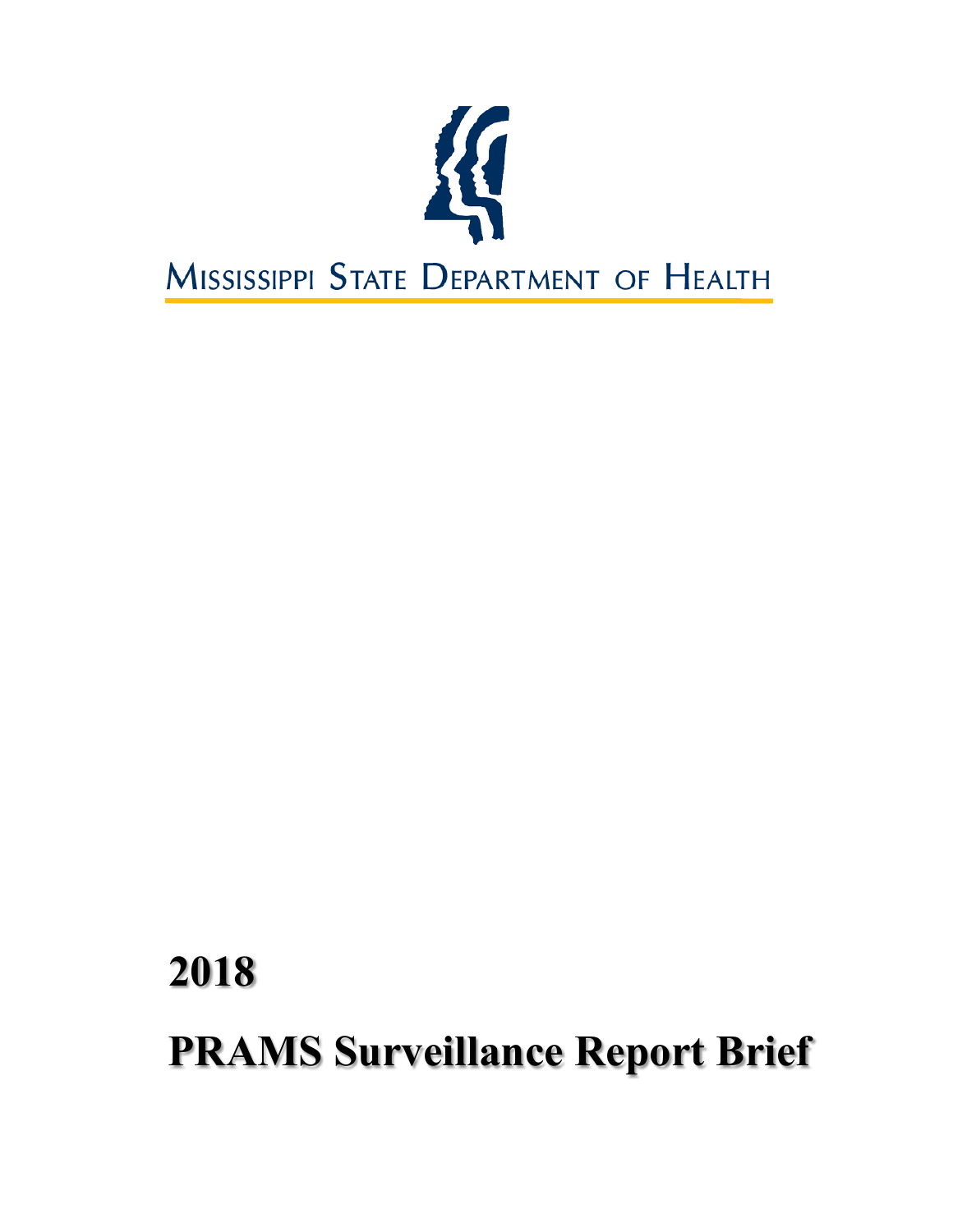# **Acknowledgments**

Success for the 2018 Mississippi PRAMS Surveillance Report was made possible through the support and effort of many individuals who believe this information is vital to the health and well-being of new mothers and their infants. Sincere appreciation is extended to the mothers who participated in the survey and contributed directly to the quality of the resulting surveillance report.

Thanks go to the Centers for Disease Control and Prevention, the Mississippi PRAMS Staff, Mississippi State Department of Health, Office of Health Data and Research, and Office of Vital Statistics for their contributions to making the project a success.

# **Contact information**

Lei Zhang, PhD, MBA, Director Office of Health Data and Research Mississippi State Department of Health PO Box 1700 570 East Woodrow Wilson Jackson, MS 39215-1700 Email: [lei.zhang@msdh.ms.gov](mailto:lei.zhang@msdh.ms.gov) Phone: (601) 576‐8165

# **Suggested citation**

Office of Health Data and Research, Mississippi State Department of Health. Mississippi PRAMS Surveillance Report, Year 2018 Births, Jackson, MS: Mississippi Department of Health, 2020.

## **Sources for more information:**

CDC PRAMS provides more information about PRAMS on its website,<http://www.cdc.gov/prams>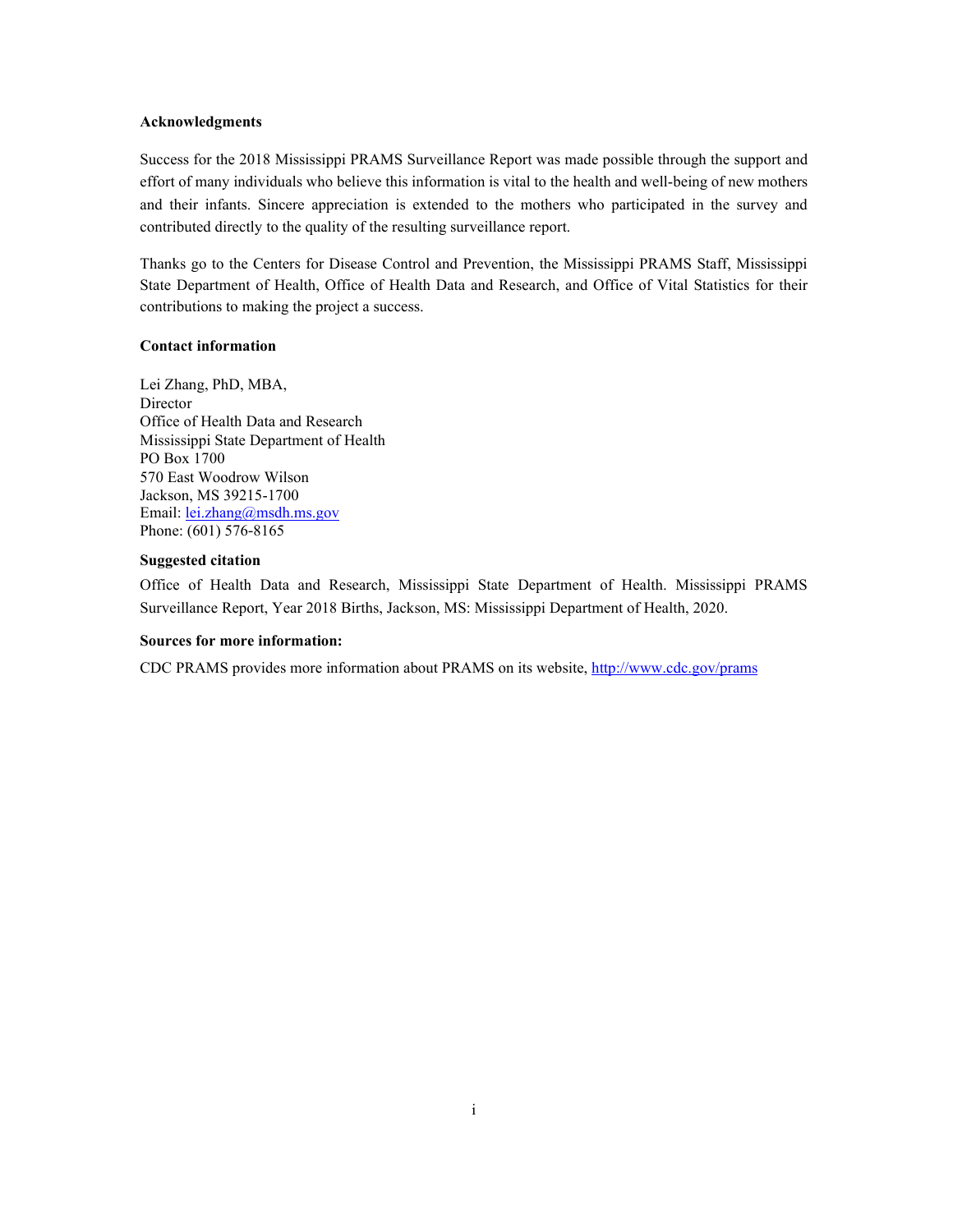# **Introduction**

The Pregnancy Risk Assessment Monitoring System (PRAMS) project is led by the Centers for Disease Control and Prevention (CDC) in collaboration with state health departments. The goal of this project is to improve the health outcomes of mothers and infants. State-specific findings describe maternal experiences and behaviors during the time before pregnancy through the months just after delivery. Reports are used to plan and evaluate health programs to inform policymakers and the general public.

MS PRAMS addresses several Title V Maternal and Child Health priorities. The Title V Maternal and Child Health Block Grant is a Federal-State partnership program geared towards improving the health of mothers and children, including children and youth with special health care needs. The Title V priorities include decrease infant mortality, increase access to health care/medical homes for children and youth with special health care needs, increase access to comprehensive health care for children, reduce teen pregnancy and teen birth rate, increase health insurance coverage, reduce low birth weight and premature birth, and increase access to prenatal care.

Responses to questions are given for all women with a recent birth. Methods are explained in the appendix, including guidelines for interpreting the report. The topics on this brief surveillance report are covered in several sections:

- 1. Alcohol and drug use
- 2. Infant morbidity
- 3. Prenatal care visits and content
- 4. Preconception behaviors
- 5. Sexually transmitted disease/HIV
- 6. Birth control
- 7. Violence
- 8. Infant feeding and care
- 9. Pregnancy history
- 10. Mental health
- 11. Maternal morbidity
- 12. Delivery methods
- 13. Demographics/SES
- 14. Miscellaneous

# **Interpretation of text and tables**

The PRAMS survey requires special weighted calculations to account for the survey design and to allow presentation of population level estimates for all Mississippi resident women with an in-state live birth in 2018 (not just the respondents). "Percent of women" refers to Mississippi residents with an in-state live birth minus those women who adopt infants and other exclusions. This does not include mothers who are excluded according to CDC protocol guidelines: out of state births to residents, in state births to nonresidents, infants whose birth certificates lack the mother's last name, birth certificates that are processed too late after the birth occurred (more than six months afterwards), multiple gestation infants, adopted infants, and surrogate births. Because of the survey design, we report a margin of error, the 95% confidence interval (CI). Categories of maternal characteristics that have non-overlapping 95% CIs are statistically significantly different from each other. This test of significance can be used to describe findings for each PRAMS item questionnaires. Sample sizes for some subpopulations were too small for precise estimates. Responses with relative standard error above 30% are shaded in gray. Results should be interpreted with caution.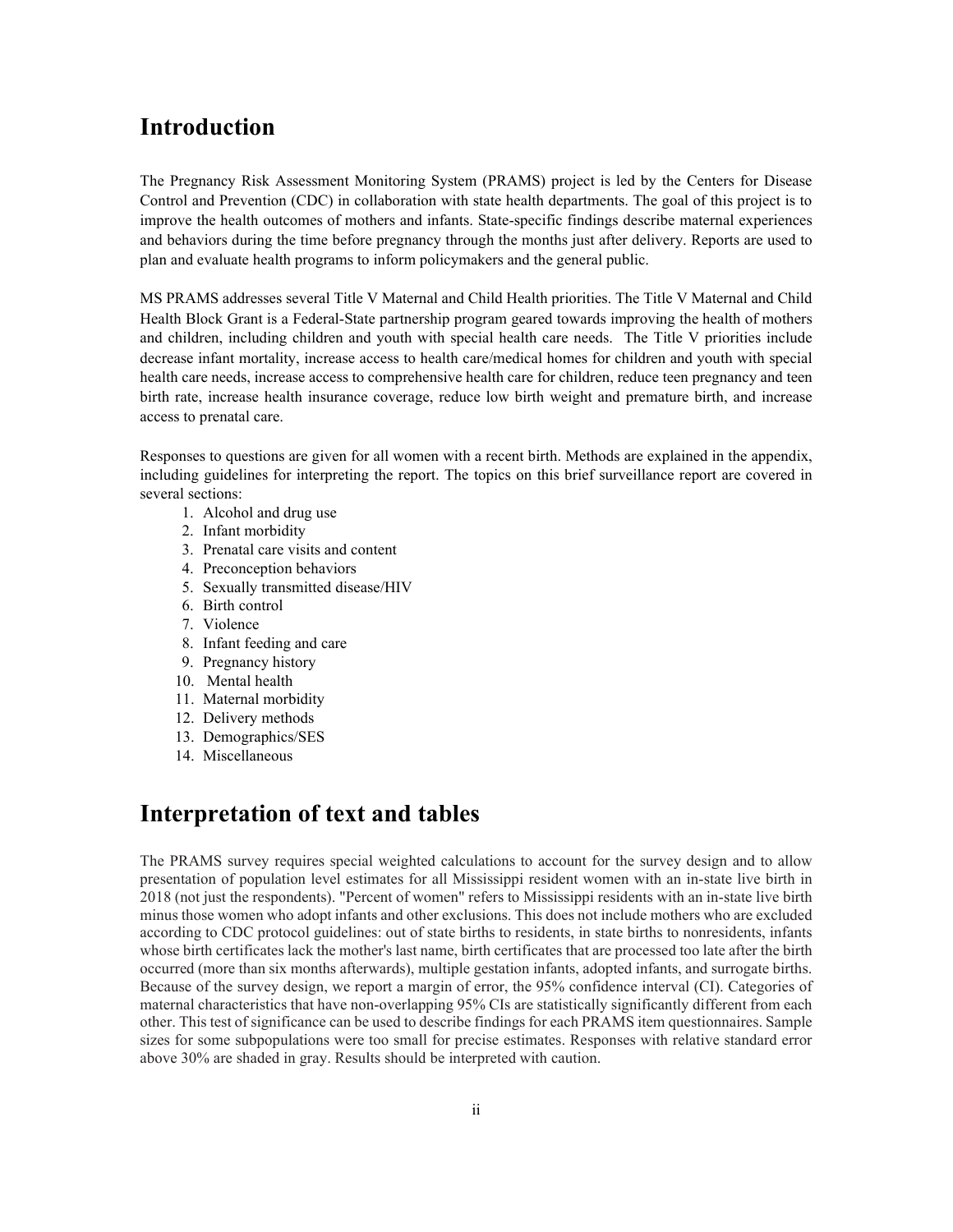# **Phase 8 Survey Legends**

| <b>Alcohol and Smoking</b>     |                                                                                               | Page |
|--------------------------------|-----------------------------------------------------------------------------------------------|------|
| Question #                     | Alcohol Use                                                                                   |      |
| 20c                            | Health care workers talk about drinking alcohol during pregnancy<br>affecting baby            | 7    |
| 21d                            | During prenatal care visits, health care workers ask about drinking<br>alcohol                | 8    |
| 42                             | Any alcohol consumption in the past 2 years                                                   | 13   |
| 43                             | Alcohol use per week, 3 months before pregnancy                                               | 13   |
| 44                             | Alcohol use per week, last 3 months of pregnancy                                              | 13   |
| Question #                     | Tobacco use                                                                                   |      |
| 35                             | Any smoking in past 2 years                                                                   | 11   |
| 36                             | Number of cigarettes per day, 3 months before pregnancy                                       | 11   |
| 37                             | Number of cigarettes per day, last 3 months of pregnancy                                      | 12   |
| 38                             | Smoking now                                                                                   | 12   |
| 39                             | Using smoking products                                                                        | 13   |
| 40                             | Using e-cigarettes or other electronic nicotine products 3 months<br>before pregnancy         | 13   |
| 41                             | Using e-cigarettes or other electronic nicotine products during last 3<br>months of pregnancy | 13   |
| Question #                     | Drug use                                                                                      |      |
| 20e                            | Health care workers talk about using safe medicine during<br>pregnancy                        | 7    |
| 20f                            | Health care workers talk about illegal drug use affecting baby                                | 7    |
| 21g                            | Health care workers ask about using drugs such as marijuana,<br>cocaine, meth or crack        | 8    |
| <b>Infant Morbidity</b>        |                                                                                               | Page |
| Question #                     | Infant morbidity                                                                              |      |
| 55                             | Baby in intensive care after birth                                                            | 18   |
| 56                             | Baby's hospital stay after birth                                                              | 18   |
| 57                             | Is the baby alive now?                                                                        | 18   |
|                                | <b>Prenatal Care visits and Content</b>                                                       |      |
| Question #                     | Prenatal care content                                                                         |      |
| 12                             | Health care workers talk 12 months before pregnant                                            | 4    |
| 20                             | Health care workers instructions to mother during prenatal care                               | 7    |
| 22                             | Prenatal care satisfaction                                                                    | 8    |
| 63                             | Health care workers instructions to mother before discharge                                   | 19   |
| Question #                     | Prenatal care initiation                                                                      |      |
| 18                             | Weeks or months of first prenatal care visit                                                  | 6    |
| 19                             | Source of prenatal care                                                                       | 7    |
| <b>Preconception behaviors</b> |                                                                                               | Page |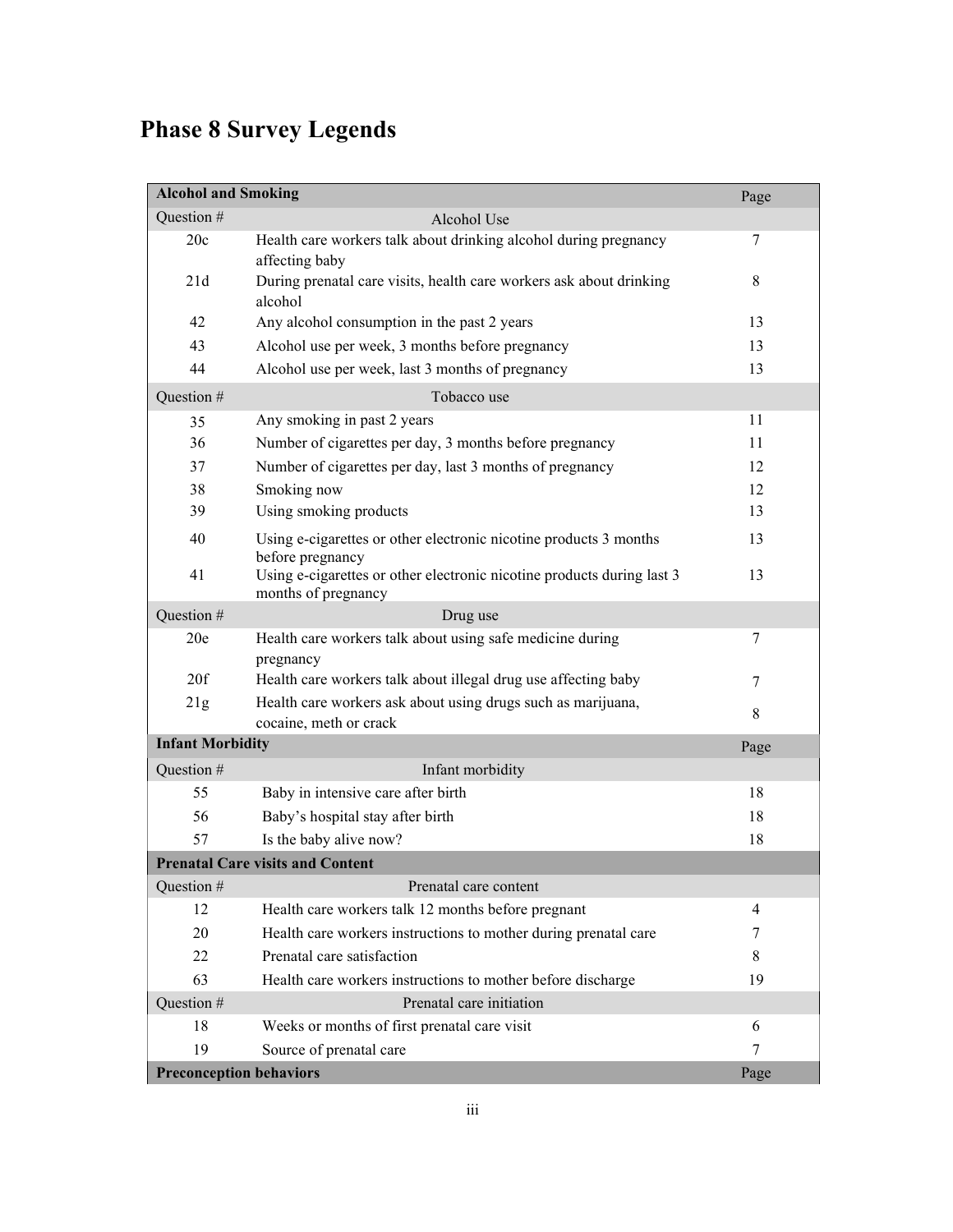| Question #      | Nutrition and Physical Activity                                                                              |                |
|-----------------|--------------------------------------------------------------------------------------------------------------|----------------|
| 7a              | Dieting 12 months before pregnant to lose weight                                                             | $\overline{2}$ |
| 7 <sub>b</sub>  | Exercising 3 or more days per week                                                                           | $\overline{2}$ |
| 12 <sub>b</sub> | Health care workers talk about healthy weight, 12 months before                                              | $\overline{4}$ |
|                 | pregnancy                                                                                                    |                |
| Question #      | Screening risk of chronic disease                                                                            |                |
| 7               | Activities 12 months before pregnant                                                                         | 2              |
| $\overline{2}$  | Mother's BMI before pregnancy                                                                                | 1              |
| 20a             | Health care workers talk about how smoking during pregnancy<br>affecting baby                                | $\tau$         |
| 20c             | Health care workers talk about drinking alcohol during pregnancy<br>affecting baby                           | 7              |
| 32a             | Gestational diabetes this pregnancy                                                                          | 10             |
| 32 <sub>b</sub> | High blood pressure or hypertension during pregnancy                                                         | 10             |
| 35              | Any smoking in past 2 years                                                                                  | 11             |
| 36              | Number of cigarettes per day, 3 months before pregnancy                                                      | 11             |
| 37              | Number of cigarettes per day, last 3 months of pregnancy                                                     | 12             |
| 38              | Last 3 months of pregnancy, smoking now                                                                      | 12             |
| 42              | Any alcohol consumption in the past 2 years                                                                  | 13             |
| 43              | Alcohol per week, 3 months before pregnancy                                                                  | 13             |
| 44              | Alcohol per week, last 3 months of pregnancy                                                                 | 14             |
| 12 <sub>b</sub> | Health care workers talk about healthy weight, 12 months before                                              | $\overline{4}$ |
|                 | pregnancy                                                                                                    |                |
| 12c             | Health care workers talk about controlling any medical conditions<br>such as diabetes or high blood pressure | $\overline{4}$ |
| Question #      | Multivitamin use                                                                                             |                |
| 9               | Multivitamin, prenatal vitamin, or a folic acid vitamin 12 months<br>before pregnancy                        | 3              |
| 12a             | Health care workers talk about taking a multivitamin with folic<br>acid, 12 months before pregnancy          | $\overline{4}$ |
| 76a             | Health care providers talk about taking a vitamin with folic acid<br>during postpartum checkup               |                |
| Question #      | Obesity                                                                                                      |                |
| $\overline{2}$  | Mother's BMI before pregnancy                                                                                | 1              |
| 12 <sub>b</sub> | Health care workers talk about healthy weight, 12 months before                                              | 4              |
| 54              | pregnancy<br>Maternal weight gain during pregnancy                                                           | 17             |
| 76b             | Health care workers talk about healthy eating, exercise, and losing                                          | 23             |
|                 | weight gained during pregnancy                                                                               |                |
| Question #      | Women, Infants and Children (WIC) Program                                                                    |                |
| 30              | On WIC during pregnancy                                                                                      | 10             |
|                 | Speak with a breastfeeding peer counselor or another WIC staff                                               | 10             |
| 31              | person about breastfeeding                                                                                   |                |
|                 | <b>Sexually transmitted disease / HIV</b>                                                                    | Page           |
| Question #      | Human Immunodeficiency Virus (HIV) test                                                                      |                |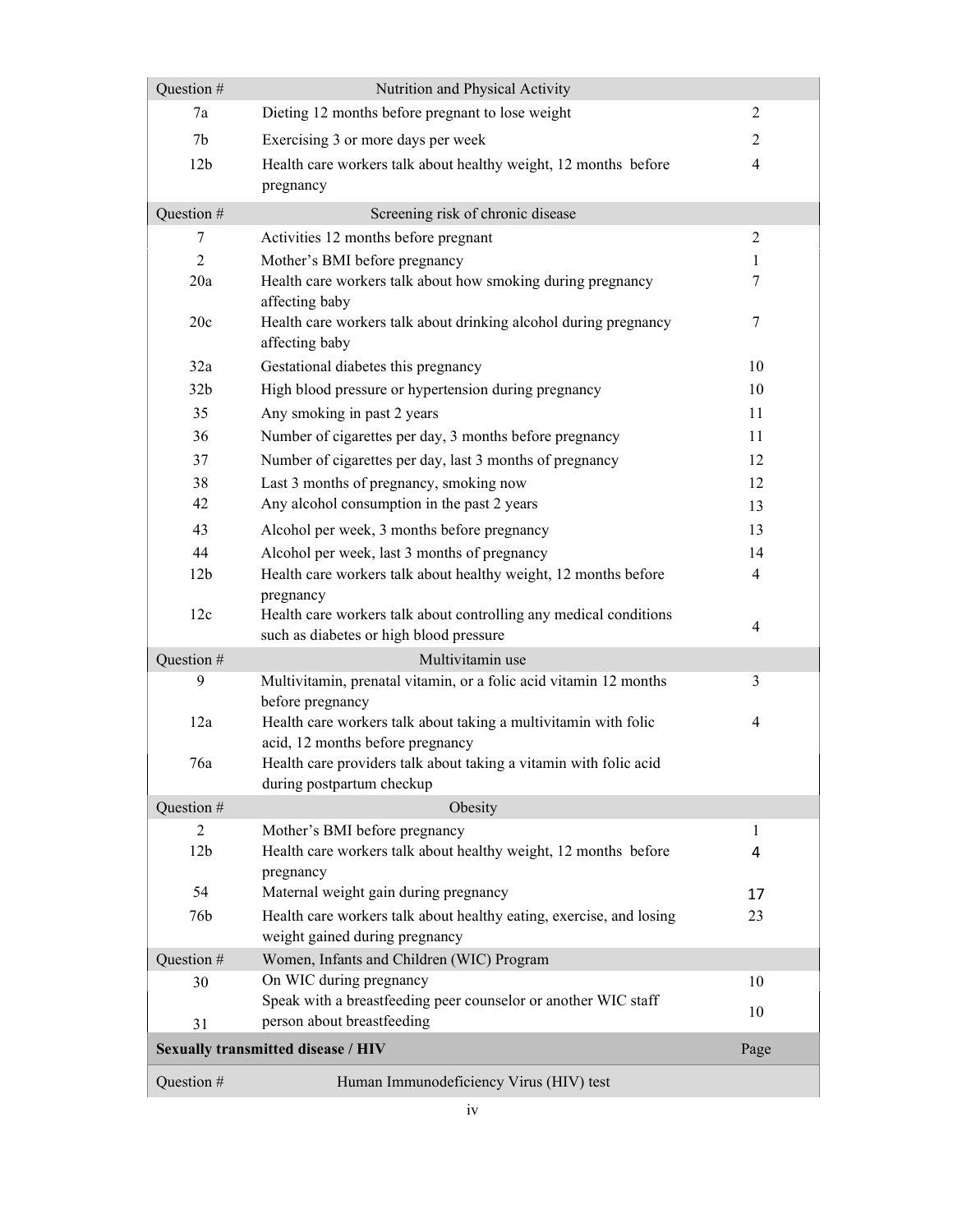| 121                            | Health care workers talk about getting testing for HIV 12 months<br>before pregnancy                   | $\overline{4}$ |
|--------------------------------|--------------------------------------------------------------------------------------------------------|----------------|
| 21h                            | Health care workers ask about getting testing for HIV during<br>prenatal care visits                   | 8              |
| 23                             |                                                                                                        | 8              |
| Question #                     | HIV test during pregnancy or delivery<br>Sexually Transmitted Diseases (STDs), Urinary Tract Infection |                |
|                                | $(UTI)$ , vaginal infection                                                                            |                |
| 12g                            | Health care workers talk about STDs before pregnancy                                                   | 4              |
| 20 <sub>h</sub>                | Health care workers talk about signs and symptoms of preterm                                           | 7              |
|                                | labor                                                                                                  |                |
| 34                             | What type of infection                                                                                 | 11             |
| <b>Shots</b>                   |                                                                                                        | Page           |
| Question #                     |                                                                                                        |                |
| 24                             | Flu shot offered by healthcare provider 12 months before delivery                                      | 8              |
| 25                             | Test for flu shot 12 months before delivery                                                            | 9              |
| 26<br>33                       | Test for Tdap during pregnancy<br>Weekly shots of Makena or 17P                                        | 9<br>10        |
| <b>Birth Control</b>           |                                                                                                        | Page           |
|                                |                                                                                                        |                |
| Question #                     | Contraception                                                                                          |                |
| 16                             | Feelings about being pregnant before pregnancy                                                         | 6              |
| 17                             | When women want to get pregnant                                                                        | 6              |
| 11e                            | women visit for family planning or birth control before pregnancy                                      | $\overline{4}$ |
| 12e                            | Health care workers talk about birth control, 12 months before                                         | $\overline{4}$ |
|                                | pregnancy before pregnancy                                                                             |                |
| 21j                            | Health care workers ask about using birth control after delivery                                       | $\,8\,$        |
|                                | during prenatal care visits                                                                            |                |
| 72                             | Doing anything now to prevent pregnancy                                                                | 22             |
| 73                             | Reasons for not doing anything now to prevent pregnancy before                                         | 22             |
|                                | pregnancy                                                                                              |                |
| 74                             | Types of birth control                                                                                 | 22             |
| 76d                            | Health care workers talk about birth control during postpartum                                         | 23             |
|                                | checkup                                                                                                |                |
| 76e                            | Healthcare workers give or prescribe a contraceptive method                                            | 23             |
| 76f                            | Health care providers insert IUD or a contraceptive implant                                            | 23             |
| Question #                     | Pregnancy intention                                                                                    |                |
| 16                             | Feelings about being pregnant before pregnancy                                                         | 6              |
| 12e                            | Health care workers talk about birth control, 12 months before                                         | 4              |
|                                | pregnancy                                                                                              |                |
| <b>Violence</b>                |                                                                                                        | Page           |
| Question #                     | Physical and Emotional Abuse                                                                           |                |
| 20j                            | Health care workers talk about physical abuse by husbands or                                           | 7              |
|                                | partners during prenatal care visits                                                                   |                |
| 46                             | Did husband or partner physically abuse 12 months before                                               | 15             |
|                                | pregnancy                                                                                              |                |
| 47                             | Did husband or partner physically abuse during pregnancy                                               | 15             |
|                                |                                                                                                        |                |
| 48                             | Emotional abuse by husband/partner during pregnancy                                                    | 15             |
| <b>Infant feeding and care</b> |                                                                                                        | Page           |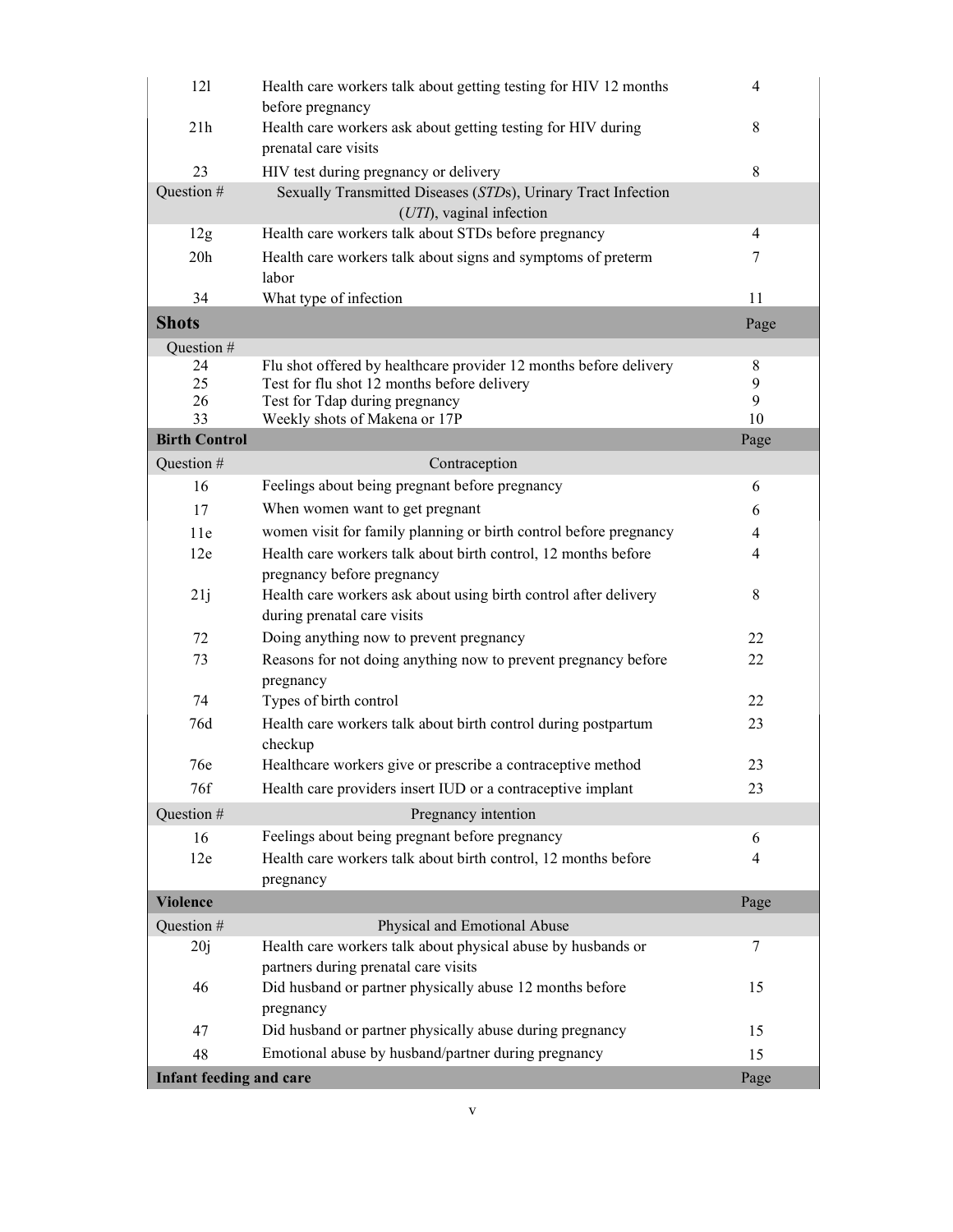| Question #               | Breastfeeding                                                                                                                      |                |
|--------------------------|------------------------------------------------------------------------------------------------------------------------------------|----------------|
| 20 <sub>b</sub>          | Health care workers talk about breastfeeding during prenatal care<br>visits                                                        | $\tau$         |
| 31                       | Speak with a breastfeeding peer counselor or another WIC staff<br>person about breastfeeding                                       | 10             |
| 59                       | Women received information about breastfeeding                                                                                     | 18             |
| 60                       | Ever breastfeed or pump breast milk                                                                                                | 19             |
| 61                       | Currently breastfeeding or pumping breast milk                                                                                     | 19             |
| 62                       | Duration of breastfeed or pump breast milk                                                                                         | 19             |
| 63                       | Baby-Friendly hospitals                                                                                                            | 19             |
| 64                       | Baby's first time drank liquids other than breast milk                                                                             | 20             |
| 65                       | Women were suggested not to breastfeed                                                                                             | 20             |
| 66                       | Who suggested not to breastfeed                                                                                                    | 20             |
| Question #               | Health care checkup                                                                                                                |                |
| 10                       | Health care visits before pregnancy                                                                                                | 3              |
| 11a                      | Regular checkup at family doctor's office                                                                                          | 3              |
| 11 <sub>b</sub>          | Regular checkup at OB/GYN's office                                                                                                 | 3              |
| 76                       | Things done during postpartum checkup                                                                                              | 23             |
| Question #               | Sleep behaviors                                                                                                                    |                |
| 67                       | Baby sleeping position                                                                                                             | 20             |
| 68                       | Baby is sleeping alone in his or her own crib                                                                                      | 21             |
| 69                       | Room sharing                                                                                                                       | 21             |
| 70                       | sleep environment safety                                                                                                           | 21             |
| 71                       | Safe sleep discussion with health care providers                                                                                   | 22             |
| <b>Pregnancy history</b> |                                                                                                                                    | Page           |
| Question #               | Pregnancy history                                                                                                                  |                |
| 4                        | Previous live birth                                                                                                                | 1              |
| 5                        | Previous low birth weight birth                                                                                                    | $\overline{c}$ |
| 6                        | Previous premature infant                                                                                                          | 2              |
| <b>Mental Health</b>     |                                                                                                                                    | Page           |
| Question #               | Mental health                                                                                                                      |                |
| 8c                       | Having depression 3 months before pregnancy                                                                                        | 3              |
| 8j                       | Having anxiety 3 months before pregnancy                                                                                           | 3              |
| 11f                      | Visited health care workers for depression or anxiety12<br>months before pregnancy                                                 | 4              |
| 32c                      | Having depression during pregnancy                                                                                                 | 10             |
| 12                       | Health care workers asked about feeling down or depressed<br>before pregnancy                                                      | 4              |
| 20j                      | During prenatal care visit, health care workers talked about<br>what to do if feel depressed during pregnancy or after<br>delivery | 7              |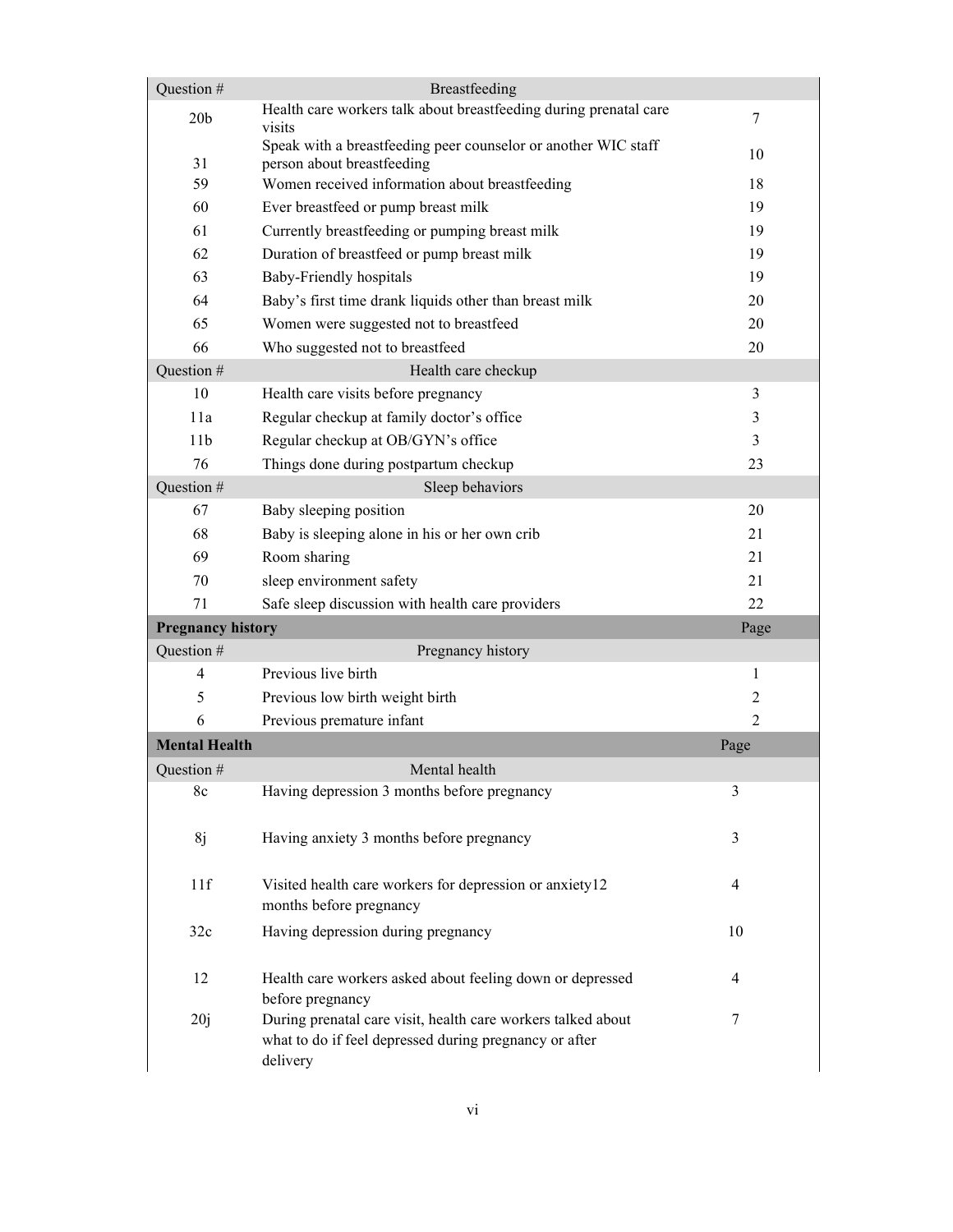| 21f                       | Health care workers asked about feeling down or depressed                                      | 8              |
|---------------------------|------------------------------------------------------------------------------------------------|----------------|
|                           | during prenatal visits<br>Health care workers asked about feeling down or depressed            |                |
| 76i                       | during postpartum checkup                                                                      | 23             |
| 45                        | Stressful events 12 months before delivery                                                     | 14             |
| 77                        | Feeling down, depressed or hopeless after delivery                                             | 24             |
| 78                        | Little interest or pleasure in doing things after delivery                                     | 24             |
| <b>Maternal morbidity</b> |                                                                                                | Page           |
| Question #                | Maternal morbidity                                                                             |                |
| 7c                        | Regularly taking prescription medicines other than birth<br>control 12 months before pregnancy | $\overline{2}$ |
| 8                         | Having health conditions 3 months before pregnancy                                             | $\overline{2}$ |
| 32                        | Having health conditions during pregnancy                                                      | 10             |
| 77                        | Feeling down, depressed or hopeless after pregnancy<br>delivery                                | 24             |
| 78                        | Little interest or pleasure in doing things after delivery                                     | 24             |
| 34                        | Having infection during pregnancy                                                              | 10             |
| <b>Delivery Methods</b>   |                                                                                                | Page           |
| Question #                | Types of delivery                                                                              |                |
| 50                        | C-section plan                                                                                 | 16             |
| 51                        | Delivery Type                                                                                  | 16             |
| 52                        | Reason for C-section                                                                           | 16             |
| 53                        | Who suggested for having C-section                                                             | 17             |
|                           | <b>Demographics / Socioeconomic Status</b>                                                     | Page           |
| Question #                | Insurance coverage                                                                             |                |
| 13                        | Insurance coverage the month before pregnancy                                                  | $\overline{4}$ |
| 14                        | Health insurance for prenatal care                                                             | 5              |
| 23                        | WIC during pregnancy                                                                           | 8              |
| 15                        | Health insurance for now                                                                       | 5              |
| 28c                       | Dental insurance during pregnancy                                                              | 9              |
| Question #                | Medicaid                                                                                       |                |
| 13d                       | Having Medicaid the month before pregnancy                                                     | $\overline{4}$ |
| 14d                       | Having Medicaid during pregnancy                                                               | 5              |
| 15c                       | Having Medicaid now                                                                            | 5              |
| Question #                | Socioeconomic Status/Services                                                                  |                |
| 79                        |                                                                                                | 24             |
|                           | 12 months before delivery, yearly total household income<br>before taxes                       |                |
| 80                        | 12 months before delivery, number of people who depended<br>on household income                | 25             |
| Question #                | <b>WIC Program</b>                                                                             |                |
| 23                        | WIC during pregnancy                                                                           | 8              |
| <b>Miscellaneous</b>      |                                                                                                | Page           |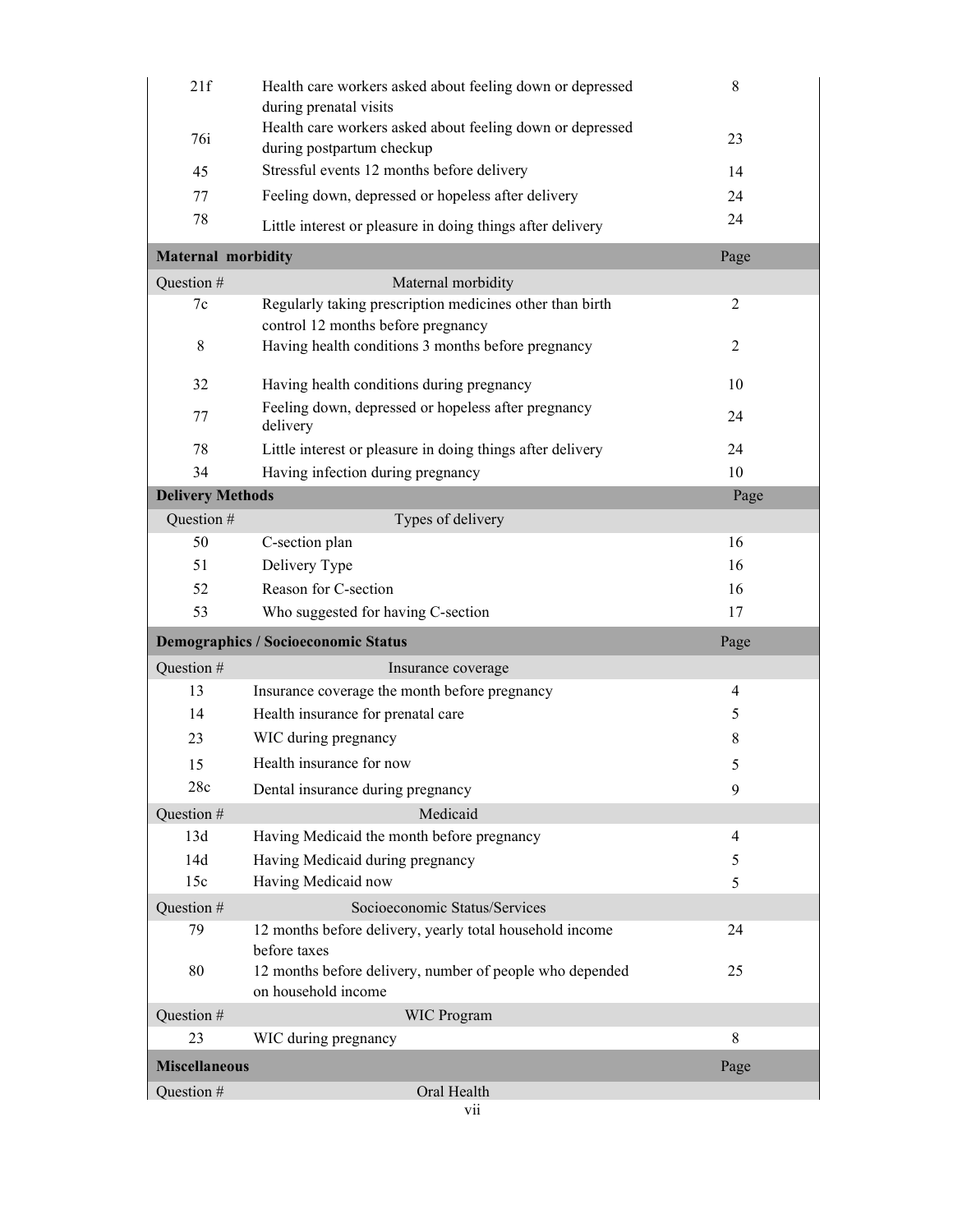| 11g          | Having my teeth cleaned before pregnancy                  |  |
|--------------|-----------------------------------------------------------|--|
| 27           | Had teeth cleaned by a dentist or dental hygienist during |  |
|              | pregnancy                                                 |  |
| 28           | Care of teeth during pregnancy                            |  |
| 29           | Teeth/gums problem during pregnancy                       |  |
| Ouestion $#$ | Seat belt use                                             |  |
| 20d          | Seat belt use during pregnancy                            |  |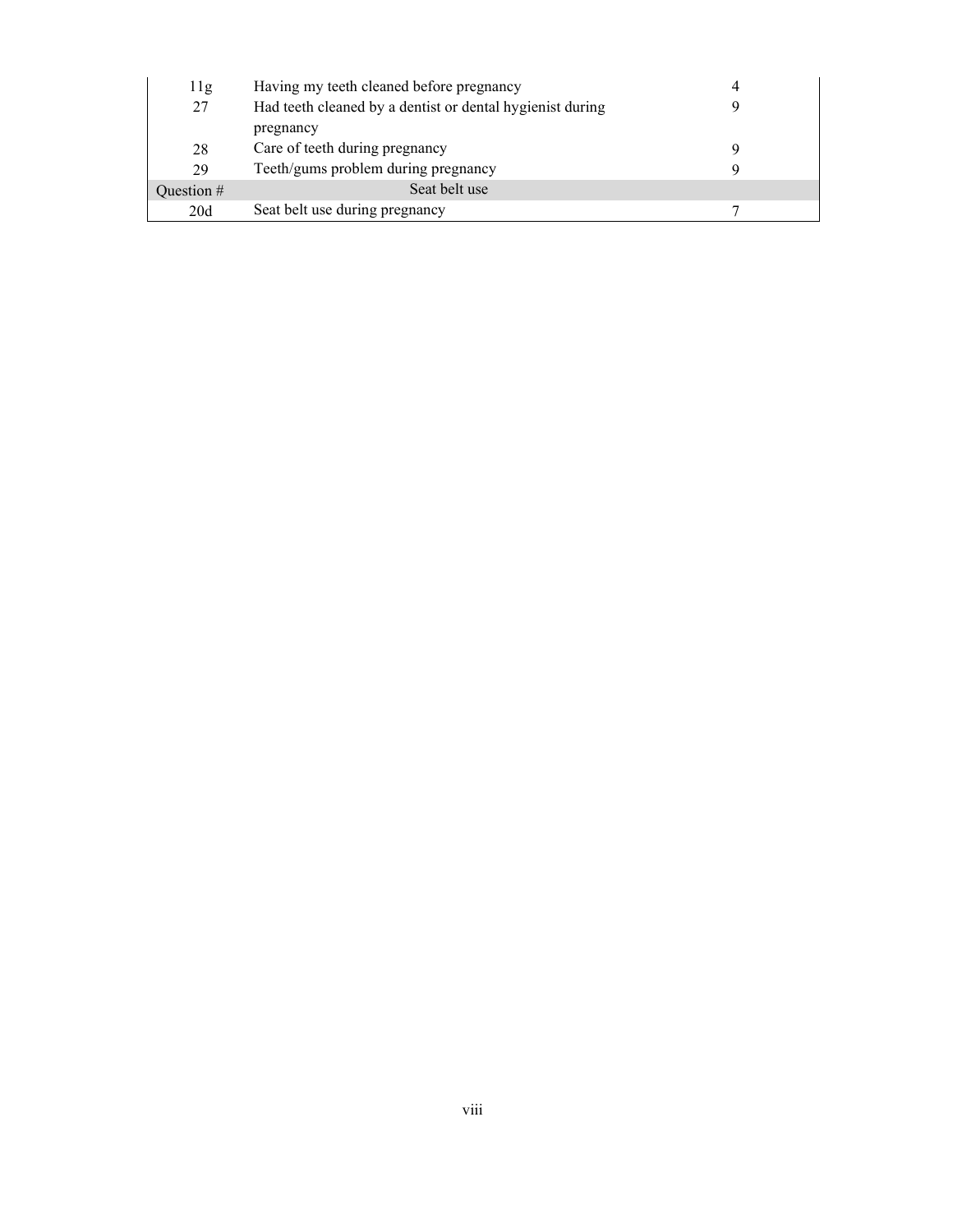# **Before Pregnancy**

### **1. How tall are you without shoes?**

Women's height from this question is used to calculate women's Body Mass Index before pregnancy.

# **2. Just before you got pregnant with your new baby, how much did you weigh?**

Women's weight from this question is used to calculate women's Body Mass Index before pregnancy.

#### Women's Body Mass Index before pregnancy

|                                | Percent | 95% CI |       |
|--------------------------------|---------|--------|-------|
|                                |         | Lower  | Upper |
| Underweight, BMI $\leq$ 18.5   | 3.7     | 2.4    | 5.1   |
| Normal weight, BMI 18.5 - 24.9 | 40.7    | 37.2   | 44.2  |
| Overweight, BMI 25-29.9        | 22.7    | 19.7   | 25.7  |
| Obese, BMI $30+$               | 32.8    | 29.5   | 36.1  |

# **3. What is** *your* **date of birth?**

Women's age group (years)

|                | Percent | 95% CI |       |
|----------------|---------|--------|-------|
|                |         | Lower  | Upper |
| 19 and younger | 8.9     | 6.8    | 10.9  |
| $20 - 24$      | 27.9    | 24.7   | 31.4  |
| 25-29          | 34.8    | 31.4   | 38.2  |
| $30 - 34$      | 19.3    | 16.7   | 21.9  |
| 35 and older   | 9.2     | 7.3    | 11.1  |

# **4.** *Before* **you got pregnant with your new baby, did you ever have any other babies who were born alive?**

*Note: Women who say "No" on this question, go to question 7*

#### Previous live birth

|                                   | Percent | 95% CI |       |
|-----------------------------------|---------|--------|-------|
|                                   |         | Lower  | Upper |
| Women who had previous live birth | 62.4    | 59.0   | 65.8  |

# Previous live birth grouped

| Percent | 95% CI |       |
|---------|--------|-------|
|         | Lower  | Upper |
| 37.9    | 33.5   | 40.2  |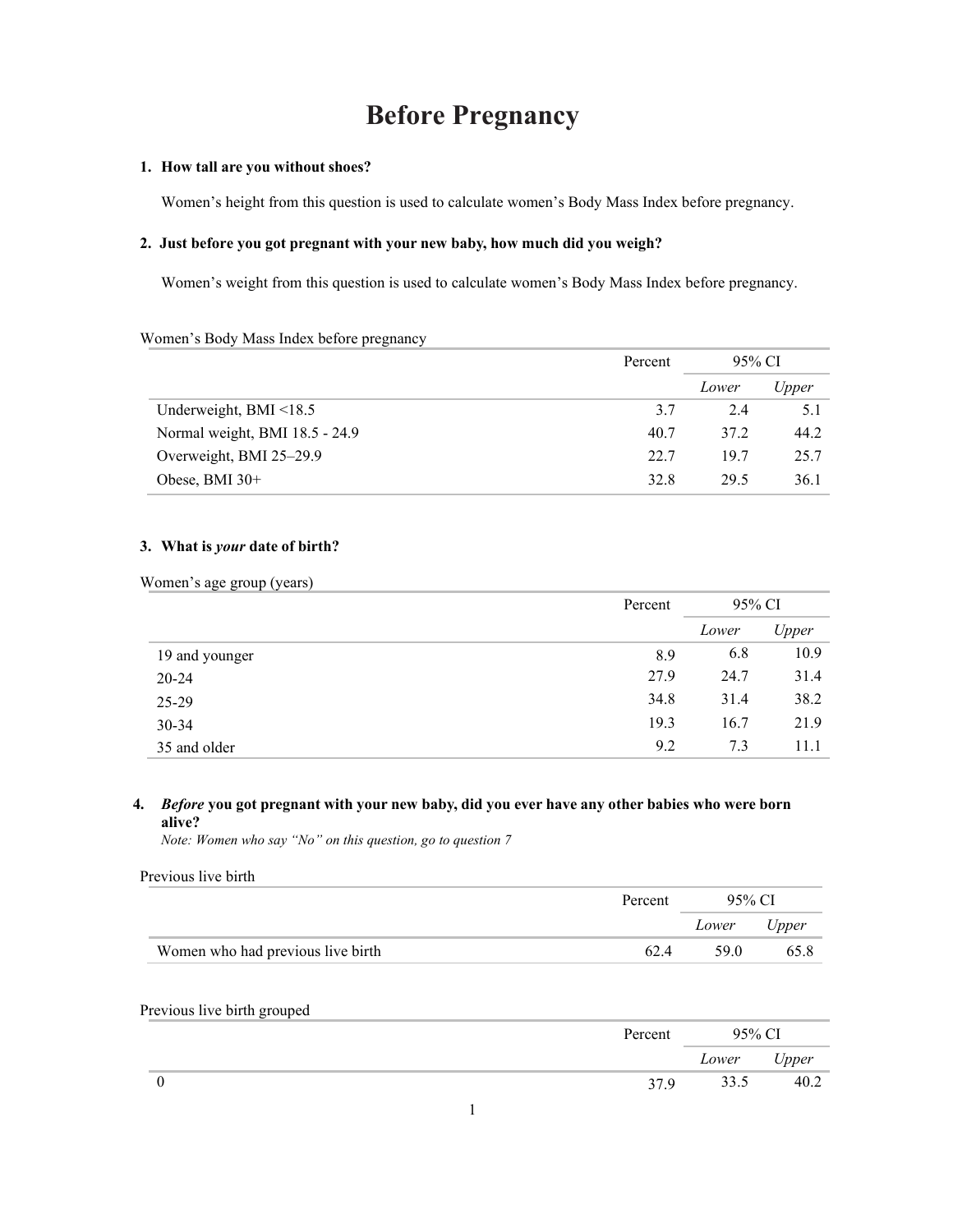|         | $31.0$ 27.7 $34.2$ |  |
|---------|--------------------|--|
|         | 18.5 15.8 21.3     |  |
| $3 - 5$ | 13.1 10.8 15.4     |  |
| >6      | 0.6 0.1 1.1        |  |

*Note: Responses with relative standard error above 30% are shaded in gray. Results should be interpreted with caution.*

# **5. Did the baby born** *just before* **your new one weigh** *more* **than 5 pounds, 8 ounces (2.5 kilos) at birth?**

Previous birth weight baby >2.5 kilograms

|                                                          | Percent | 95% CI      |      |
|----------------------------------------------------------|---------|-------------|------|
|                                                          |         | Lower Upper |      |
| Women who had previous birth weight baby > 2.5 kilograms | 17.2    | 14.0        | 20.4 |

#### 6. **Was the baby** *just before* **your new one born** *more* **than 3 weeks before his or her due date?**

| Previous preterm birth               |      |                |      |
|--------------------------------------|------|----------------|------|
|                                      |      | Percent 95% CI |      |
|                                      |      | Lower Upper    |      |
| Women who had previous preterm birth | 18.2 | 14.9           | 21.5 |

# 7. At any time during the 12 months before you got pregnant with your new baby, did you do any of the **following things?**

Women's behaviors 12 months before pregnancy

|    |                                                                           | Percent | 95% CI |       |
|----|---------------------------------------------------------------------------|---------|--------|-------|
|    |                                                                           |         | Lower  | Upper |
| a. | I was dieting (changing my eating habits) to lose weight                  | 27.7    | 24.5   | 30.8  |
| b. | I was exercising 3 or more days of the week                               | 36.1    | 32.7   | 39.5  |
| c. | I was regularly taking prescription medicines other than birth<br>control | 21.7    | 18.9   | 24.5  |
| d. | A health care worker checked me for diabetes                              | 22.2    | 19.2   | 25.0  |
| e. | I talked to a health care worker about my family medical history          | 33.3    | 30.1   | 36.6  |

# **8. During the** *3 months before* **you got pregnant with your** *new* **baby, did you have any of the following health conditions?**

Women's health condition 3 months before pregnancy

|    |                                                                                                  | Percent |       | 95% CI |
|----|--------------------------------------------------------------------------------------------------|---------|-------|--------|
|    |                                                                                                  |         | Lower | Upper  |
| a. | Type 1 or Type 2 diabetes (not gestational diabetes or diabetes that<br>starts during pregnancy) | 2.2     | 1.3   | 3.2    |
| b. | High blood pressure or hypertension                                                              | 8.9     | 7.0   | 10.8   |
| c. | Depression                                                                                       | 16.4    | 13.8  | 19.1   |
|    | Asthma                                                                                           | 9.4     | 7.4   | 11.5   |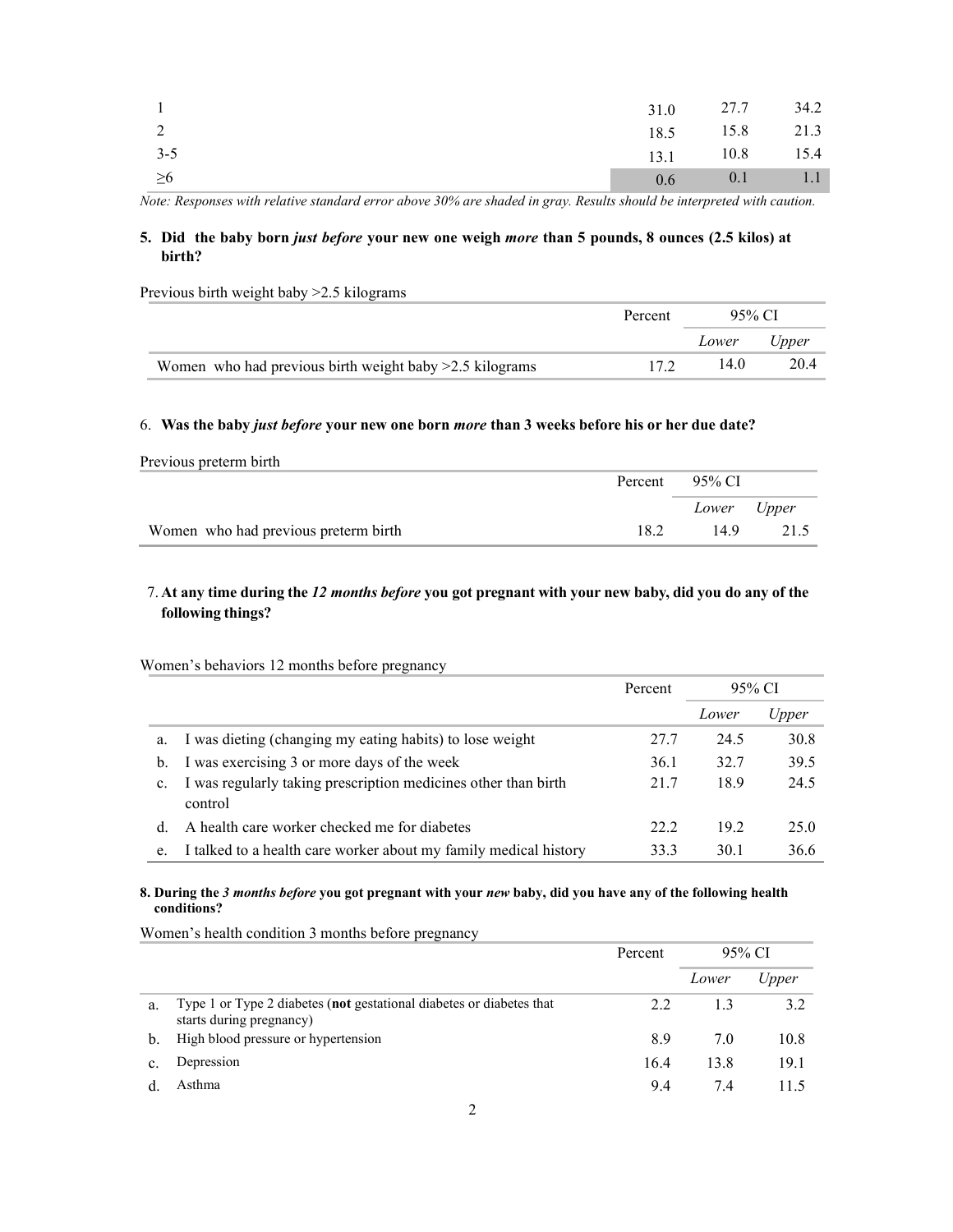| e. | Anemia (poor blood, low iron)     | 19.9 | 17.1 | 22.7 |
|----|-----------------------------------|------|------|------|
|    | Heart problems                    | 2.9  | 1.7  | 4.1  |
| g. | Epilepsy (seizures)               | 1.6  | 0.7  | 2.4  |
| h. | Thyroid problems.                 | 4.9  | 3.4  | 6.4  |
|    | PCOS (polycystic ovarian syndrome | 4.0  | 2.6  | 5.4  |
|    | Anxiety                           | 22.0 | 19.1 | 24.9 |
|    | Sickle Cell                       | 1.9  | 0.9  | 2.9  |

**<sup>9.</sup> During the** *month before* **you got pregnant with your new baby, how many times a week did you take a multivitamin, a prenatal vitamin, or a folic acid vitamin?**

Vitamin intake before pregnancy

*.*

|                |                                                                                 | Percent | 95% CI |       |
|----------------|---------------------------------------------------------------------------------|---------|--------|-------|
|                |                                                                                 |         | Lower  | Upper |
| a.             | I didn't take a multivitamin, prenatal vitamin, or folic acid vitamin<br>at all | 60.1    | 56.7   | 63.5  |
| h.             | 1 to 3 times a week                                                             | 8.1     | 6.2    | 9.9   |
| $\mathbf{c}$ . | 4 to 6 times a week                                                             | 4.9     | 3.4    | 6.5   |
| d.             | Every day of the week                                                           | 26.9    | 23.8   | 29.9  |

# **10. In the 12 months before you got pregnant with your new baby, did you have any health care visits with a doctor, nurse, or other health care worker, including a dental or mental health worker?**

*Note: Women who say "No" on this question, go to question 13*

| Healthcare visits before pregnancy |         |        |       |
|------------------------------------|---------|--------|-------|
|                                    | Percent | 95% CI |       |
|                                    |         | Lower  | Upper |
| Healthcare visits before pregnancy | 59.5    | 56.1   | 63.0  |

# **11. What type of health care visit did you have in the** *12 months before* **you got pregnant with your new baby?**

Types of healthcare visits during 12 months before pregnancy

|    |                                              | Percent | 95% CI |       |
|----|----------------------------------------------|---------|--------|-------|
|    |                                              |         | Lower  | Upper |
| a. | Regular checkup at my family doctor's office | 44.8    | 40.3   | 49.2  |
| b. | Regular checkup at my OB/GYN's office        | 64.1    | 59.8   | 68.4  |
| C. | Visit for an illness or chronic condition    | 21.7    | 18.0   | 25.4  |
| d. | Visit for an injury                          | 5.2     | 3.2    | 7.1   |
| e. | Visit for family planning or birth control   | 21.0    | 17.3   | 24.7  |
|    | Visit for depression or anxiety              | 10.4    | 7.7    | 13.1  |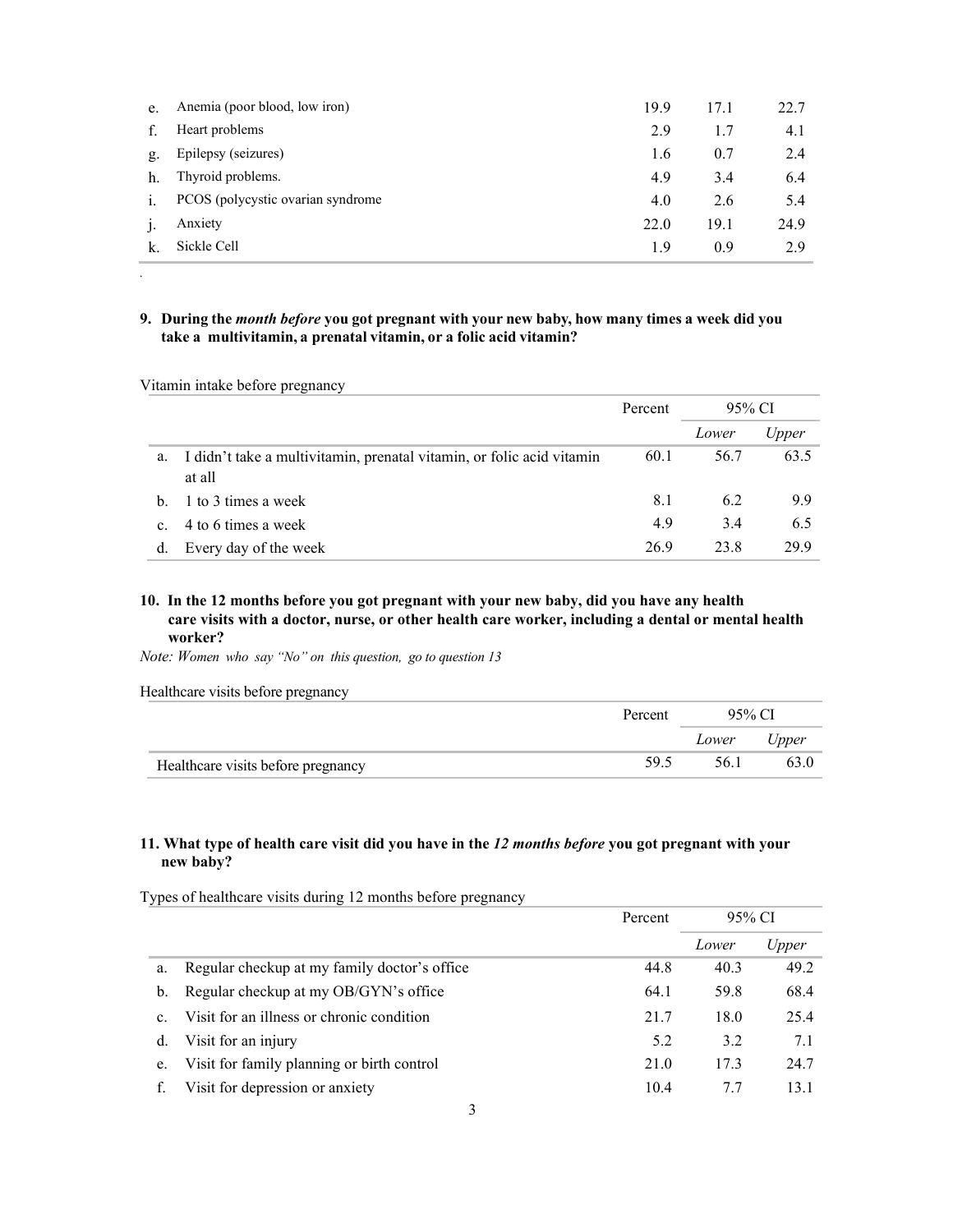| Visit to have my teeth cleaned by a dentist or<br>$\mathcal{E}$ Dental hygienist | 53.0 | 61.8 |
|----------------------------------------------------------------------------------|------|------|
| h. Other                                                                         | 84   | 14.0 |

# **12. During the** *12 months before* **you got pregnant with your new baby, did a doctor, nurse, or other health care worker talk with you about any of the things listed below?**

|                |                                                                                               | Percent | 95% CI |       |
|----------------|-----------------------------------------------------------------------------------------------|---------|--------|-------|
|                |                                                                                               |         | Lower  | Upper |
| a.             | Taking a multivitamin with folic acid                                                         | 29.4    | 25.3   | 74.7  |
| b.             | Maintaining or being a healthy weight                                                         | 41.4    | 37.0   | 45.8  |
| $\mathbf{c}$ . | Controlling any medical conditions such as diabetes or high<br>blood pressure                 | 21.1    | 17.5   | 24.7  |
| d.             | Talk to me about my desire to have or not have children                                       | 40.3    | 35.9   | 44.8  |
| e.             | Talk to me about using birth control to prevent pregnancy                                     | 47.7    | 43.2   | 52.3  |
| f.             | Talk to me about how I could improve my health before a<br>pregnancy                          | 32.7    | 28.5   | 36.9  |
| g.             | Talk to me about sexually transmitted infections such as<br>chlamydia, gonorrhea, or syphilis | 31.9    | 27.7   | 36.1  |
| h.             | Ask me if I was smoking cigarettes                                                            | 72.5    | 68.5   | 76.5  |
| 1.             | Ask me if someone was hurting me emotionally or physically                                    | 33.4    | 29.2   | 37.6  |
| $\mathbf{1}$   | Ask me if I was feeling down or depressed                                                     | 44.0    | 39.5   | 48.5  |
| Κ.             | Ask me about the kind of work I do                                                            | 51.2    | 46.7   | 55.7  |
| 1.             | Test me for HIV (the virus that causes AIDS)                                                  | 34.0    | 29.7   | 38.2  |

Healthcare Discussion with a doctor, nurse, or other health care workers

# **13. During the** *month before* **you got pregnant with your new baby, were you covered by any of these health insurance plans?**

Health insurance coverage during the month before pregnancy

|                |                                                                              | Percent | 95% CI   |       |
|----------------|------------------------------------------------------------------------------|---------|----------|-------|
|                |                                                                              |         | Lower    | Upper |
| a.             | Private health insurance from my job or the job of my husband, or<br>partner | 38.6    | 35.3     | 42.0  |
| $\mathbf{b}$ . | Private health insurance from my parents                                     | 8.9     | 6.8      | 10.9  |
| c.             | Private health insurance from the Mississippi Health Insurance               | 3.2     | 2.0      | 4.4   |
|                | Marketplace or HealthCare.gov                                                |         |          |       |
| d.             | Medicaid                                                                     | 24.7    | 21.6     | 27.6  |
| e.             | <b>SCHIP</b>                                                                 | 0.7     | 0.2      | 1.3   |
| f.             | TRICARE or other military health care                                        | 2.8     | 1.7      | 4.0   |
| g.             | Indian Health Service                                                        | 0.3     | $\Omega$ | 0.6   |
| h.             | Other source $(s)$                                                           | 3.5     | 2.2      | 4.7   |
| 1.             | I did not have any health insurance before I got pregnant                    | 24.9    | 21.8     | 28.0  |

*Note: Responses with relative standard error above 30% are shaded in gray. Results should be interpreted with caution.*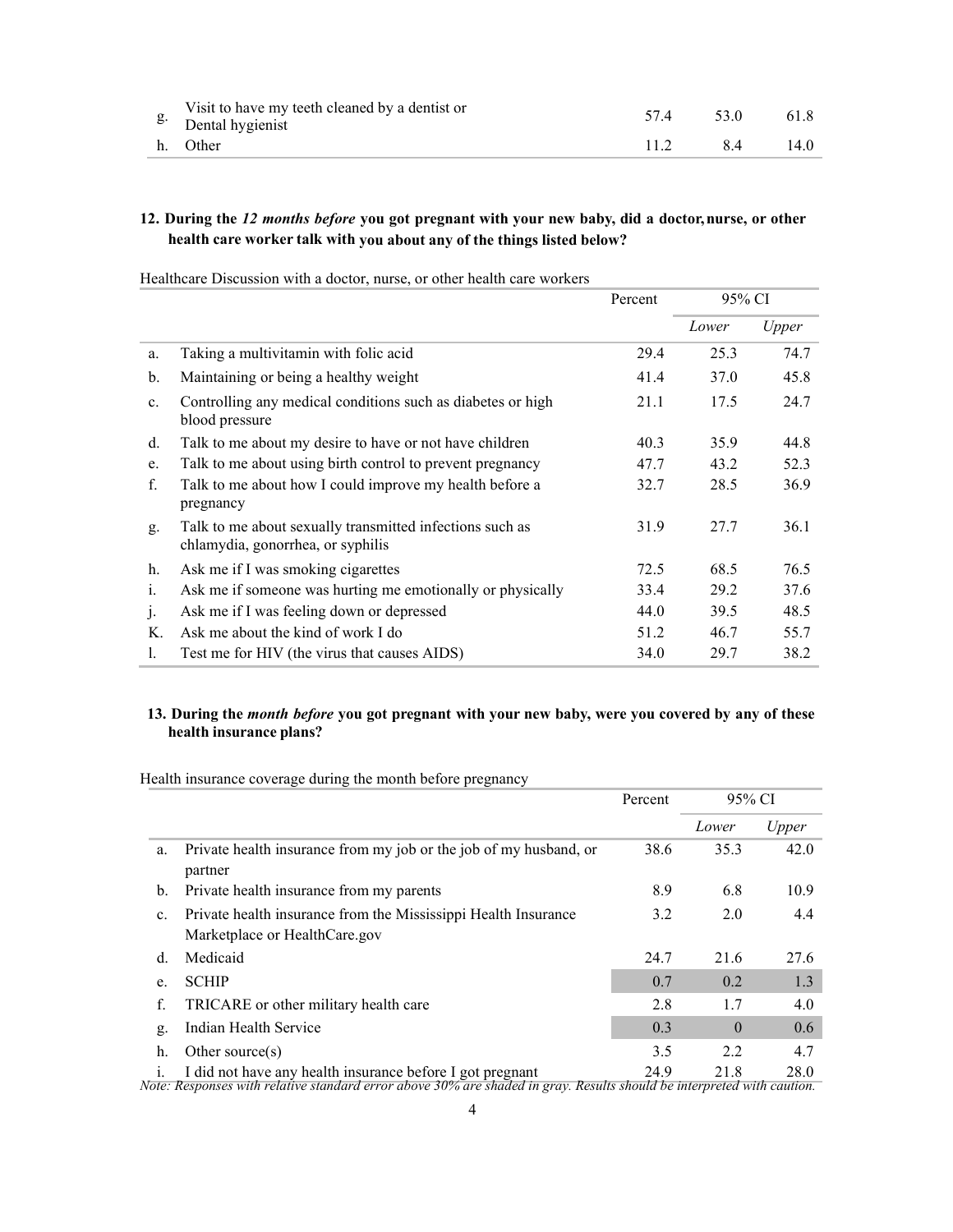# **14. During your** *most recent pregnancy***, what kind of health insurance did you have for your**  *prenatal care***?**

*Note: Women who say "I did not go for prenatal care" on this question, go to question 15*

|                |                                                                                                 | Percent | 95% CI   |       |
|----------------|-------------------------------------------------------------------------------------------------|---------|----------|-------|
|                |                                                                                                 |         | Lower    | Upper |
| a.             | I did not go for prenatal care                                                                  | 2.0     | 1.0      | 3.0   |
| b.             | Private health insurance from my job or the job of my husband, or<br>partner                    | 35.5    | 32.2     | 38.9  |
| $\mathbf{c}$ . | Private health insurance from my parents                                                        | 4.9     | 3.3      | 6.5   |
| d.             | Private health insurance from the Mississippi Health Insurance<br>Marketplace or HealthCare.gov | 2.7     | 1.5      | 3.9   |
| d.             | Medicaid                                                                                        | 64.5    | 61.2     | 67.9  |
| e.             | <b>SCHIP</b>                                                                                    | 1.0     | 0.3      | 1.7   |
| f.             | TRICARE or other military health care                                                           | 2.7     | 1.6      | 3.9   |
| g.             | Indian Health Service                                                                           | 0.4     | $\Omega$ | 0.9   |
| h.             | Other source $(s)$                                                                              | 4.2     | 2.8      | 5.7   |
| 1.             | I did not have any health insurance for my <i>prenatal care</i>                                 | 1.9     | 0.9      | 2.9   |

Health insurance coverage for prenatal care

*Note: Responses with relative standard error above 30% are shaded in gray. Results should be interpreted with caution.*

#### **15. What kind of health insurance do you have** *now***?**

Health insurance coverage after pregnancy

|    |                                                                                                 | Percent | 95% CI   |       |
|----|-------------------------------------------------------------------------------------------------|---------|----------|-------|
|    |                                                                                                 |         | Lower    | Upper |
| a. | Private health insurance from your job or the job of my husband,<br>or partner                  | 34.6    | 31.3     | 37.9  |
| b. | Private health insurance from my parents                                                        | 5.5     | 3.9      | 7.2   |
| c. | Private health insurance from the Mississippi Health Insurance<br>Marketplace or HealthCare.gov | 2.4     | 1.3      | 3.5   |
| d. | Medicaid                                                                                        | 38.2    | 34.8     | 41.6  |
| e. | <b>SCHIP</b>                                                                                    | 0.5     | 0.0      | 1.0   |
| f. | TRICARE or other military health care                                                           | 2.8     | 1.7      | 4.0   |
| g. | Indian Health Service                                                                           | 0.2     | $\theta$ | 0.6   |
| h. | Other source $(s)$                                                                              | 6.0     | 4.3      | 7.7   |
|    | I do not have health insurance now                                                              | 17.0    | 14.4     | 19.7  |

*Note: Responses with relative standard error above 30% are shaded in gray. Results should be interpreted with caution.*

# **16. Thinking back to** *just before* **you got pregnant with your** *new* **baby, how did you feel about becoming pregnant?**

*Note: Women who say "I wanted to be pregnant later" on this question, go to question 17, otherwise go to question 18*

Women's feelings about becoming pregnant

Percent 95% CI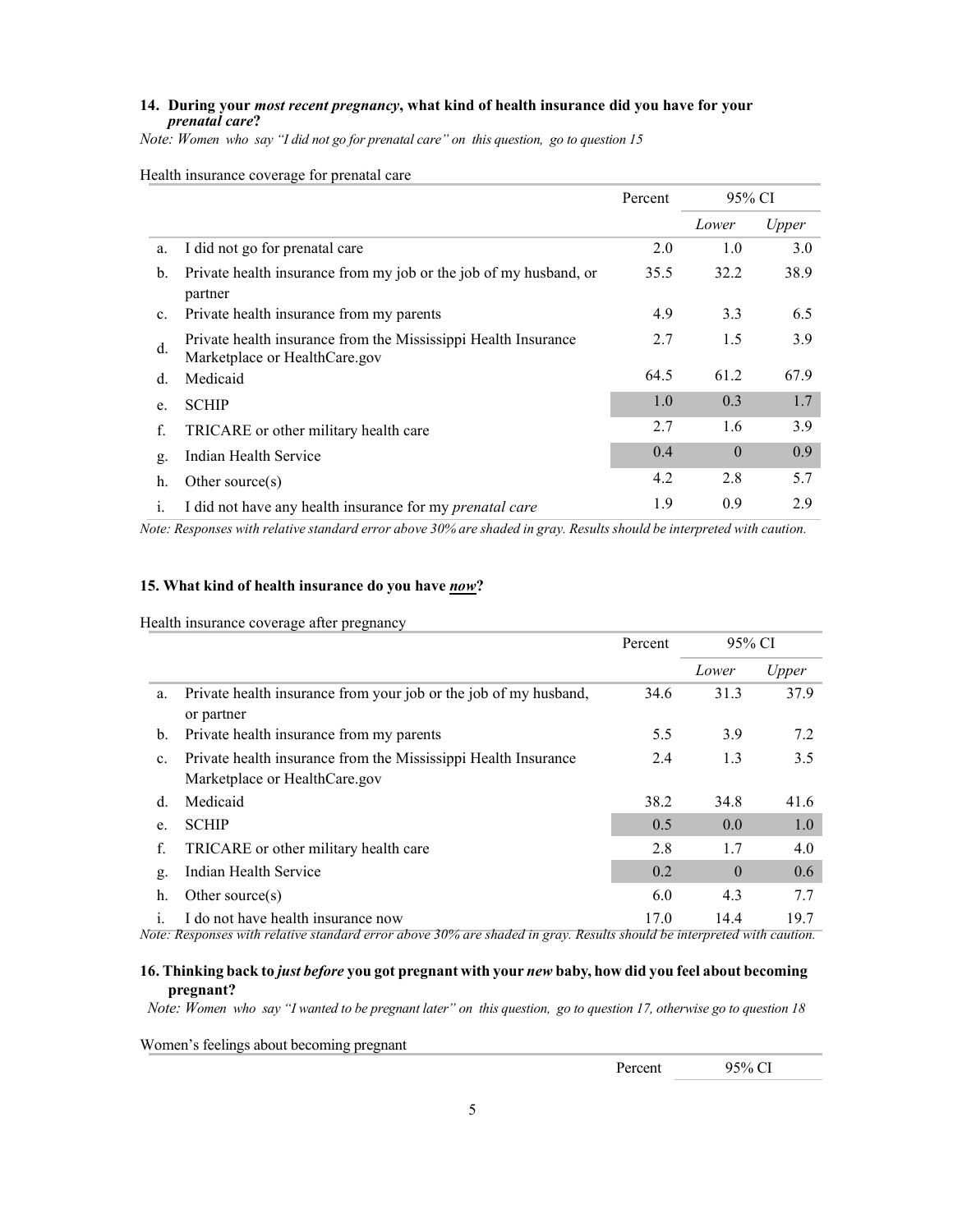|                                                                |      | Lower | <i>Jpper</i> |
|----------------------------------------------------------------|------|-------|--------------|
| I wanted to be pregnant later                                  | 26.7 | 23.6  | 29.9         |
| I wanted to be pregnant sooner                                 | 7.5  | 5.7   | 9.3          |
| I wanted to be pregnant then                                   | 37.7 | 34.3  | 41.1         |
| I didn't want to be pregnant then or at any time in the future | 9.7  | 7.6   | 11.8         |
| I wasn't sure what I wanted                                    | 18.3 | 15.6  | 21.0         |

#### **17. How much longer did you want to wait to become pregnant?**

When women want to get pregnant

First visit of prenatal care

|                              | Percent | 95% CI |       |
|------------------------------|---------|--------|-------|
|                              |         | Lower  | Upper |
| Less than 1 year             | 10.2    | 6.1    | 14.2  |
| 1 year to less than 2 years  | 24.1    | 18.2   | 30.0  |
| 2 years to less than 3 years | 29.6    | 23.3   | 36.0  |
| 3 years to 5 years           | 27.3    | 21.1   | 33.4  |
| More than 5 years            | 8.9     | 5.1    | 12.7  |

# **During Pregnancy**

**The next questions are about the prenatal care you received during your most recent pregnancy. Prenatal care includes visitsto a doctor, nurse, or other health care worker before your baby was born to get checkups and advice about pregnancy.**

# **18. How many weeks** *or* **months pregnant were you when you had your first visit for prenatal care?**

|                                | Percent | 95% CI |       |
|--------------------------------|---------|--------|-------|
|                                |         | Lower  | Upper |
| First trimester prenatal care  | 89.2    | 87.0   | 91.4  |
| Second trimester prenatal care | 10.2    | 8.0    | 12.3  |
| Third trimester prenatal care  | 0.6     | 0.1    |       |

*Note: Responses with relative standard error above 30% are shaded in gray. Results should be interpreted with caution.*

| Women who started prenatal care on first trimester |  |  |
|----------------------------------------------------|--|--|
|----------------------------------------------------|--|--|

|                  | Percent |       | 95% CI |
|------------------|---------|-------|--------|
|                  |         | Lower | Upper  |
| Yes              | 84.0    | 81.4  | 86.7   |
| No               | 15.0    | 12.5  | 17.6   |
| No prenatal care | 0.9     | 0.2   | 1.mi6  |

*Note: Responses with relative standard error above 30% are shaded in gray. Results should be interpreted with caution.*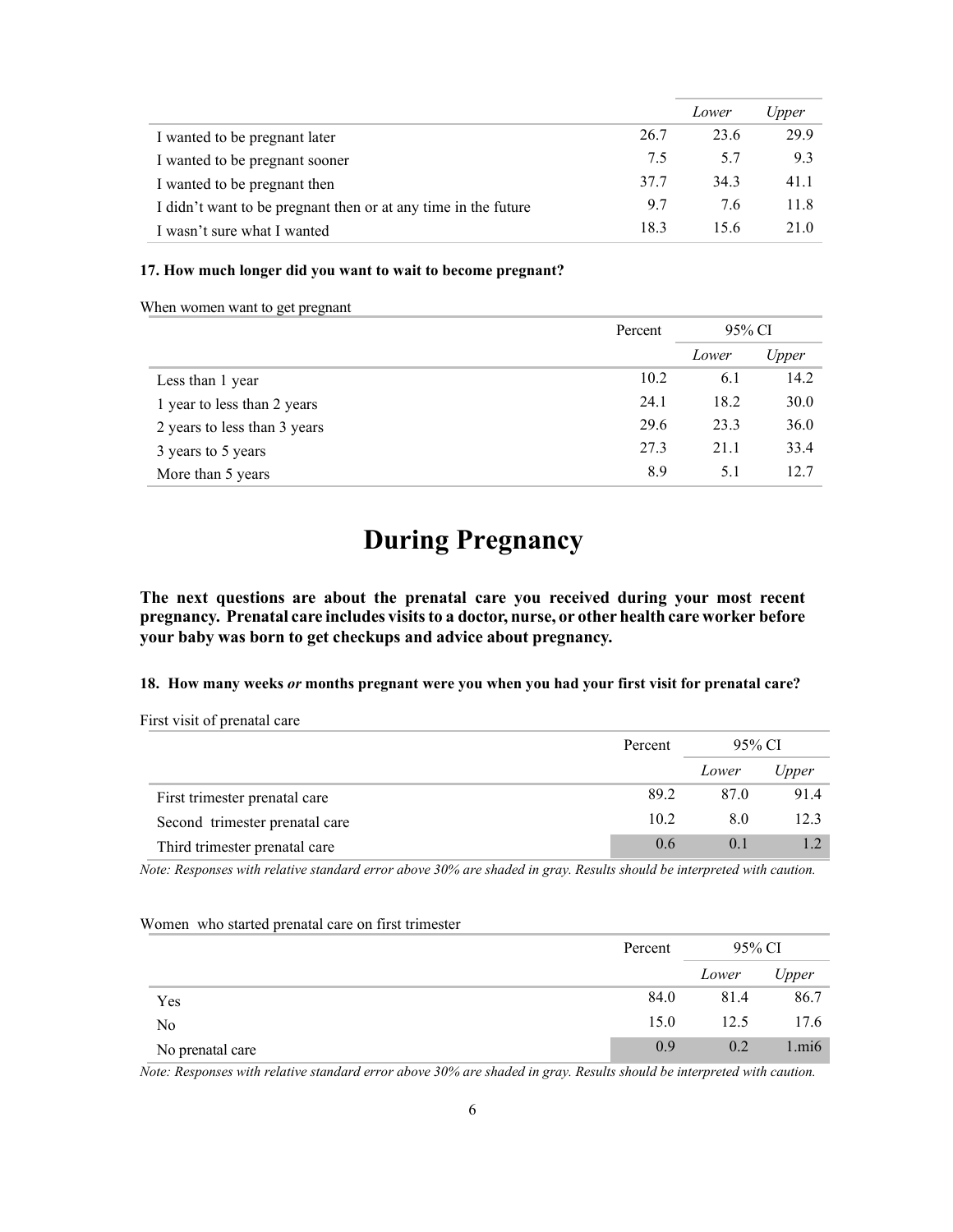Number of prenatal care visit

|           | Percent | 95% CI |       |
|-----------|---------|--------|-------|
|           |         | Lower  | Upper |
| $\leq 8$  | 15.1    | 12.6   | 17.6  |
| $9 - 11$  | 24.5    | 21.4   | 27.5  |
| $\geq$ 12 | 60.4    | 57.0   | 63.8  |

# **19. Where did you go** *most of the time* **for your prenatal care visits?**

Source of prenatal care

|                             | Percent | 95% CI |       |
|-----------------------------|---------|--------|-------|
|                             |         | Lower  | Upper |
| a. Hospital Clinic          | 17.0    | 14.4   | 19.7  |
| b. Health Department Clinic | 6.5     | 4.8    | 8.3   |
| c. MD/HMO                   | 57.8    | 54.3   | 61.3  |
| d. Community Health Center  | 11.9    | 9.6    | 14.2  |
| e. Other                    | 6.7     | 4.8    | 8.5   |

# **20.** *During any of your prenatal care visits***, did a doctor, nurse, or other health care worker talk with you about any of the things listed below?**

Women's healthcare discussion with doctor, nurse or health workers during pregnancy

|                |                                                                                              | Percent | 95% CI |       |
|----------------|----------------------------------------------------------------------------------------------|---------|--------|-------|
|                |                                                                                              |         | Lower  | Upper |
| a.             | How smoking during pregnancy could affect my baby.                                           | 75.8    | 72.8   | 78.9  |
| b.             | Breastfeeding my baby                                                                        | 87.5    | 85.2   | 89.9  |
| $\mathbf{c}$ . | How drinking alcohol during pregnancy could affect my baby                                   | 77.3    | 74.3   | 80.3  |
| d.             | Using a seat belt during my pregnancy.                                                       | 56.4    | 52.9   | 60.0  |
| e.             | Medicines that are safe to take during my pregnancy                                          | 94.4    | 92.8   | 96.0  |
| f.             | How using illegal drugs could affect my baby.                                                | 72.0    | 68.8   | 75.1  |
| g.             | Doing tests to screen for birth defects or diseases that run in my<br>family                 | 87.8    | 85.5   | 90.2  |
| h.             | The signs and symptoms of preterm labor (labor more than 3)<br>weeks before the baby is due) | 84.2    | 81.7   | 86.9  |
| 1.             | What to do if I feel depressed during my pregnancy or after my<br>baby is born               | 72.3    | 69.1   | 75.4  |
| j.             | Physical abuse to women by their husbands or partners                                        | 51.4    | 47.8   | 54.9  |

# **21.** *During any of your prenatal care visits***, did a doctor, nurse, or other health care worker ask you any of the things listed below?**

Women's discussion with doctor, nurse or health workers

Percent 95% CI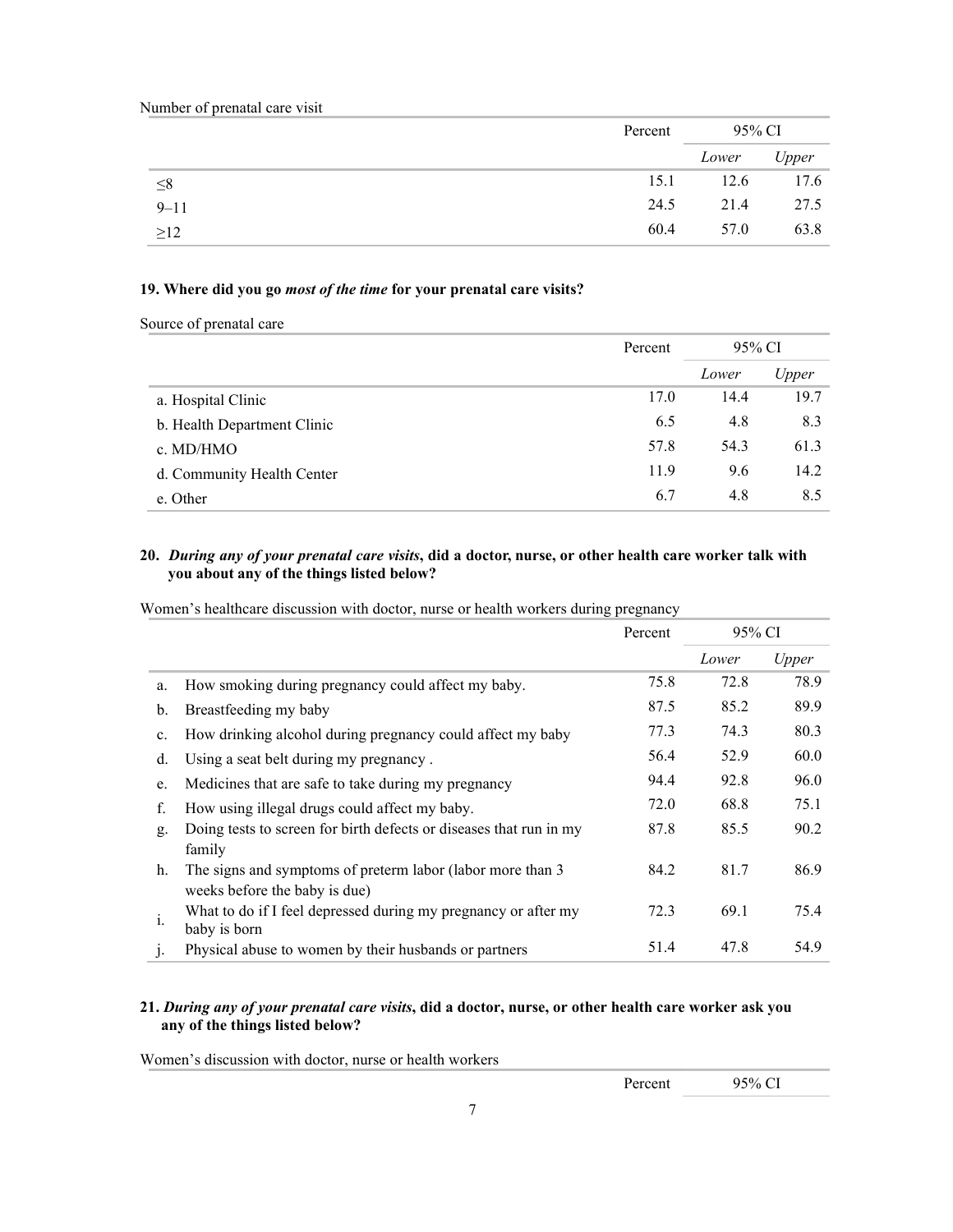|                |                                                                 |      | Lower | Upper |
|----------------|-----------------------------------------------------------------|------|-------|-------|
| a.             | If I knew how much weight I should gain during pregnancy        | 55.2 | 51.7  | 58.8  |
| b.             | If I was taking any prescription medication                     | 93.2 | 91.4  | 95.0  |
| $\mathbf{c}$ . | If I was smoking cigarettes                                     | 91.7 | 89.8  | 93.7  |
| d.             | If I was drinking alcohol                                       | 89.8 | 87.7  | 91.9  |
| e.             | If someone was hurting me emotionally or physically             | 57.5 | 54.0  | 61.1  |
| f.             | If I was feeling down or depressed                              | 69.4 | 66.1  | 72.7  |
| g.             | If I was using drugs such as marijuana, cocaine, crack, or meth | 70.7 | 67.5  | 73.9  |
| h.             | If I wanted to be tested for HIV (the virus that causes AIDS)   | 56.0 | 52.4  | 59.5  |
| 1.             | If I planned to breastfeed my new baby                          | 93.3 | 91.5  | 95.0  |
| $\mathbf{1}$   | If I planned to use birth control after my baby was born        | 88.3 | 86.0  | 90.6  |

# **22. How did you feel about the prenatal care you got during** *your most recent* **pregnancy?**

Prenatal Care satisfaction

|             |                                                                | Percent | 95% CI |       |
|-------------|----------------------------------------------------------------|---------|--------|-------|
|             |                                                                |         | Lower  | Upper |
| a.          | The amount of time I had to wait                               | 83.9    | 81.2   | 86.5  |
| $b_{1}$     | The amount of time the doctor, nurse, or midwife spent with me | 91.4    | 89.4   | 93.4  |
| $c_{\cdot}$ | The advice I got on how to take care of myself.                | 91.4    | 89.4   | 93.4  |
| d.          | The understanding and respect shown toward me as a person      | 94.8    | 93.2   | 96.4  |

# **23. At any time during** *your most recent* **pregnancy or delivery, did you have a test for HIV (the virus that causes AIDS)?**

Test for HIV

|                                         | Percent | 95% CI      |      |
|-----------------------------------------|---------|-------------|------|
|                                         |         | Lower Upper |      |
| Women who had HIV test during pregnancy | 67.2    | 634         | 71.0 |

# **24. During the 12 months before the delivery of your new baby, did a doctor, nurse, or other health care worker offer you a flu shot or tell you to get one?**

Flu shot offered by healthcare provider

|                                                     | Percent | 95% CI |       |
|-----------------------------------------------------|---------|--------|-------|
|                                                     |         | Lower  | Upper |
| Women who offered or told flu shot during pregnancy | 79.5    | 76.6   | 82.3  |

# **25. During the 12 months before the delivery of your new baby, did you get a flu shot?**

Test for flu shot

Percent 95% CI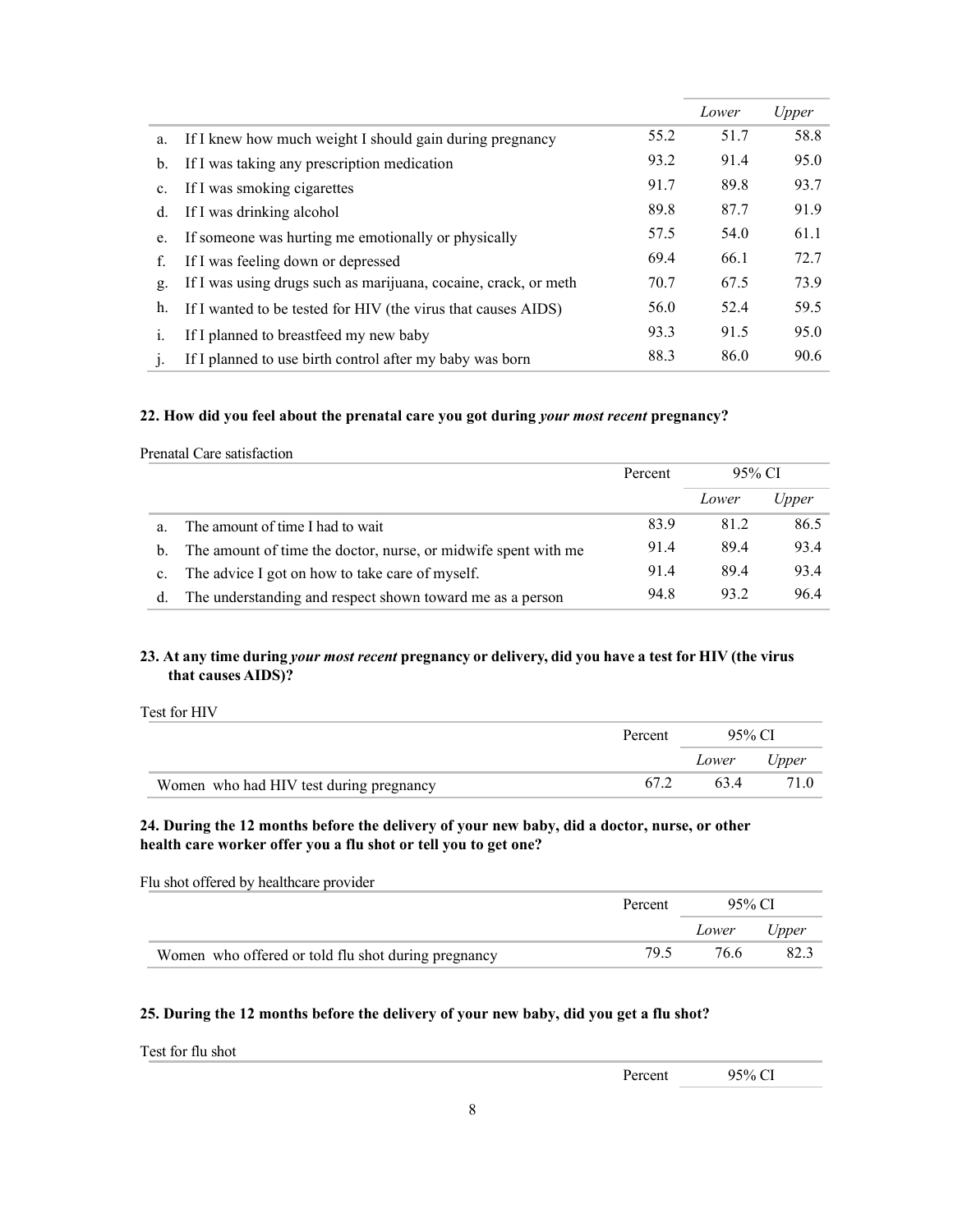|                          |      | Lower Upper |      |
|--------------------------|------|-------------|------|
| Yes, before my pregnancy | 9.6  |             |      |
| Yes, during my pregnancy | 35.8 | 32.5        | 39.2 |

# **26. During your most recent pregnancy, did you get a Tdap shot or vaccination?**

Test for Tdap or vaccination

|                                                    | Percent | 95% CL |       |
|----------------------------------------------------|---------|--------|-------|
|                                                    |         | Lower  | Upper |
| Women who got Tdap or vaccination during pregnancy | 55.5    |        | 59.2  |

# **27.** *During* **your most recent pregnancy, did you have your teeth cleaned by a dentist or dental hygienist?**

Teeth cleaned by a dentist or dental hygienist

|                                                | Percent | 95% CI |       |
|------------------------------------------------|---------|--------|-------|
|                                                |         | Lower  | Upper |
| Teeth cleaned by a dentist or dental hygienist | 354     | 32.1   | 38.8  |

# **28. This question is about the care of your teeth during your most recent pregnancy.**

Women's care of teeth during pregnancy

|    |                                                                                                | Percent | 95% CI |       |
|----|------------------------------------------------------------------------------------------------|---------|--------|-------|
|    |                                                                                                |         | Lower  | Upper |
| a. | I knew it was important to care for my teeth and gums during my<br>pregnancy                   | 87.4    | 85.1   | 89.8  |
| b. | A dental or other health care worker talked with me about how to<br>care for my teeth and gums | 47.5    | 44.0   | 51.0  |
| c. | I had insurance to cover dental care during my pregnancy                                       | 73.3    | 70.2   | 76.4  |
| d. | I needed to see a dentist for a problem                                                        | 23.9    | 20.9   | 26.9  |
| e. | I went to a dentist or dental clinic about a problem                                           | 17.8    | 15.1   | 20.4  |

# **29. During your most recent pregnancy, what kind of problem did you have with your teeth or gums?**

Teeth/gums problems

|                |                                         | Percent | 95% CI |       |
|----------------|-----------------------------------------|---------|--------|-------|
|                |                                         |         | Lower  | Upper |
| a.             | I had cavities that needed to be filled | 56.1    | 49.1   | 63.2  |
|                | b. I had painful, red, or swollen gums  | 42.5    | 35.5   | 49.5  |
| $\mathbf{c}$ . | I had a toothache                       | 65.5    | 58.7   | 72.2  |
|                | d. I needed to have a tooth pulled      | 47.5    | 40.4   | 54.6  |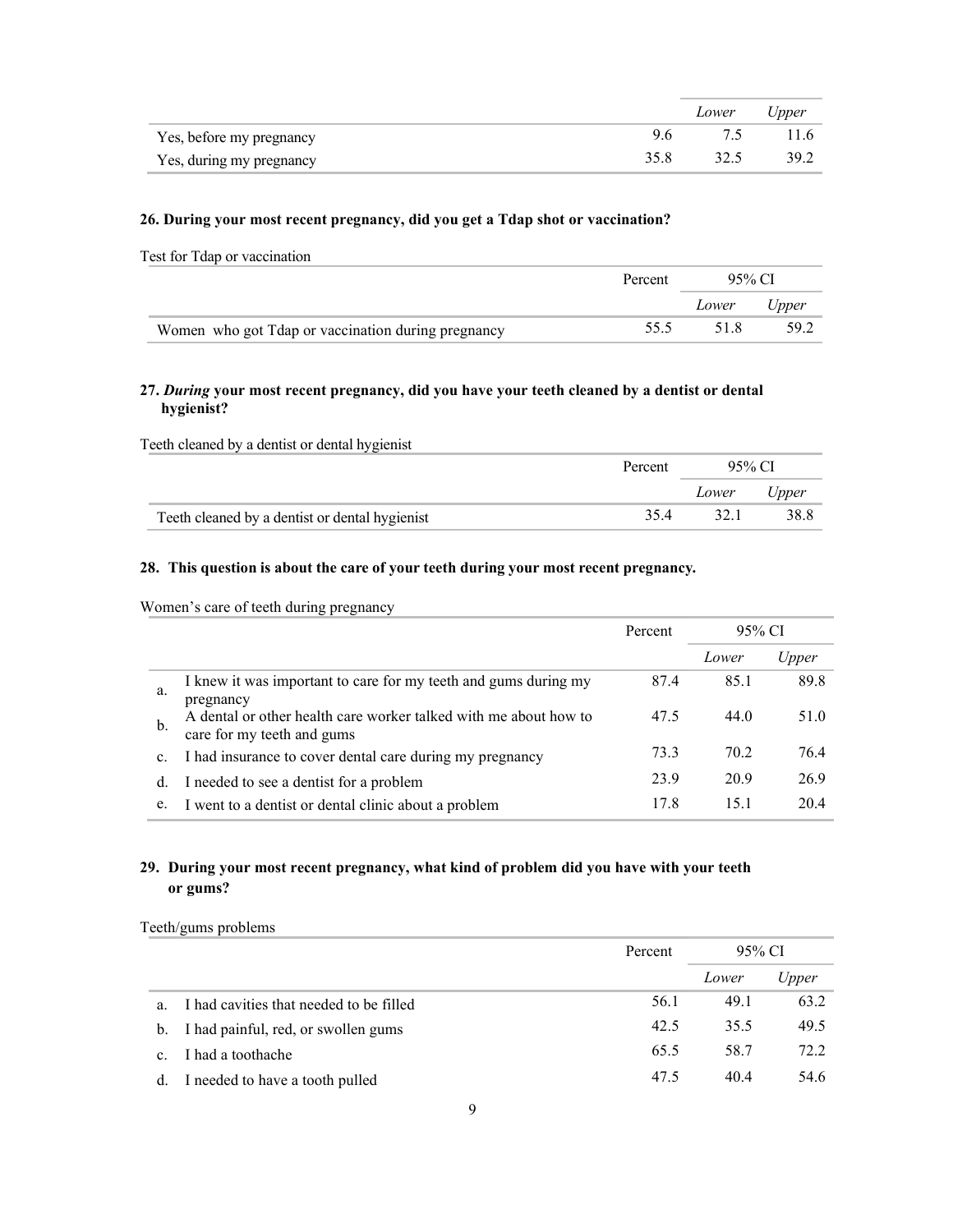| e. I had an injury to my mouth, teeth, or gums    | 5.4       | 13.2 |
|---------------------------------------------------|-----------|------|
| f. I had some other problem with my teeth or gums | 23.9 17.8 | 30.0 |

# **30. During** *your most recent* **pregnancy, were you on WIC (the Special Supplemental Nutrition Program for Women, Infants, and Children)?**

 *Note: Women who say "No" on this question, go to question 32*

Women who were on WIC during pregnancy

|                                       | Percent | 95% CI      |      |
|---------------------------------------|---------|-------------|------|
|                                       |         | Lower Upper |      |
| Women on WIC program during pregnancy | 59.0    | 55.6        | 62.5 |

### **31. During your most recent pregnancy, when you went for your WIC visits, did you speak with a breastfeeding peer counselor or another WIC staff person about breastfeeding?**

Speak with a breastfeeding peer counselor or another WIC staff person about breastfeeding

|                                                                |      | Percent 95% CI |       |
|----------------------------------------------------------------|------|----------------|-------|
|                                                                |      | Lower          | Upper |
| Speak with a breastfeeding peer counselor or another WIC staff | 82.1 | 78.5           | 857   |
| person about breastfeeding                                     |      |                |       |

#### **32.** *During* **your most recent pregnancy, did you have any of the following health conditions?**

Health condition during pregnancy

|    |                                                                                          | Percent | 95% CI |       |
|----|------------------------------------------------------------------------------------------|---------|--------|-------|
|    |                                                                                          |         | Lower  | Upper |
| a. | Gestational diabetes (diabetes that started during this pregnancy)                       | 7.3     | 5.5    | 9.1   |
| b. | High blood pressure (that started during this pregnancy), pre-<br>eclampsia or eclampsia | 17.0    | 14.5   | 19.5  |
|    | Depression                                                                               | 14.9    | 12.4   | 17.4  |
| e. | Sickle Cell                                                                              | 1.4     | 0.6    | 2.2   |

*Note: Responses with relative standard error above 30% are shaded in gray. Results should be interpreted with caution.*

**33.** *During* **your most recent pregnancy, did a doctor, nurse, or other health care worker give you a series of weekly shots of a medicine called progesterone, Makena®, or 17 P (17 alphahydroxyprogesterone) to try to keep your new baby from being born too early?**

| Preterm prevention                                               |     |                |       |
|------------------------------------------------------------------|-----|----------------|-------|
|                                                                  |     | Percent 95% CI |       |
|                                                                  |     | Lower          | Upper |
| Weekly shots of a medicine called progesterone, Makena®, or 17 P | 7.6 | 5.8            | 9.4   |

**34. During** *your most recent* **pregnancy, did a doctor, nurse, or other health care worker tell you that you had any of the following infections?**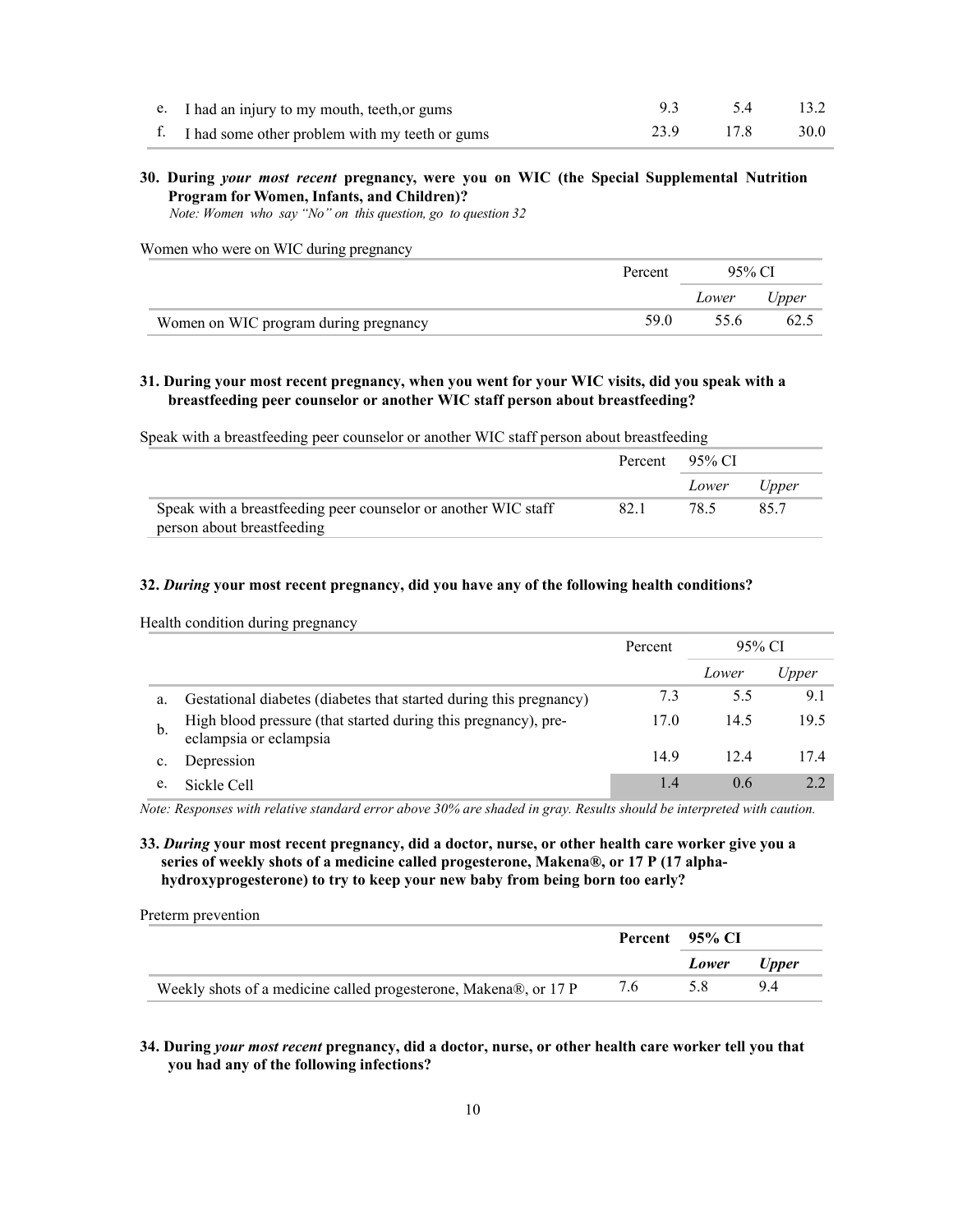Women's discussion with doctor, nurse or health workers

|                |                                   | Percent | 95% CI |       |
|----------------|-----------------------------------|---------|--------|-------|
|                |                                   |         | Lower  | Upper |
| a.             | Genital warts (HPV)               | 2.4     | 1.3    | 3.5   |
| b.             | Herpes                            | 2.9     | 1.7    | 4.1   |
| $\mathbf{c}$ . | Chlamydia                         | 4.5     | 3.0    | 6.0   |
| d.             | Gonorrhea                         | 2.3     | 1.2    | 3.4   |
| e.             | Pelvic inflammatory disease (PID) | 1.2     | 0.4    | 1.9   |
| f.             | <b>Syphilis</b>                   | 1.2     | 0.4    | 2.0   |
| g.             | Group B Strep (Beta Strep)        | 12.0    | 9.6    | 14.3  |
| h.             | Bacterial vaginosis               | 7.8     | 5.9    | 9.7   |
| 1.             | Trichomoniasis (Trich)            | 3.8     | 2.5    | 5.2   |
| $\mathbf{1}$   | Yeast infections                  | 18.1    | 15.4   | 20.9  |
| k.             | Urinary tract infection (UTI)     | 27.7    | 24.5   | 30.8  |
| l.             | Other                             | 3.0     | 1.7    | 4.4   |

*Note: Responses with relative standard error above 30% are shaded in gray. Results should be interpreted with caution.*

# **The next questions are about smoking cigarettes around the time of pregnancy (before, during, and after).**

# **35. Have you smoked any cigarettes in the** *past 2 years***?**

 *Note: Women who say "No" on this question, go to question 39*

| Smoking 2 years before pregnancy                |         |        |       |
|-------------------------------------------------|---------|--------|-------|
|                                                 | Percent | 95% CI |       |
|                                                 |         | Lower  | Upper |
| Women smoked any cigarettes in the past 2 years | 25.0    | 21.9   | 28.0  |

# **36. In the** *3 months before* **you got pregnant, how many cigarettes did you smoke on an average day?** (A pack has 20 cigarettes.)

Smoking 3 months before pregnancy

|                                                   | Percent | 95% CI |       |
|---------------------------------------------------|---------|--------|-------|
|                                                   |         | Lower  | Upper |
| Women who smoked in the 3 months before pregnancy | 23.6    | 20.6   | 26.6  |

# Amount of cigarettes smoked on an average day in the 3 months before pregnancy

|             |                        | Percent | 95% CI |       |
|-------------|------------------------|---------|--------|-------|
|             |                        |         | Lower  | Upper |
| a.          | 41 cigarettes or more  | 5.8     | 2.4    | 9.3   |
|             | b. 21 to 40 cigarettes | 5.0     | 2.0    | 8.1   |
| $c_{\cdot}$ | 11 to 20 cigarettes    | 20.4    | 14.8   | 26.1  |
| d.          | 6 to 10 cigarettes     | 31.2    | 24.6   | 37.8  |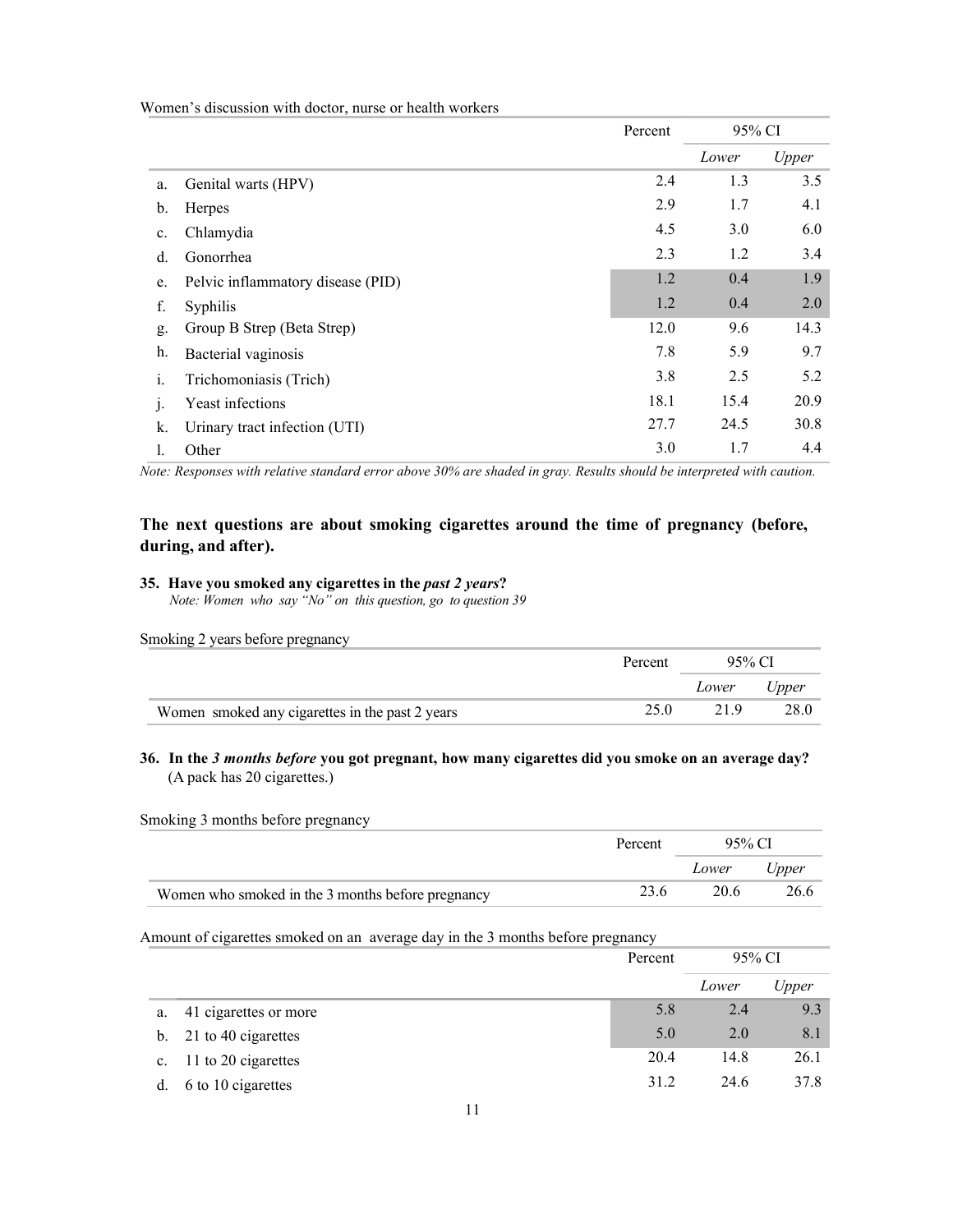| e. 1 to 5 cigarettes     | 26.6 | 20.4 | 32.8 |
|--------------------------|------|------|------|
| f. Less than 1 cigarette | 4.6  |      | 7.6  |
| g. I didn't smoke then   |      | 2.8  | 9.6  |

*Note: Responses with relative standard error above 30% are shaded in gray. Results should be interpreted with caution.*

# **37. In the** *last 3 months* **of your pregnancy, how many cigarettes did you smoke on an average day?** (A pack has 20 cigarettes)

| Smoking during pregnancy |  |  |
|--------------------------|--|--|
|                          |  |  |

|                                                | Percent | 95% CI |       |
|------------------------------------------------|---------|--------|-------|
|                                                |         | Lower  | Upper |
| Women who smoked in last 3 months of pregnancy |         | 92     | 13.7  |

Amount of cigarettes smoked on an average day in the last 3 months of pregnancy

|                |                       | Percent | 95% CI |       |
|----------------|-----------------------|---------|--------|-------|
|                |                       |         | Lower  | Upper |
| a.             | 41 cigarettes or more | 0.7     | 0.0    | 1.9   |
| b.             | 21 to 40 cigarettes   | 1.2     | 0.0    | 2.6   |
| $\mathbf{c}$ . | 11 to 20 cigarettes   | 6.0     | 2.6    | 9.3   |
| d.             | 6 to 10 cigarettes    | 14.6    | 9.5    | 19.8  |
| e.             | 1 to 5 cigarettes     | 17.4    | 12.0   | 22.8  |
| f.             | Less than 1 cigarette | 6.0     | 2.7    | 9.4   |
| g.             | I didn't smoke then   | 54.0    | 46.9   | 61.1  |

*Note: Responses with relative standard error above 30% are shaded in gray. Results should be interpreted with caution.*

# **38. How many cigarettes do you smoke on an average day** *now***?** (A pack has 20 cigarettes.)

Smoking after pregnancy

|                     | Percent | 95% CI |       |
|---------------------|---------|--------|-------|
|                     |         | Lower  | Upper |
| Women who smoke now | 17.6    | 14.9   | 20.3  |

Amount of cigarettes mothers' smoke on an average day now

|                |                       | Percent | 95% CI |       |
|----------------|-----------------------|---------|--------|-------|
|                |                       |         | Lower  | Upper |
| a.             | 41 cigarettes or more | 0.0     | 0.0    | 1.8   |
| $\mathbf{b}$ . | 21 to 40 cigarettes   | 3.0     | 0.5    | 5.6   |
| $\mathbf{c}$ . | 11 to 20 cigarettes   | 17.0    | 11.6   | 22.3  |
| d.             | 6 to 10 cigarettes    | 26.3    | 20.0   | 32.7  |
| e.             | 1 to 5 cigarettes     | 18.3    | 13.0   | 23.6  |
|                | Less than 1 cigarette | 5.2     | 1.9    | 8.4   |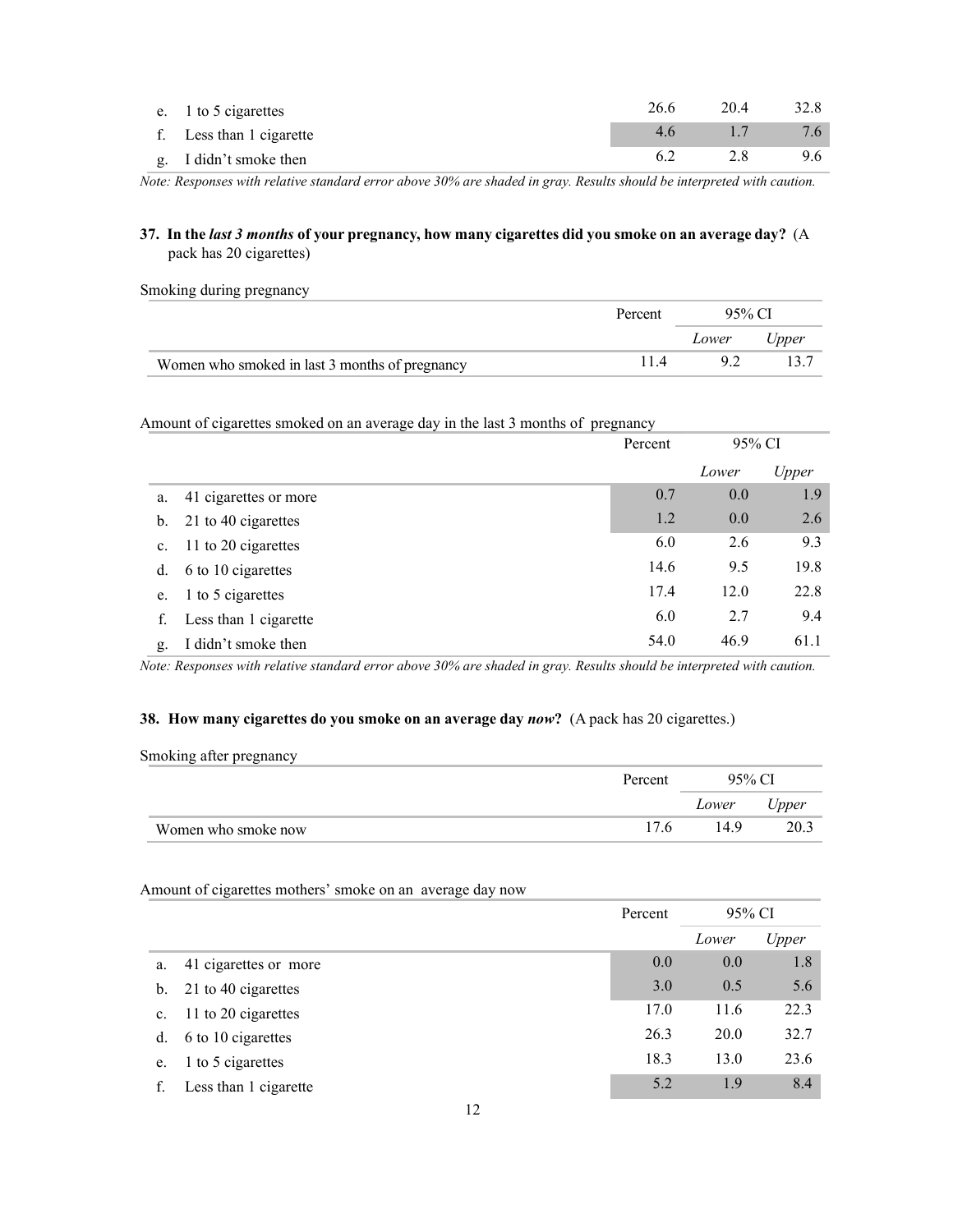*Note: Responses with relative standard error above 30% are shaded in gray. Results should be interpreted with caution.*

#### **39. Have you used any of the following products in the** *past 2 years***?**

Smoking Products

|    |                                                    | Percent | 95% CI |       |
|----|----------------------------------------------------|---------|--------|-------|
|    |                                                    |         | Lower  | Upper |
| a. | E-cigarettes or other electronic nicotine products | 8.3     | 6.3    | 10.2  |
| b. | Hookah                                             | 2.9     | 1.7    | 4.1   |
| c. | Chew or snus                                       | 0.4     | 0.0    | 0.8   |
| d. | Cigars or cigarillos                               | 6.3     | 4.5    | 8.0   |

*Note: Responses with relative standard error above 30% are shaded in gray. Results should be interpreted with caution.*

# **40. During the** *3 months before* **you got pregnant, on average, how often did you use e-cigarettes or other electronic nicotine products?**

Average e-cigarettes or other electronic nicotine products before pregnancy

|    |                                                                       | Percent | 95% CI |       |
|----|-----------------------------------------------------------------------|---------|--------|-------|
|    |                                                                       |         | Lower  | Upper |
| a. | More than once a day                                                  | 17.1    | 7.4    | 26.8  |
| b. | Once a day                                                            | 5.9     | 0.0    | 11.9  |
|    | c. 2-6 days a week                                                    | 6.1     | 0.5    | 11.8  |
| d. | 1 day a week or less                                                  | 18.6    | 8.6    | 28.7  |
| e. | I did not use e-cigarettes or other electronic nicotine products then | 52.3    | 39.6   | 65.0  |

*Note: Responses with relative standard error above 30% are shaded in gray. Results should be interpreted with caution.*

# **41. During the** *last 3 months* **of your pregnancy, on average, how often did you use e-cigarettes or other electronic nicotine products?**

Smoking Products

|         |                                                                       | Percent | 95% CI |       |
|---------|-----------------------------------------------------------------------|---------|--------|-------|
|         |                                                                       |         | Lower  | Upper |
| a.      | More than once a day                                                  | 9.7     | 1.7    | 17.7  |
| $b_{1}$ | Once a day                                                            | 7.2     | 0.6    | 13.7  |
|         | c. $2-6$ days a week                                                  | 2.0     | 0.0    | 5.6   |
|         | 1 day a week or less                                                  | 4.5     | 0.0    | 9.6   |
| e.      | I did not use e-cigarettes or other electronic nicotine products then | 76.6    | 65.7   | 87.5  |

*Note: Responses with relative standard error above 30% are shaded in gray. Results should be interpreted with caution.* **The next questions are about drinking alcohol around the time of pregnancy (before, during, and after).**

**42. Have you had any alcoholic drinks in the** *past 2 years***?** A drink is 1 glass of wine, wine cooler, can or bottle of beer, shot of liquor, or mixed drink.

 *Note: Women who say "No" on this question, go to question 45*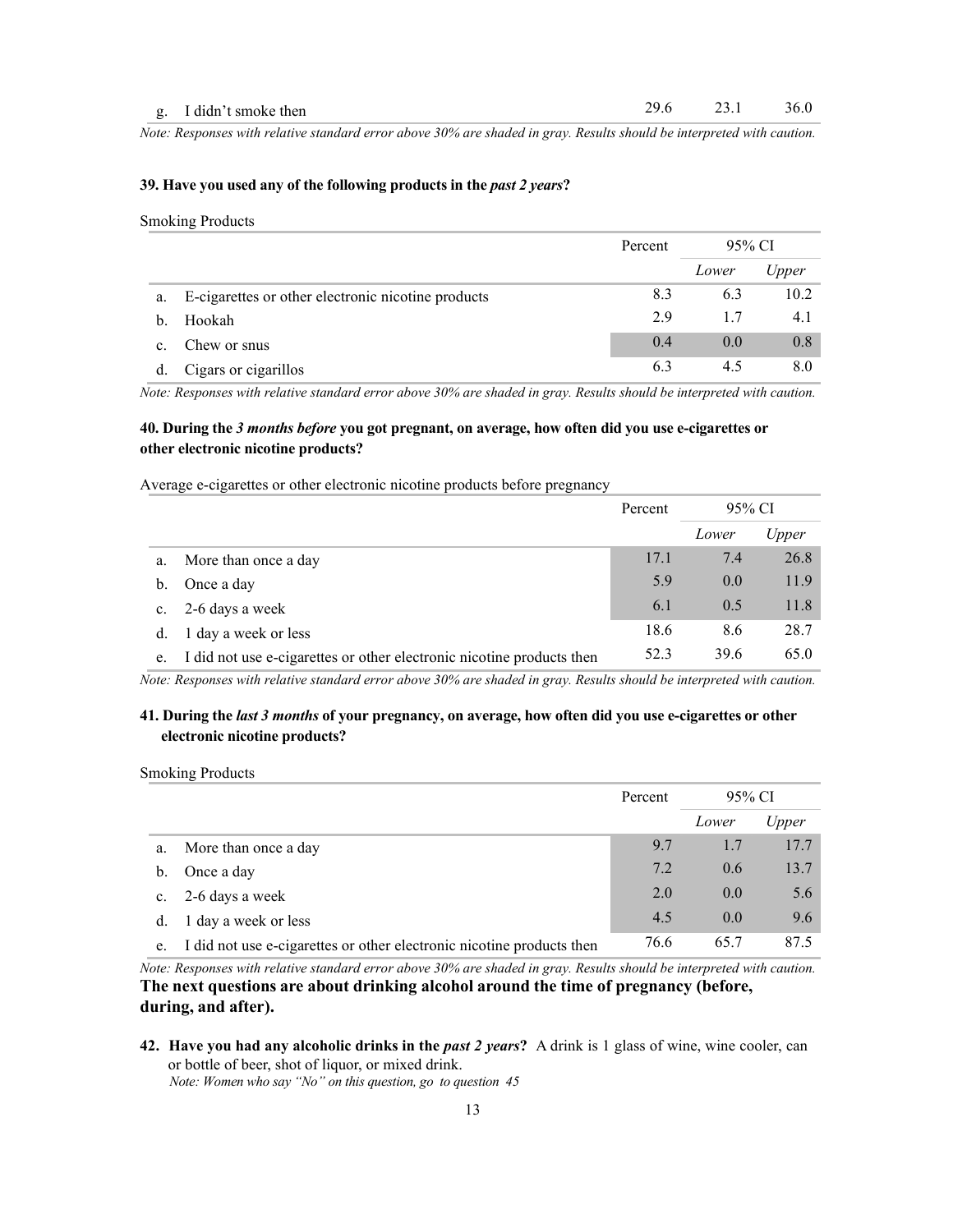Drinking alcohol 2 years before pregnancy

|                                             | Percent | 95% CI      |      |
|---------------------------------------------|---------|-------------|------|
|                                             |         | Lower Upper |      |
| Women who drink alcohol in the past 2 years | 577     | 54.2        | 61.2 |

#### **43. During the** *3 months before* **you got pregnant, how many alcoholic drinks did you have in an average week?**

Amount of drinks women's had in an average week before pregnancy

|             |                          | Percent | 95% CI |       |
|-------------|--------------------------|---------|--------|-------|
|             |                          |         | Lower  | Upper |
| a.          | 14 drinks or more a week | 0.7     | 0.0    | 1.4   |
| h.          | 8 to 13 drinks a week    | 3.0     | 1.4    | 4.7   |
| $c_{\cdot}$ | 4 to 7 drinks a week     | 8.9     | 6.2    | 11.5  |
| $d_{-}$     | 1 to 3 drinks a week     | 28.8    | 24.5   | 33.0  |
| e.          | Less than 1 drink a week | 44.3    | 39.7   | 49.0  |
|             | I didn't drink then      | 14.3    | 11.0   | 17.5  |

*Note: Responses with relative standard error above 30% are shaded in gray. Results should be interpreted with caution.*

# **44. During the** *last 3 months* **of your pregnancy, how many alcoholic drinks did you have in an average week?**

Amount of alcoholic drinks women's had in an average week during pregnancy

|                |                          | Percent | 95% CI |       |
|----------------|--------------------------|---------|--------|-------|
|                |                          |         | Lower  | Upper |
| $a_{-}$        | 4 to 7 drinks a week     | 0.7     | 0.0    | 1.6   |
|                | b. 1 to 3 drinks a week  | 2.6     | 0.7    | 4.6   |
| $\mathbf{c}$ . | Less than 1 drink a week | 3.6     | 1.6    | 5.6   |
| d              | I didn't drink then      | 93.0    | 90.2   | 95.9  |

*Note: Responses with relative standard error above 30% are shaded in gray. Results should be interpreted with caution.*

# **Pregnancy can be a difficult time for some women. The next parts are about things that may have happened** *before* **and** *during* **women's most recent pregnancy.**

# **45. This question is about thingsthat may have happened during the** *12 months before* **your new baby was born.**

Stressful events during the 12 months before new baby was born

|    |                                                                        | Percent | 95% CI |       |
|----|------------------------------------------------------------------------|---------|--------|-------|
|    |                                                                        |         | Lower  | Upper |
| a. | A close family member was very sick and had to go into the<br>hospital | 24.9    | 21.9   | 28.0  |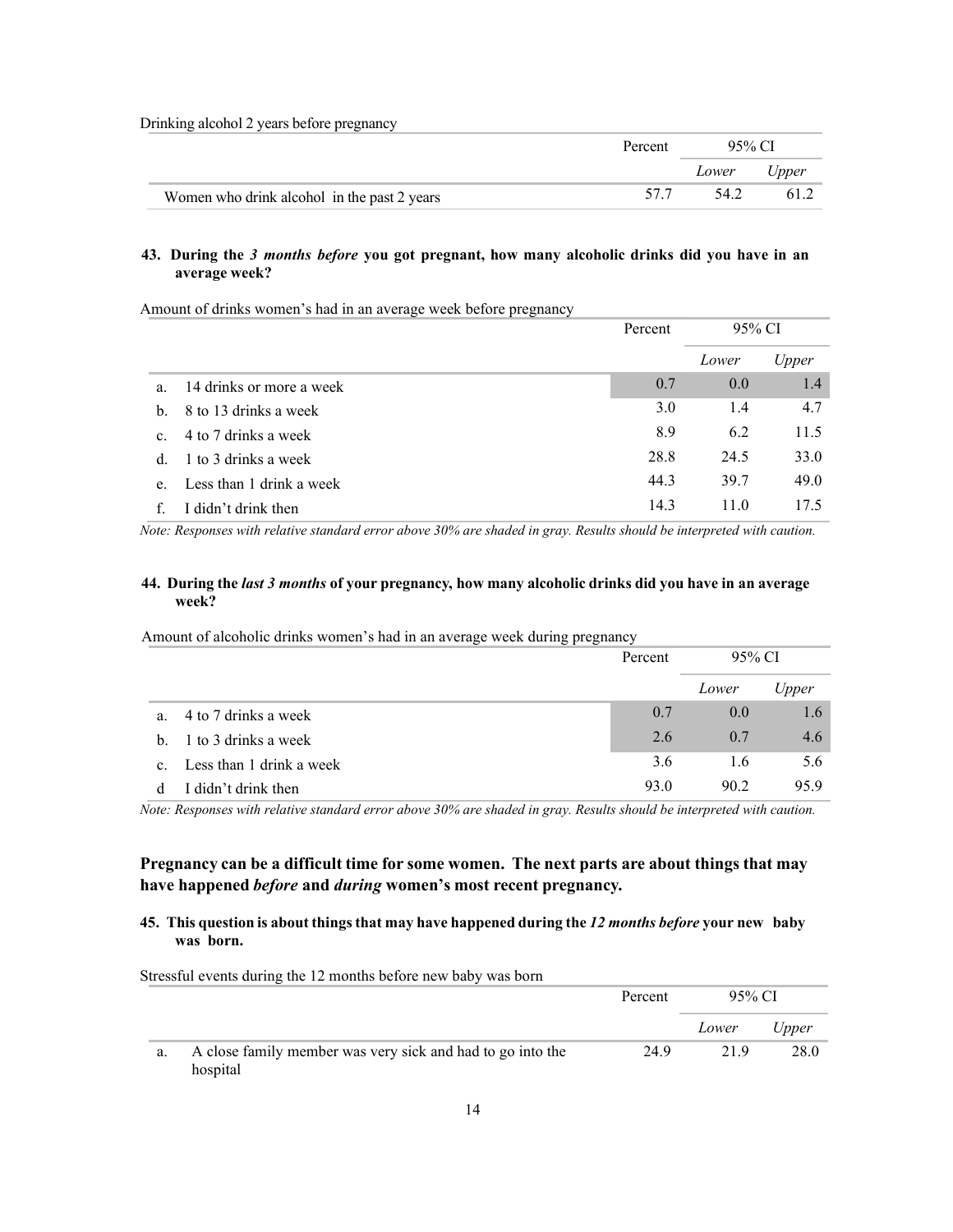| b.           | I got separated or divorced from my husband or partner                                               | 5.9  | 4.2  | 7.5  |
|--------------|------------------------------------------------------------------------------------------------------|------|------|------|
| c.           | I moved to a new address                                                                             | 31.8 | 28.5 | 35.1 |
| d.           | I was homeless or had to sleep outside, in a car, or in a shelter                                    | 2.2  | 1.1  | 3.2  |
| e.           | My husband or partner lost his job                                                                   | 7.8  | 5.9  | 9.6  |
| f.           | I lost my job even though I wanted to go on working                                                  | 11.4 | 9.1  | 13.6 |
| g.           | My husband, partner, or I had a cut in work hours or pay                                             | 11.2 | 9.0  | 13.5 |
| h.           | I was apart from my husband or partner due to military<br>deployment or extended work-related travel | 6.0  | 4.3  | 7.7  |
| i.           | I argued with my husband or partner more than usual                                                  | 22.8 | 19.8 | 25.7 |
| $\mathbf{1}$ | My husband or partner said he didn't want me to be pregnant                                          | 5.0  | 3.5  | 6.5  |
| k.           | I had problems paying the rent, mortgage, or other bills                                             | 15.6 | 13.1 | 18.2 |
| 1.           | My husband or partner or I went to jail                                                              | 4.4  | 3.0  | 5.8  |
| m.           | Someone very close to me had a problem with drinking or drugs                                        | 13.4 | 11.0 | 15.9 |
| n.           | Someone very close to me died                                                                        | 21.6 | 18.7 | 24.5 |

# **46. During the** *12 months before* **you got pregnant with your new baby, did your husband or partner push, hit, slap, kick, choke, or physically hurt you in any other way?**

Domestic violence before pregnancy

|                                   | Percent | 95% CI |       |
|-----------------------------------|---------|--------|-------|
|                                   |         | Lower  | Upper |
| My husband or partner<br>a.       | 2.7     | 1.5    | 3.8   |
| My ex-husband or ex-partner<br>a. | 2.7     | 15     | 3.9   |
| b. Another family member          | 1.0     | 0.3    | 1.7   |
| Someone else<br>c.                |         | (0.4)  |       |

*Note: Responses with relative standard error above 30% are shaded in gray. Results should be interpreted with caution.*

# **47. During** *your most recent* **pregnancy, did your husband or partner push, hit, slap, kick, choke, or physically hurt you in any other way?**

Domestic violence during pregnancy

|                |                                | Percent |       | 95% CI |
|----------------|--------------------------------|---------|-------|--------|
|                |                                |         | Lower | Upper  |
|                | a. My husband or partner       | 2.9     | 1.7   | 4. I   |
|                | b. My ex-husband or ex-partner | 1.9     | 0.9   | 2.9    |
| $\mathbf{c}$ . | Another family member          | 0.8     | 0.2   | 1.4    |
|                | Someone else                   | 0.8     | 02    |        |

*Note: Responses with relative standard error above 30% are shaded in gray. Results should be interpreted with caution.*

# **48. During** *your most recent* **pregnancy, did any of the following things happen to you?**

Abuse by husband/partner during pregnancy

| $I$ onoor | 50/  |                           |
|-----------|------|---------------------------|
|           | ower | $\sim$ $\sim$<br>یو موسما |
|           |      |                           |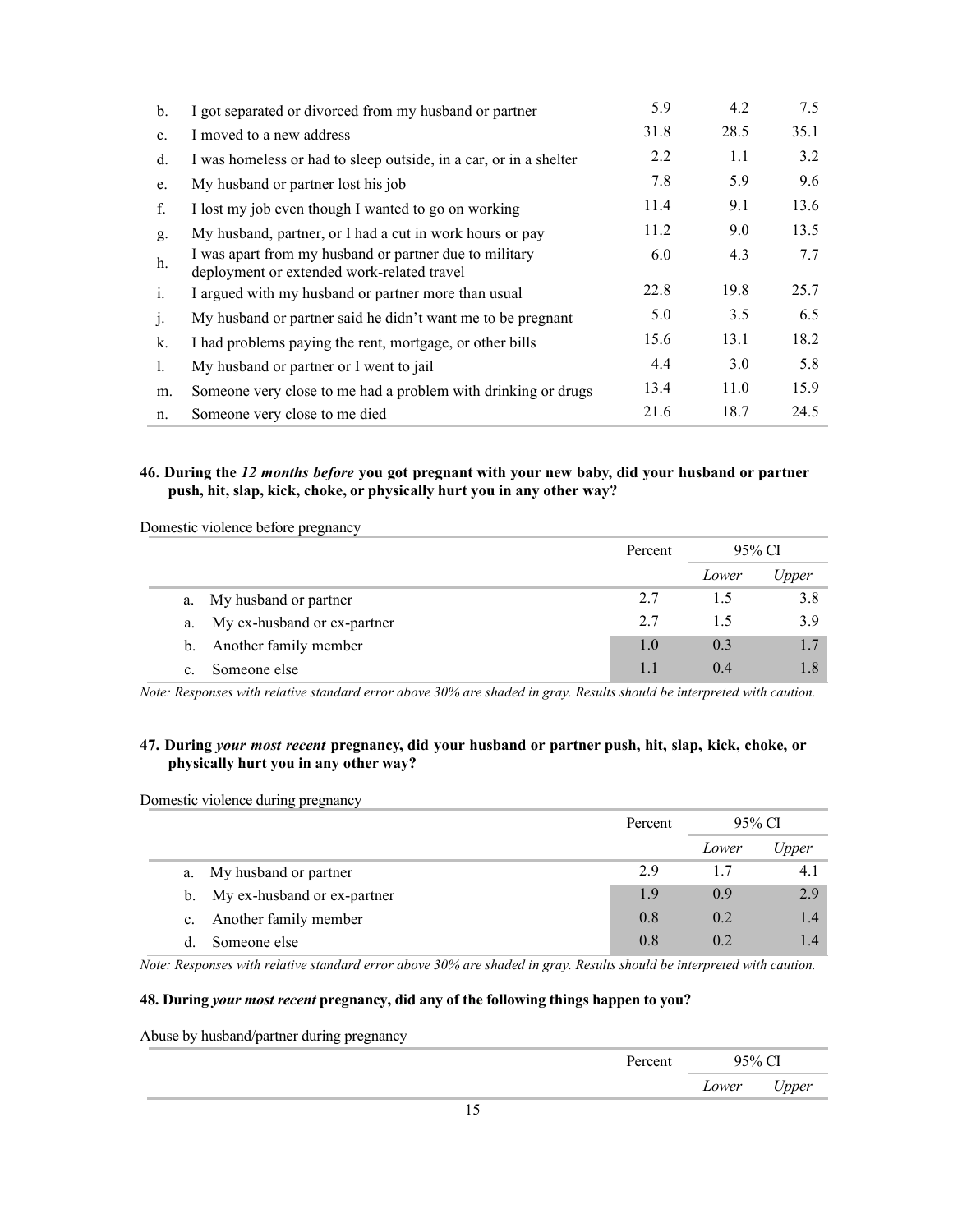| a.             | My husband or partner threatened me or made me feel unsafe      | 4.1 | 2.6        |  |
|----------------|-----------------------------------------------------------------|-----|------------|--|
|                | in some way                                                     |     |            |  |
| b.             | I was frightened for my safety or my family's safety because    | 3.3 | 2.0        |  |
|                | of the anger or threats of my husband or partner                |     |            |  |
| $\mathbf{c}$ . | My husband or partner tried to control my daily activities, for | 5.5 | 3.8        |  |
|                | example, controlling who I could talk to or where I could go    |     |            |  |
| d.             | My husband or partner forced me to take part in touching or     |     | $^{\circ}$ |  |
|                | any sexual activity when I did not want to                      |     |            |  |

*Note: Responses with relative standard error above 30% are shaded in gray. Results should be interpreted with caution.*

# **After Pregnancy**

# **49. When was your new baby born?**

**50. Did you plan or schedule a cesarean delivery (c-section) at least one week before your new baby was born?**

# C-section Plan

|                | Percent | 95% CI |       |
|----------------|---------|--------|-------|
|                |         | Lower  | Upper |
| C-section Plan | 23.6    | 20.6   | 26.6  |

#### **51. How was your new baby delivered?**

 *Note: Women who say "Vaginally" on this question, go to question 54*

#### Delivery Type

|           | Percent | 95% CI |       |
|-----------|---------|--------|-------|
|           |         | Lower  | Upper |
| Vaginally | 62.2    | 59.2   | 66.0  |
| C-section | 37.4    | 34.0   | 40.8  |

# **52. What was the reason that your new baby was born by cesarean delivery (c-section)?**

|  |  | Reasons for C-section |
|--|--|-----------------------|
|--|--|-----------------------|

|    |                                                                                                              | Percent | 95% CI |       |
|----|--------------------------------------------------------------------------------------------------------------|---------|--------|-------|
|    |                                                                                                              |         | Lower  | Upper |
| a. | I had a previous cesarean delivery (c-section)                                                               | 50.1    | 44.6   | 55.6  |
| b. | My baby was in the wrong position (such as<br>breech)                                                        | 16.8    | 12.6   | 20.9  |
| c. | I was past my due date                                                                                       | 3.3     | 1.2    | 5.4   |
| d. | My health care provider worried that my baby was too big                                                     | 11.7    | 8.0    | 15.5  |
| e. | I had a medical condition that made labor dangerous for me (such<br>as heart condition, physical disability) | 2.7     | 1.1    | 4.3   |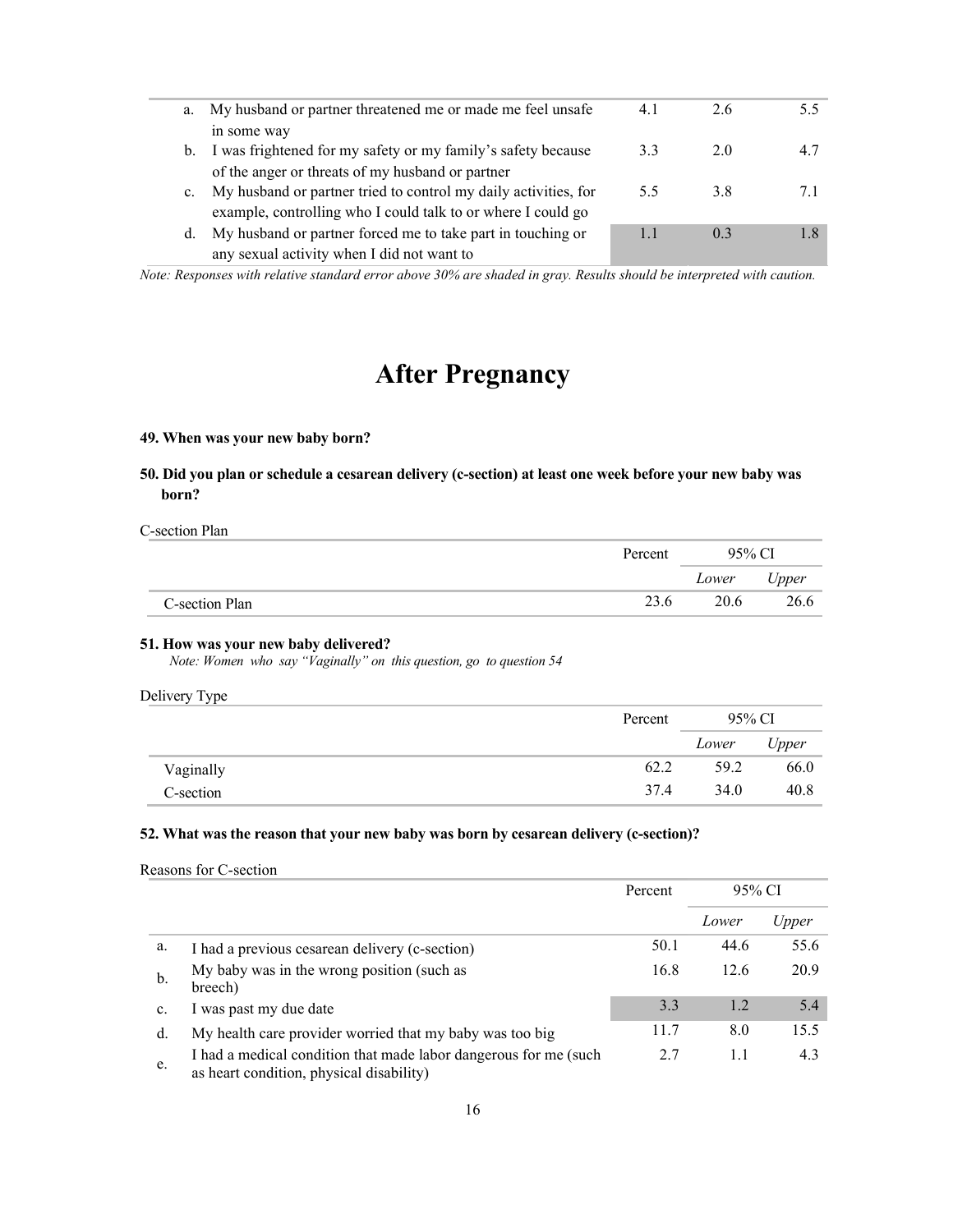| f.             | I had a complication in my pregnancy (such as pre-eclampsia,<br>placental problems, infection, preterm labor) | 21.1 | 17.2 | 24.9 |
|----------------|---------------------------------------------------------------------------------------------------------------|------|------|------|
| g.             | My health care provider tried to induce my labor, but it didn't<br>work                                       | 16.7 | 12.4 | 21.0 |
| h.             | Labor was taking too long                                                                                     | 10.8 | 7.2  | 14.4 |
| i.             | The fetal monitor showed that my baby was having problems<br>before or during labor (fetal distress)          | 14.4 | 10.7 | 18.1 |
| $\overline{1}$ | I wanted to schedule my delivery                                                                              | 4.2  | 1.9  | 6.4  |
| k.             | I didn't want to have my baby vaginally                                                                       | 2.8  | 1.0  | 4.6  |
|                | Other                                                                                                         | 13.4 | 97   | 171  |

*Note: Responses with relative standard error above 30% are shaded in gray. Results should be interpreted with caution.*

# **53. Which statement best describes whose idea it was for you to have a cesarean delivery (csection)?**

Whose idea it was for you to have a cesarean delivery

|    |                                                                                     | Percent | 95% CI |       |
|----|-------------------------------------------------------------------------------------|---------|--------|-------|
|    |                                                                                     |         | Lower  | Upper |
| a. | My health care provider recommended a cesarean delivery before<br>I went into labor | 60.1    | 54.5   | 65.6  |
| b  | My health care provider recommended a cesarean delivery while I<br>was in labor     | 29.6    | 24.5   | 34.8  |
|    | c. I asked for the cesarean delivery                                                | 10.3    | 6.8    | 13 8  |

# **54. How much weight did you gain during** *your most recent* **pregnancy?**

# Maternal weight gain during pregnancy

|               |                   | Percent | 95% CI |       |
|---------------|-------------------|---------|--------|-------|
|               |                   |         | Lower  | Upper |
| a.            | No gain/or loss   | 3.4     | 2.1    | 4.6   |
| $\mathbf b$ . | $1-10$ pounds     | 7.4     | 5.6    | 9.1   |
| c.            | $11-20$ pounds    | 23.2    | 20.2   | 26.1  |
| d.            | $21-30$ pounds    | 28.0    | 24.8   | 31.1  |
| e.            | $31-40$ pounds    | 19.9    | 17.0   | 22.7  |
|               | 41 or more pounds | 18.3    | 15.6   | 21.0  |

# **55. After your baby was born, was he or she put in an intensive care unit?**

Baby in ICU

|                                | Percent | 95% CI      |      |
|--------------------------------|---------|-------------|------|
|                                |         | Lower Upper |      |
| The baby was in ICU after born | 14.2    |             | 16.3 |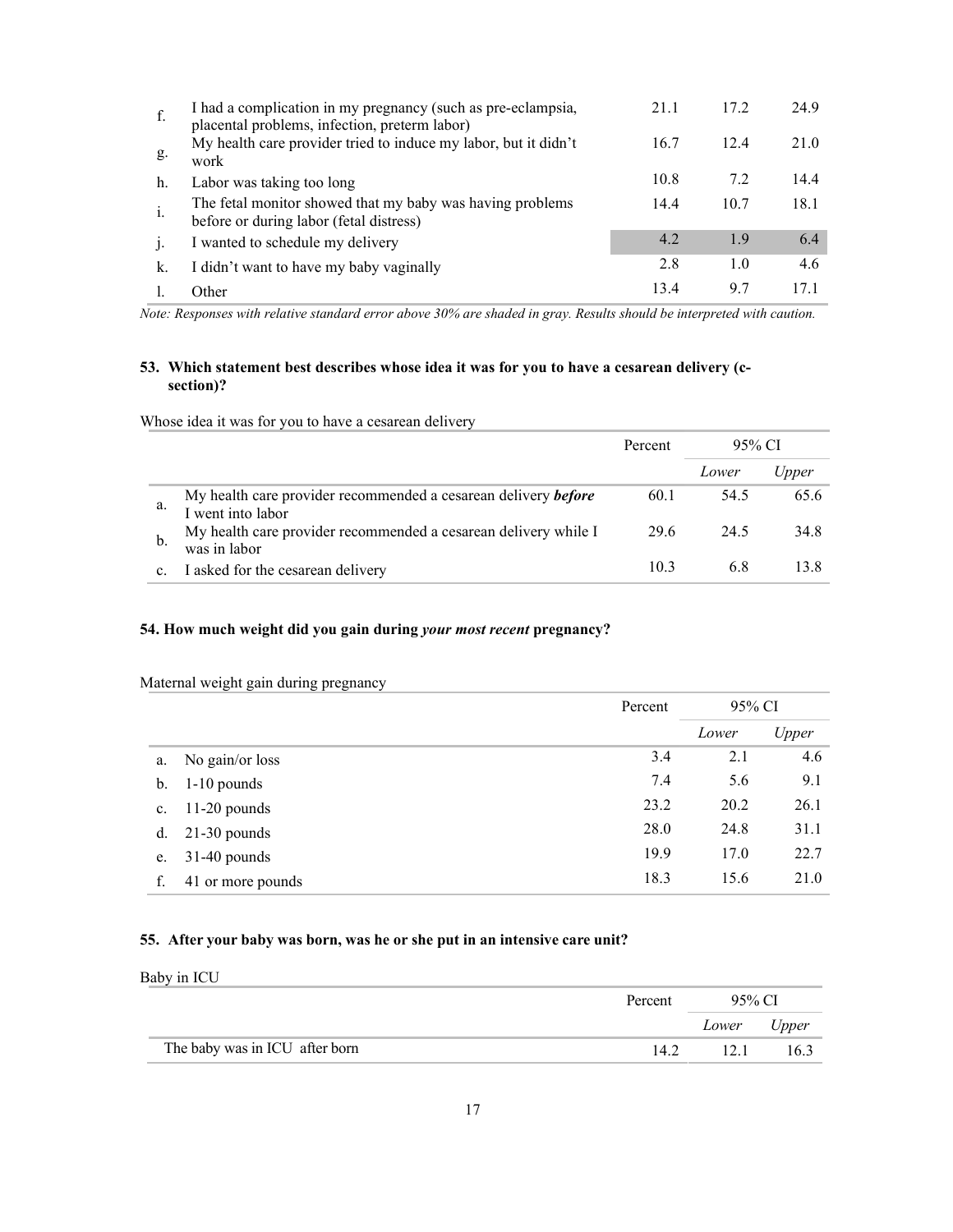#### **56. After your baby was born, how long did he or she stay in the hospital?**

 *Note: Women who say "My baby is still in the hospital" on this question, go to question 59, otherwise go to question 57*

Baby's length of stay in the hospital

|                |                                     | Percent | 95% CI |       |
|----------------|-------------------------------------|---------|--------|-------|
|                |                                     |         | Lower  | Upper |
| a.             | Less than 24 hours $(\leq 1$ day)   | 2.4     | 1.3    | 3.5   |
| b.             | 24 to 48 hours $(1-2 \text{ days})$ | 55.9    | 52.4   | 59.4  |
| $\mathbf{c}$ . | 3 to 5 days                         | 32.8    | 29.5   | 36.2  |
| d.             | 6 to 14 days                        | 4.6     | 3.3    | 5.8   |
| e.             | More than 14 days                   | 3.6     | 2.8    | 4.3   |
|                | My baby was not born in a hospital  | 0.5     | 0.0    | 1.0   |
| g.             | My baby is still in the hospital    | 0.2     | 0.1    | 0.4   |

*Note: Responses with relative standard error above 30% are shaded in gray. Results should be interpreted with caution.*

#### **57. Is your baby alive now?**

 *Note: Women who say "No" on this question, go to question 72*

| Baby alive     |         |             |      |  |
|----------------|---------|-------------|------|--|
|                | Percent | 95% CI      |      |  |
|                |         | Lower Upper |      |  |
| Baby alive now | 99.0    | 98.4        | 99.6 |  |

#### **58. Is your baby living with you now?**

 *Note: Women who say "No" on this question, go to question 72*

#### Baby live with mother now

|                           | Percent | 95% CI      |      |
|---------------------------|---------|-------------|------|
|                           |         | Lower Upper |      |
| Baby live with mother now | 99.4    | 98.8        | 99.9 |

# **59.** *Before or after your new baby was born***, did you receive information about breastfeeding from any of the following sources?**

Percent 95% CI *Lower Upper* a. My doctor 78.1 75.1 81.1 b. A nurse, midwife, or doula 65.2 61.7 68.6 c. A breastfeeding or lactation specialist 74.0 70.8 77.2 d. My baby's doctor or health care provider 68.7 65.3 72.1 e. A breastfeeding support group 29.4 26.1 32.8 f. A breastfeeding hotline or toll-free 13.5 11.0 16.0

## Women received information about breastfeeding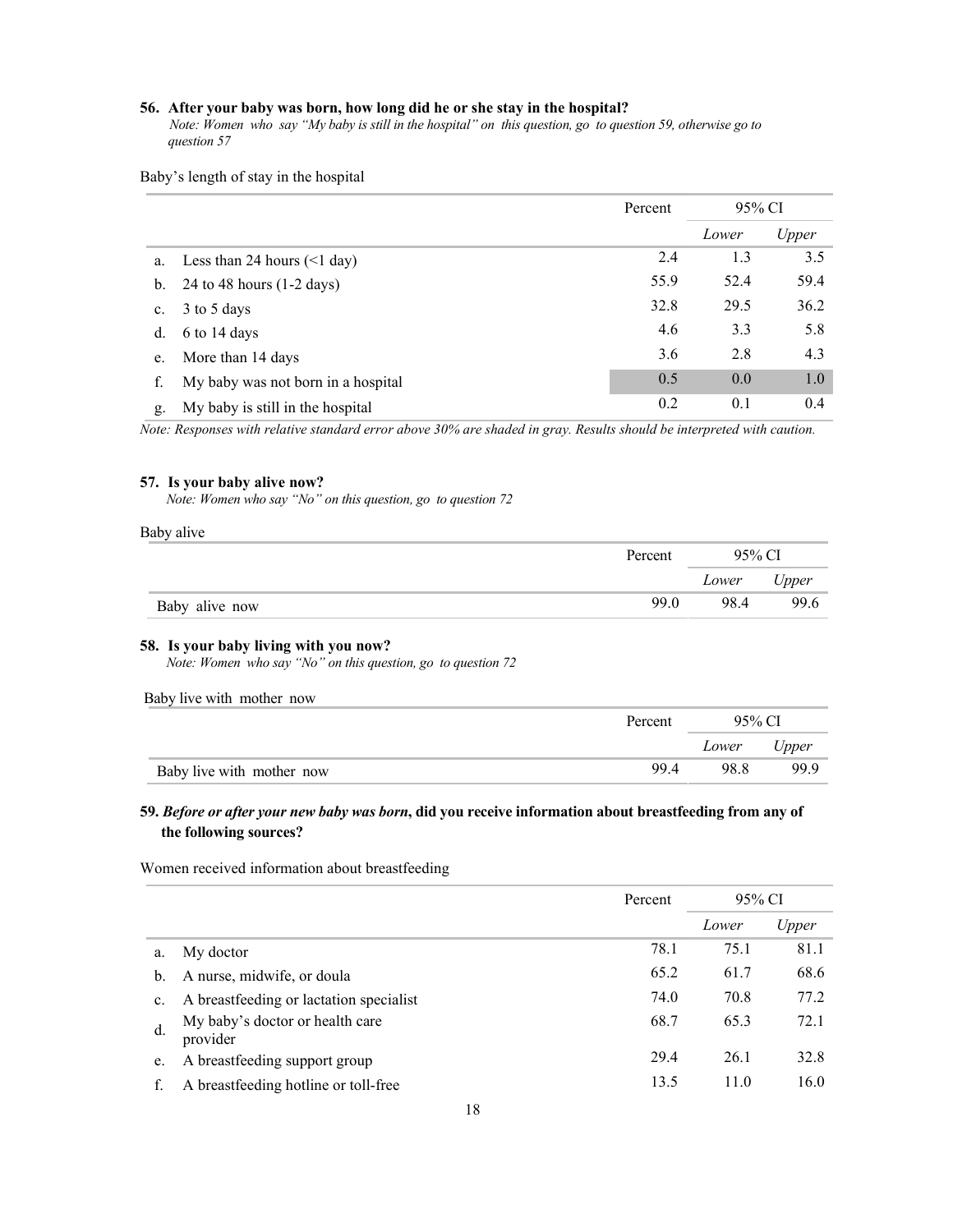| number               |      |      |      |
|----------------------|------|------|------|
| g. Family or friends | 64.3 | 60.8 | 67.7 |
| h. Other             | 10.9 | 8.3  | 13.5 |

# **60. Did you ever breastfeed or pump breast milk to feed your new baby, even for a short period of time?**

 *Note: Women who say "No" on this question, go to question 65*

Breastfeeding initiation

|                                                            | Percent | 95% CL      |      |
|------------------------------------------------------------|---------|-------------|------|
|                                                            |         | Lower Upper |      |
| Women who ever breastfeed or pump breast milk to feed baby | 71.2    | 68 O        | 74.5 |

# **61. Are you currently breastfeeding or feeding pumped milk to your new baby?**

 *Note: Women who say "No" on this question, go to question 62*

Breastfeeding continuation

|                                                                  | Percent | $95\%$ CI |       |
|------------------------------------------------------------------|---------|-----------|-------|
|                                                                  |         | Lower     | Upper |
| Women who currently breastfeeding or feeding pumped milk to baby | 39.7    | 35.6      | 43.8  |

# **62. How many weeks or months did you breastfeed or pump milk to feed your baby?**

Duration of breastfeeding or pumping milk

|                     | Percent | 95% CI |       |
|---------------------|---------|--------|-------|
|                     |         | Lower  | Upper |
| $\leq$ 1 week       | 16.5    | 12.4   | 20.6  |
| 1-7 weeks           | 53.0    | 47.5   | 58.5  |
| 8-23 weeks          | 30.5    | 25.4   | 35.6  |
| 24 weeks and longer | 0.0     | 0.0    | 0.1   |

*Note: Responses with relative standard error above 30% are shaded in gray. Results should be interpreted with caution.*

# **63. This question asks about things that may have happened at the hospital where your new baby was born.**

|    |                                                         | Percent | 95% CI |       |
|----|---------------------------------------------------------|---------|--------|-------|
|    |                                                         |         | Lower  | Upper |
| a. | Hospital staff gave me information about breastfeeding  | 93.8    | 91.8   | 95.9  |
| b. | My baby stayed in the same room with me at the hospital | 87.0    | 84.7   | 89.4  |
| c. | I breastfed my baby in the hospital                     | 85.9    | 83.1   | 88.7  |
| d. | Hospital staff helped me learn how to breastfeed        | 78.0    | 74.5   | 81.6  |
| e. | I breastfed in the first hour after my baby was born    | 69.5    | 65.7   | 73.3  |

Baby-friendly Hospitals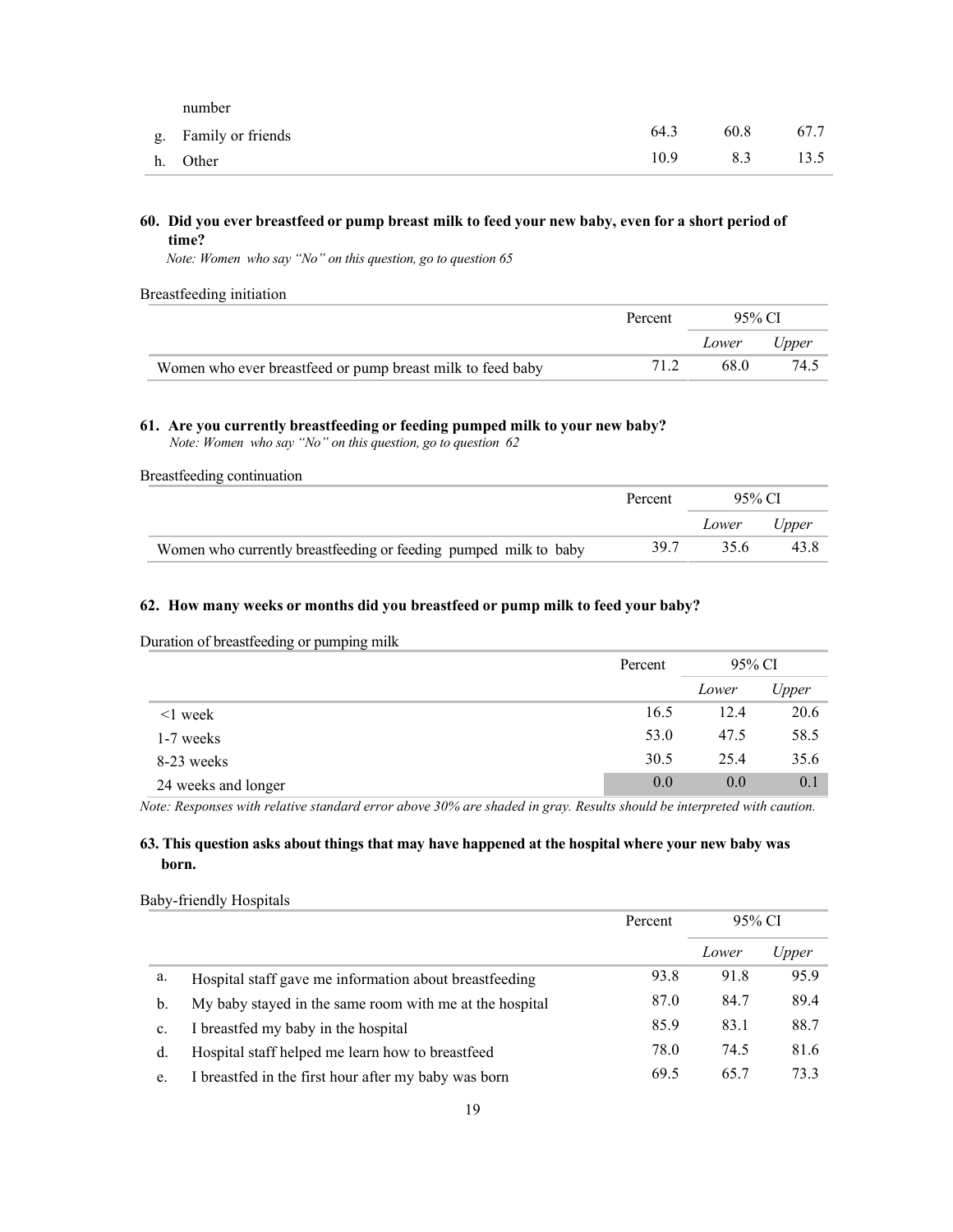| f.             | My baby was placed in skin-to-skin contact within the first hour<br>of life    | 81.1 | 78.1 | 84.1 |
|----------------|--------------------------------------------------------------------------------|------|------|------|
| g.             | My baby was fed only breast milk at the hospital                               | 53.2 | 49.0 | 57.5 |
| h.             | Hospital staff told me to breastfeed whenever my baby wanted                   | 82.2 | 79.1 | 85.3 |
| $\mathbf{1}$   | The hospital gave me a breast pump to use                                      | 34.6 | 30.6 | 38.6 |
| $\overline{1}$ | The hospital gave me a gift pack with formula                                  | 55.1 | 50.9 | 59.4 |
| k.             | The hospital gave me a telephone number to call for help with<br>breastfeeding | 74.3 | 70.6 | 78.0 |
|                | Hospital staff gave my baby a pacifier                                         | 51.8 | 47.5 | 56.0 |

# 64. How old was your new baby the first time he or she drank liquids other than breast milk (such as **formula, water, juice, tea, or cow's milk) ?**

Baby's first time drank liquids other than breast milk

|                     | Percent |       | 95% CI |
|---------------------|---------|-------|--------|
|                     |         | Lower | Upper  |
| $\leq$ week         | 53.9    | 49.0  | 58.8   |
| 1-7 weeks           | 27.7    | 23.3  | 32.1   |
| 8-23 weeks          | 17.5    | 13.9  | 21.2   |
| 24 weeks and longer | 0.9     | 0.0   | 1.8    |

*Note: Responses with relative standard error above 30% are shaded in gray. Results should be interpreted with caution.*

# **65. Did anyone suggest that you** *not* **breastfeed your new baby?**

*Note: Women who say "No" on this question, go to question 67*

Women were suggested not to breastfeed

|                                        | Percent | 95% CI |       |
|----------------------------------------|---------|--------|-------|
|                                        |         | Lower  | Upper |
| Women were suggested not to breastfeed | 9.6     |        |       |

# **66. Who suggested that you** *not* **breastfeed your new baby?**

Who suggested not to breastfeed

|                |                                                      | Percent | 95% CI |       |
|----------------|------------------------------------------------------|---------|--------|-------|
|                |                                                      |         | Lower  | Upper |
| a.             | My husband or partner                                | 26.2    | 15.9   | 36.5  |
| $\mathbf{b}$ . | My mother, father, or in-laws                        | 30.0    | 19.2   | 40.7  |
| $c_{\cdot}$    | Other family member or relative                      | 31.5    | 20.7   | 42.4  |
| d.             | My friends                                           | 14.2    | 6.2    | 22.1  |
| e.             | My baby's doctor, nurse, or other health care worker | 25.6    | 15.5   | 35.7  |
|                | My doctor, nurse, or other health care worker        | 17.5    | 8.9    | 26.2  |
| h.             | Other                                                | 6.2     | 1.0    | 11.5  |

*Note: Responses with relative standard error above 30% are shaded in gray. Results should be interpreted with caution.*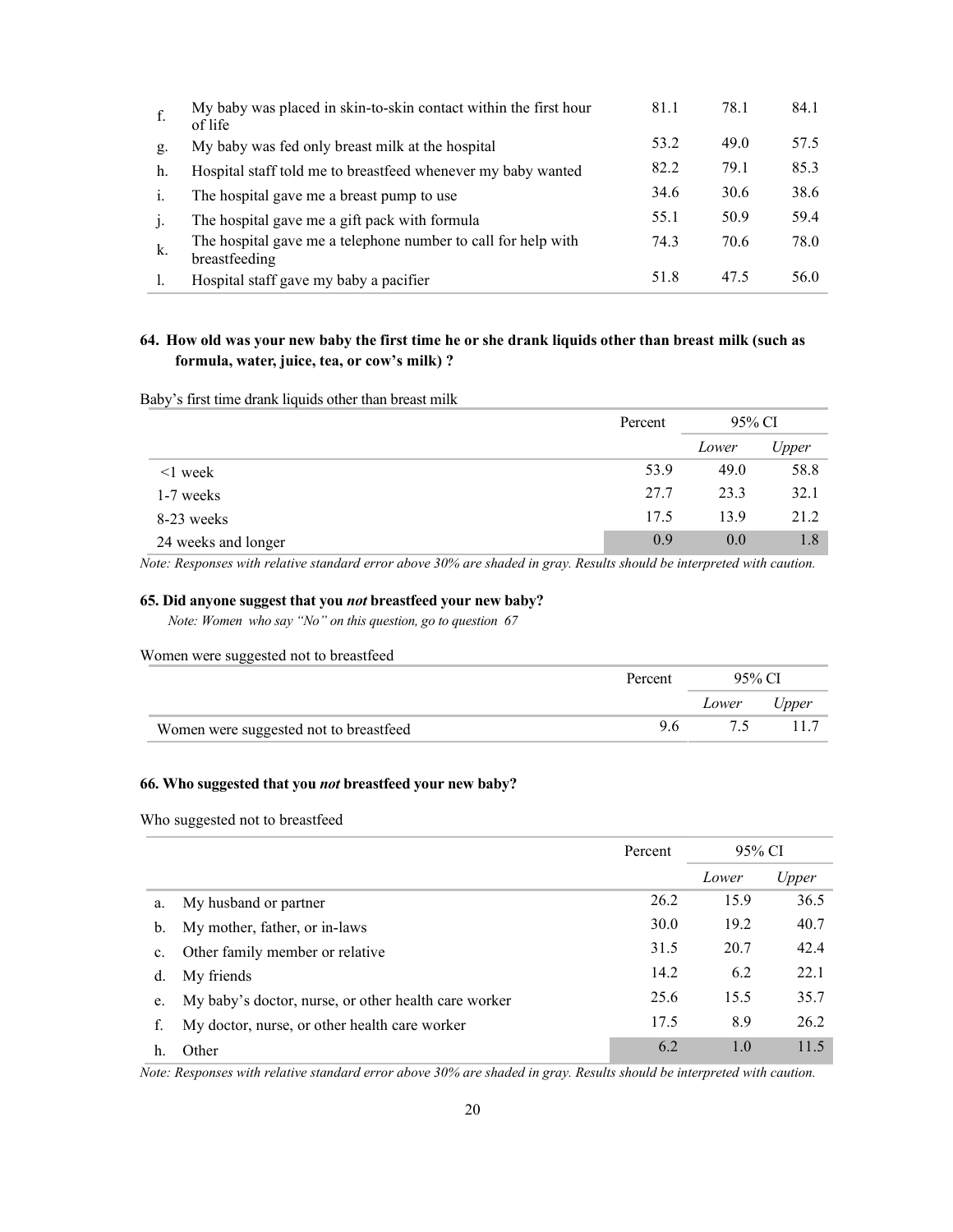# **67. In which** *one* **position do you** *most often* **lay your baby down to sleep now?**

Baby's sleeping position

|    |                            | Percent | 95% CI |       |
|----|----------------------------|---------|--------|-------|
|    |                            |         | Lower  | Upper |
| a. | On his or her side         | 12.7    | 10.3   | 15.1  |
| b. | On his or her back         | 72.2    | 69.0   | 72.4  |
| c. | On his or her stomach      | 8.9     | 6.9    | 10.9  |
| d. | On his or her side/back    | 3.5     | 2.2    | 4.8   |
| e  | On his or her side/stomach | 0.4     | 0.0    | 0.8   |
| f. | On his or her back/stomach | 1.3     | 0.5    | 2.1   |
| g. | All 3 positions            | 1.0     | 0.3    | 1.8   |

## **68. In the** *past 2 weeks***, how often has your new baby slept alone in his or her own crib or bed?**

 *Note: Women who say "Never" on this question, go to question 70*

#### Baby is sleeping alone

|                |                     | Percent | 95% CI |       |
|----------------|---------------------|---------|--------|-------|
|                |                     |         | Lower  | Upper |
| a.             | Always              | 46.2    | 42.7   | 49.8  |
| $\mathbf{b}$ . | Often/Almost always | 19.0    | 16.2   | 21.9  |
| c.             | Sometimes           | 12.1    | 9.7    | 14.4  |
| d.             | Rarely              | 9.2     | 7.1    | 11.4  |
| e.             | Never               | 13.4    | 10.9   | 15.8  |

#### **69. When your new baby sleeps alone, is his or her crib or bed in the same room where** *you* **sleep?**

Room sharing

|              | Percent | 95% CI |       |
|--------------|---------|--------|-------|
|              |         | Lower  | Upper |
| Room sharing | 89.0    | 86.6   | 91.4  |

# **70. Listed below are some more things about how babies sleep. How did your new baby** *usually* **sleep in the** *past 2 weeks***?**

Baby's sleep environment

|             |                                        | Percent | 95% CI |       |
|-------------|----------------------------------------|---------|--------|-------|
|             |                                        |         | Lower  | Upper |
| a.          | In a crib, bassinet, or pack and play  | 82.4    | 79.7   | 85.2  |
|             | b. On a twin or larger mattress or bed | 35.9    | 32.4   | 39.4  |
| $c_{\cdot}$ | On a couch, sofa, or armchair          | 13.0    | 10.6   | 15.4  |
| d.          | In an infant car seat or swing         | 46.4    | 42.7   | 50.0  |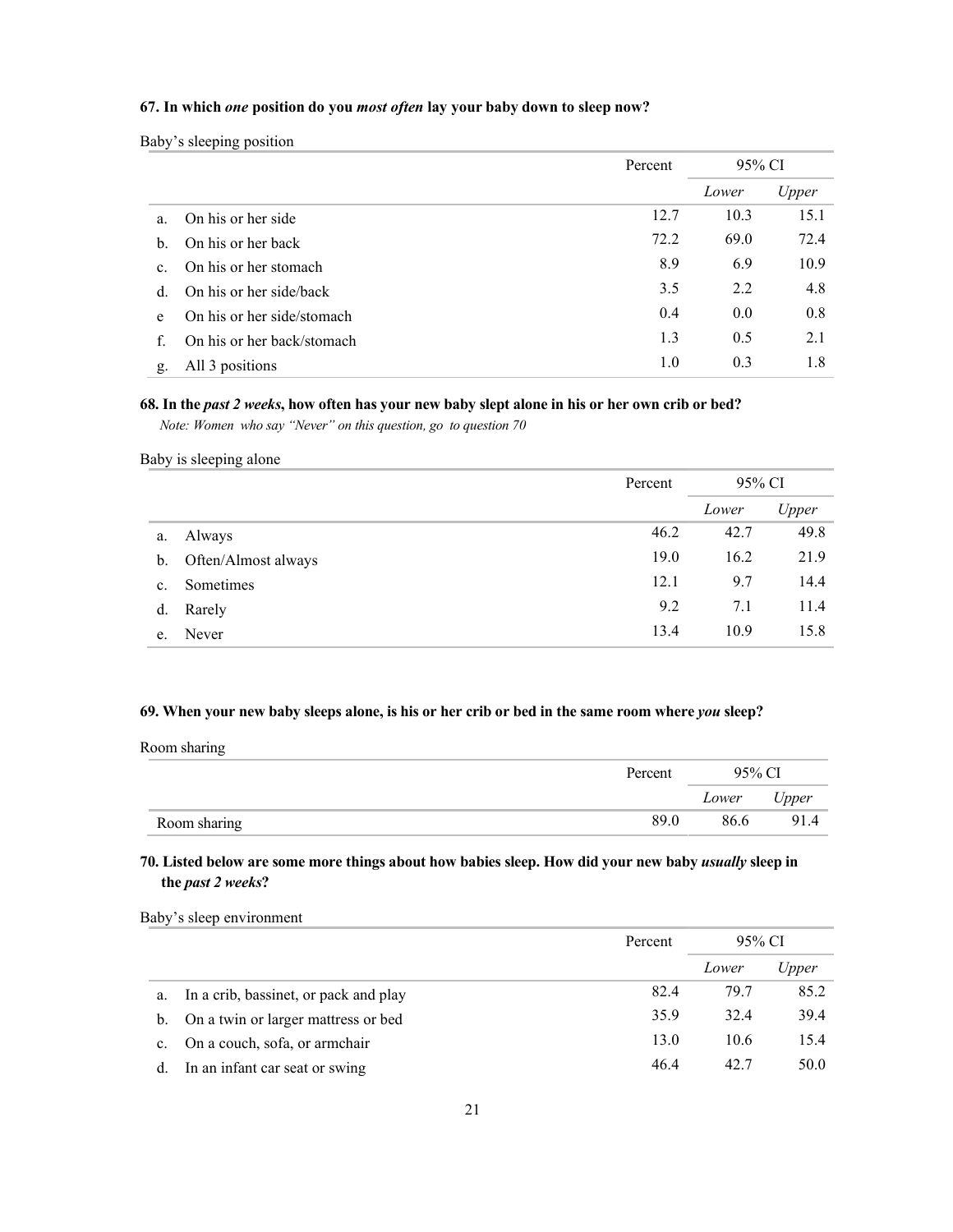| e In a sleeping sack or wearable blanket                      | 23.1 | 20.1 | 26.2 |
|---------------------------------------------------------------|------|------|------|
| f. With a blanket                                             | 49.3 | 45.6 | 52.9 |
| g. With toys, cushions, or pillows, including nursing pillows | 12.4 | 10.0 | 14.8 |
| h. With crib bumper pads (mesh or non-mesh)                   | 18.6 | 15.8 | 21.4 |

# **71. Did a doctor, nurse, or other health care worker tell you any of the following things?**

Safe sleep discussion with healthcare providers

|                |                                                              | Percent | 95% CI |       |
|----------------|--------------------------------------------------------------|---------|--------|-------|
|                |                                                              |         | Lower  | Upper |
| a.             | Place my baby on his or her back to sleep                    | 93.7    | 91.9   | 95.5  |
| $b_{1}$        | Place my baby to sleep in a crib, bassinet, or pack and play | 88.2    | 85.9   | 90.5  |
| $\mathbf{c}$ . | Place my baby's crib or bed in my room                       | 60.4    | 56.9   | 63.9  |
| d.             | What things should and should not go in bed with my baby     | 90.7    | 88.6   | 92.8  |

**72. Are you or your husband or partner doing anything** *now* **to keep from getting pregnant?** (Some things people do to keep from getting pregnant include having their tubes tied, using birth control pills, condoms, withdrawal, or natural family planning.)

 *Note: Women who say "Yes" on this question, go to question 74*

Postpartum birth control

|                                                            | Percent | 95% CI |       |
|------------------------------------------------------------|---------|--------|-------|
|                                                            |         | Lower  | Upper |
| Women or their husband or partner were doing birth control | 79.7    | 76.8   | 82.6  |

# **73. What are your reasons or your husband's or partner's reasons for not doing anything to keep from getting pregnant** *now***?**

Reasons of women or their husband or partner for not doing birth control now

|                |                                                    | 95% CI<br>Percent |       |       |
|----------------|----------------------------------------------------|-------------------|-------|-------|
|                |                                                    |                   | Lower | Upper |
| a.             | I want to get pregnant                             | 11.5              | 6.6   | 16.4  |
| b.             | I am pregnant now                                  | 7.9               | 3.4   | 12.3  |
| $\mathbf{c}$ . | I had my tubes tied or blocked                     | 9.9               | 5.1   | 14.6  |
| d.             | I don't want to use birth control                  | 42.1              | 34.3  | 49.8  |
| e.             | I am worried about side effects from birth control | 35.4              | 27.9  | 42.9  |
| f.             | I am not having sex                                | 24.6              | 17.9  | 31.3  |
| g.             | My husband or partner doesn't want to use anything | 10.2              | 5.6   | 14.9  |
| h.             | I have problems paying for birth control           | 6.4               | 2.5   | 10.3  |
| g.             | Other                                              | 18.1              | 12.0  | 24.3  |

*Note: Responses with relative standard error above 30% are shaded in gray. Results should be interpreted with caution.*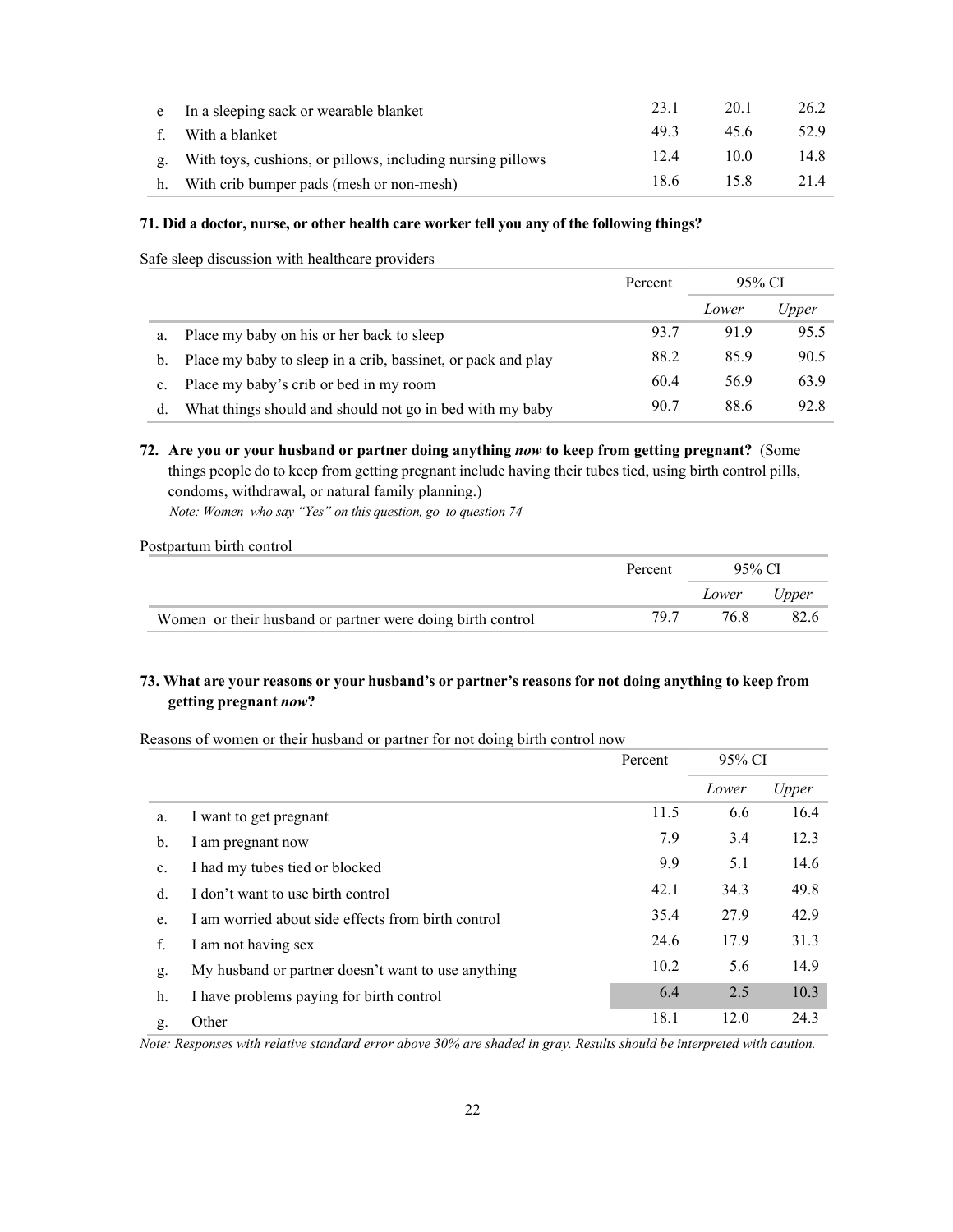# **74. What kind of birth control are you or your husband or partner using** *now* **to keep from getting pregnant?**

Types of birth control

|                |                                                              | Percent | 95% CI |       |
|----------------|--------------------------------------------------------------|---------|--------|-------|
|                |                                                              |         | Lower  | Upper |
| a.             | Tubes tied or blocked (female sterilization or Essure®)      | 15.1    | 12.3   | 17.9  |
| b.             | Vasectomy (male sterilization)                               | 2.8     | 1.5    | 4.1   |
| $\mathbf{c}$ . | Birth control pills                                          | 30.2    | 26.5   | 33.8  |
| d.             | Condoms                                                      | 32.8    | 29.1   | 36.5  |
| e.             | Shots or injections (Depo-Provera®)                          | 12.2    | 9.7    | 14.7  |
| f.             | Contraceptive patch (OrthoEvra®) or vaginal ring (NuvaRing®) | 4.0     | 2.5    | 5.6   |
| g.             | IUD (including Mirena®, ParaGard®, Liletta®, or Skyla®)      | 9.7     | 7.3    | 12.0  |
| h.             | Contraceptive implant in the arm (Nexplanon® or Implanon®)   | 7.4     | 5.3    | 9.4   |
| i.             | Natural family planning (including rhythm method)            | 2.6     | 1.3    | 3.8   |
| $\mathbf{1}$   | Withdrawal (pulling out)                                     | 20.9    | 17.6   | 24.1  |
| k.             | Not having sex (abstinence)                                  | 10.4    | 8.0    | 12.8  |
|                | Other                                                        | 1.5     | 0.6    | 2.4   |

*Note: Responses with relative standard error above 30% are shaded in gray. Results should be interpreted with caution.*

# **75. Since your new baby was born, have you had a postpartum checkup for yourself?** A postpartum checkup is the regular checkup a woman has about 4-6 weeks after she gives birth.

*Note: Women who say "No" on this question, go to question 77* Postpartum checkup

|                                    | Percent | 95% CI |       |  |
|------------------------------------|---------|--------|-------|--|
|                                    |         | Lower  | Upper |  |
| Women who had a postpartum checkup | 88.3    | 86.0   | 90.6  |  |

# **76.** *During your postpartum checkup***, did a doctor, nurse, or other health care worker do any of the following things?**

Things done by healthcare providers during postpartum checkup

|    |                                                                                                                     | 95% CI<br>Percent |       |       |
|----|---------------------------------------------------------------------------------------------------------------------|-------------------|-------|-------|
|    |                                                                                                                     |                   | Lower | Upper |
| a. | Tell me to take a vitamin with folic acid                                                                           | 50.4              | 46.6  | 54.2  |
| b. | Talk to me about healthy eating, exercise, and losing weight<br>gained during pregnancy                             | 58.5              | 54.8  | 62.2  |
| c. | Talk to me about how long to wait before getting pregnant again                                                     | 47.8              | 44.1  | 51.6  |
| d. | Talk to me about birth control methods I can use after giving<br>birth                                              | 86.3              | 83.8  | 88.9  |
| e. | Give or prescribe me a contraceptive method such as the pill,<br>patch, shot (Depo-Provera®), NuvaRing®, or condoms | 55.4              | 51.6  | 59.1  |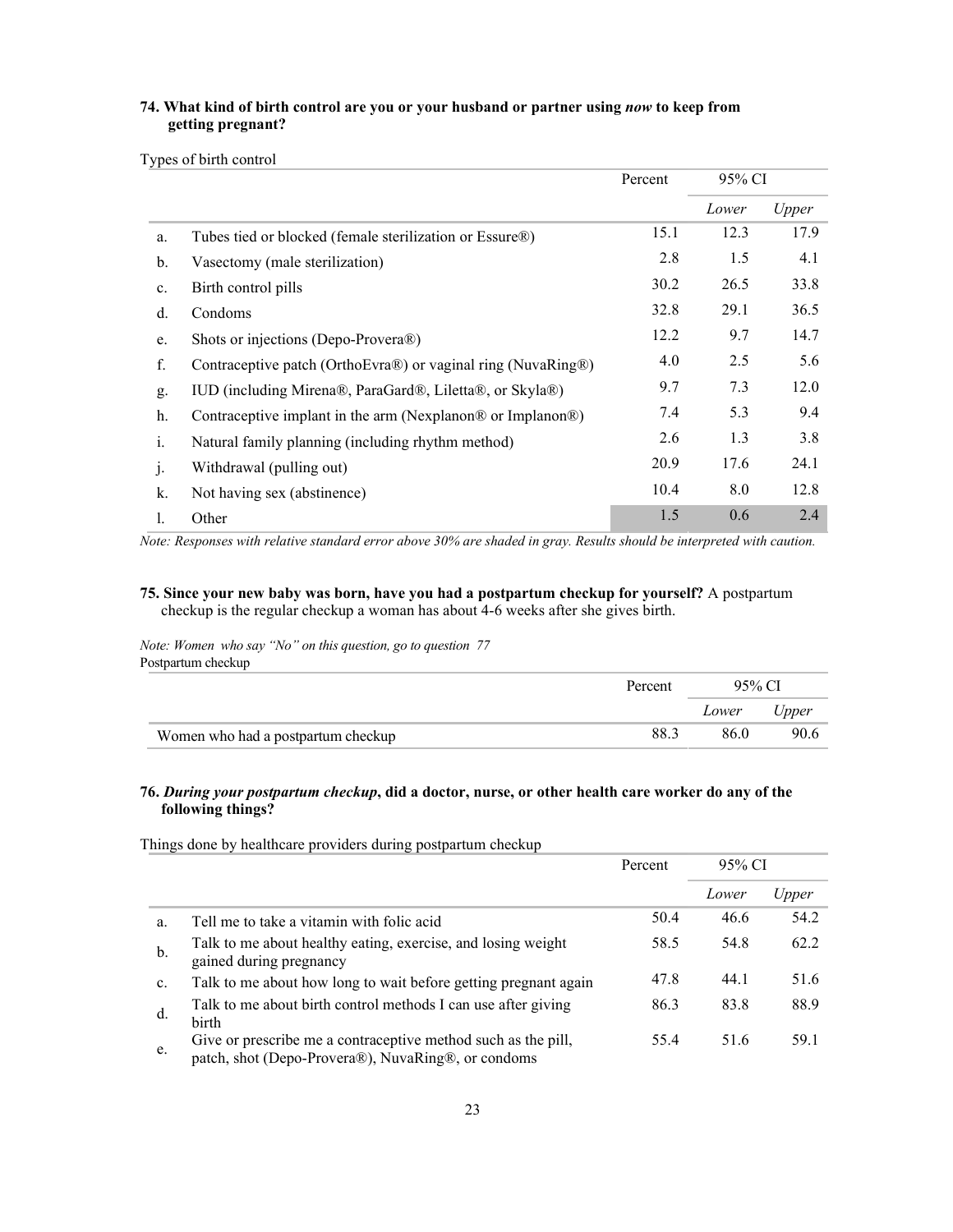|                | Insert an IUD (Mirena®, ParaGard®, Liletta®, or Skyla®) or a<br>contraceptive implant (Nexplanon® or Implanon®) | 21.4 | 18.3 | 24.5 |
|----------------|-----------------------------------------------------------------------------------------------------------------|------|------|------|
| g.             | Ask me if I was smoking cigarettes                                                                              | 57.7 | 54.0 | 61.5 |
| h.             | Ask me if someone was hurting me emotionally or physically                                                      | 45.7 | 42.0 | 49.5 |
| $\mathbf{1}$ . | Ask me if I was feeling down or depressed                                                                       | 76.9 | 73.8 | 80.1 |
|                | Test me for diabetes                                                                                            | 28.8 | 25.4 | 32.2 |

# **77.** *Since your new baby was born***, how often have you felt down, depressed, or hopeless?**

Feeling down, depressed, or hopeless

|             |           | Percent | 95% CI |       |
|-------------|-----------|---------|--------|-------|
|             |           |         | Lower  | Upper |
| a.          | Always    | 1.5     | 0.7    | 2.3   |
| b.          | Often     | 8.2     | 6.2    | 10.1  |
| $c_{\cdot}$ | Sometimes | 21.4    | 18.5   | 24.3  |
| d.          | Rarely    | 27.4    | 24.2   | 30.6  |
| e           | Never     | 41.5    | 38.0   | 45.0  |

# **78.** *Since your new baby was born,* **how often have you had little interest or little pleasure in doing things you usually enjoyed?**

Little interest or little pleasure in doing things women usually enjoyed

|                |           | Percent | 95% CI |       |
|----------------|-----------|---------|--------|-------|
|                |           |         | Lower  | Upper |
| a.             | Always    | 7.0     | 5.2    | 8.9   |
| $\mathbf b$ .  | Often     | 10.8    | 8.6    | 13.0  |
| $\mathbf{c}$ . | Sometimes | 23.8    | 20.8   | 26.8  |
| d.             | Rarely    | 22.2    | 19.3   | 25.1  |
| e              | Never     | 36.2    | 32.8   | 39.6  |

**The last questions are about the time during the** *12 months before* **your new baby was born.**

**79. During the 12 months before your new baby was born, what was your yearly total household income before taxes ? Include your income, your husband's or partner's income, and any other income you may have received.** 

|    |                      | Percent | 95% CI |       |
|----|----------------------|---------|--------|-------|
|    |                      |         | Lower  | Upper |
| a. | $$16,000$ or less    | 33.7    | 30.3   | 37.2  |
| b. | \$16,001 to \$40,000 | 34.5    | 31.1   | 38.0  |

Annually total household income before taxes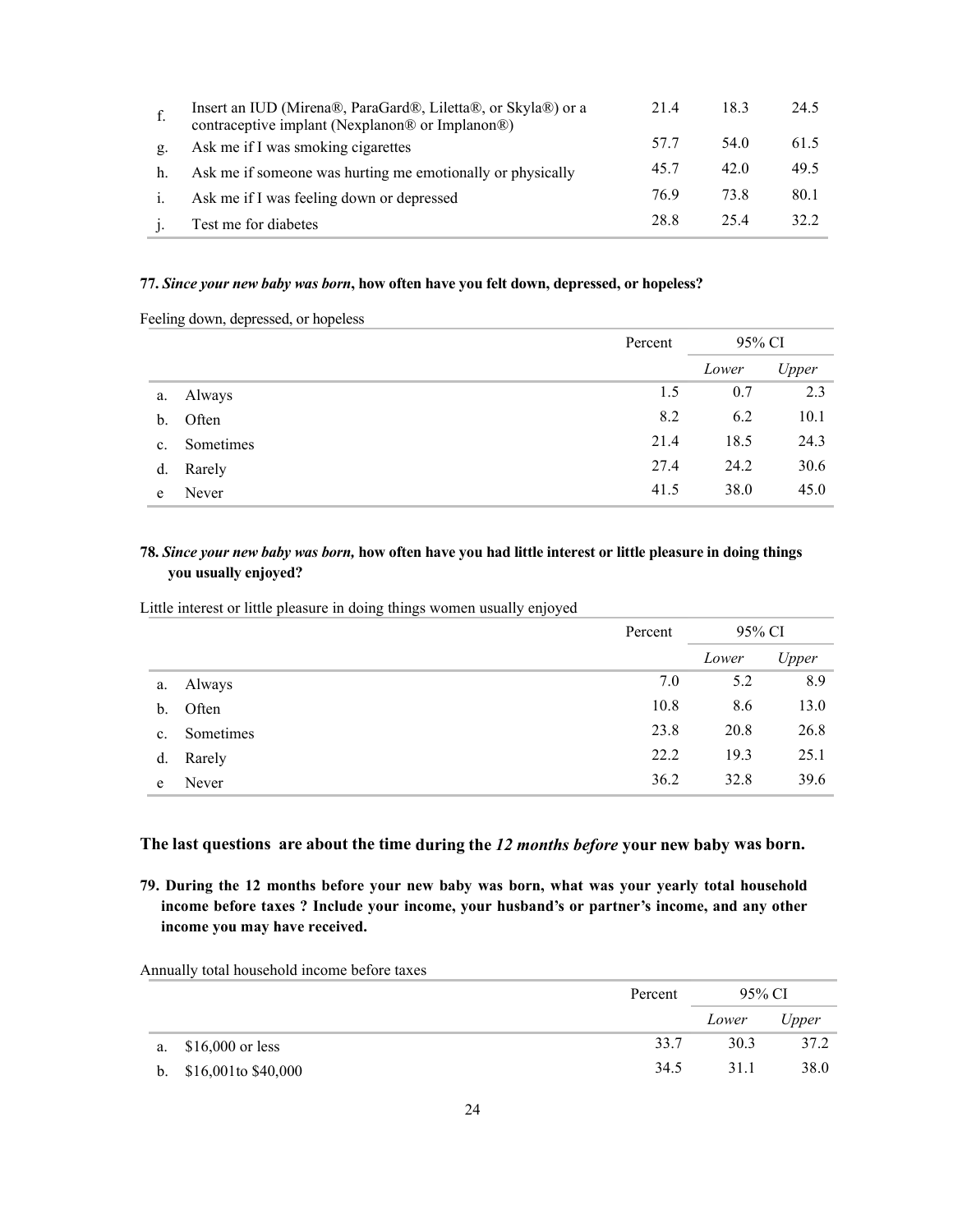# **80. During the** *12 months before* **your new baby was born, how many people,** *including yourself***, depended on this income?**

Numbers on the family who depend on the income

|                | Percent | 95% CI |       |
|----------------|---------|--------|-------|
|                |         | Lower  | Upper |
| 1              | 14.0    | 11.4   | 16.5  |
| $\mathfrak{D}$ | 30.2    | 27.0   | 33.5  |
| 3              | 25.9    | 22.7   | 29.0  |
| $\overline{4}$ | 19.0    | 16.2   | 21.9  |
| 5              | 6.9     | 5.1    | 8.7   |
| 6              | 2.4     | 1.3    | 3.4   |
| 7              | $1.0\,$ | 0.3    | 1.7   |
| 8              | 0.5     | 0.0    | 0.9   |
| 9              | 0.2     | 0.0    | 0.5   |
| 10             | 0.0     | 0.0    | 0.1   |

*Note: Responses with relative standard error above 30% are shaded in gray. Results should be interpreted with caution.*

# **Appendix**

#### **Methods**

# **Purpose and History**

In 1987, the Centers for Disease Control and Prevention (CDC) initiated the PRAMS project in collaboration with state health departments. The purpose was to gather data about maternal experiences and behaviors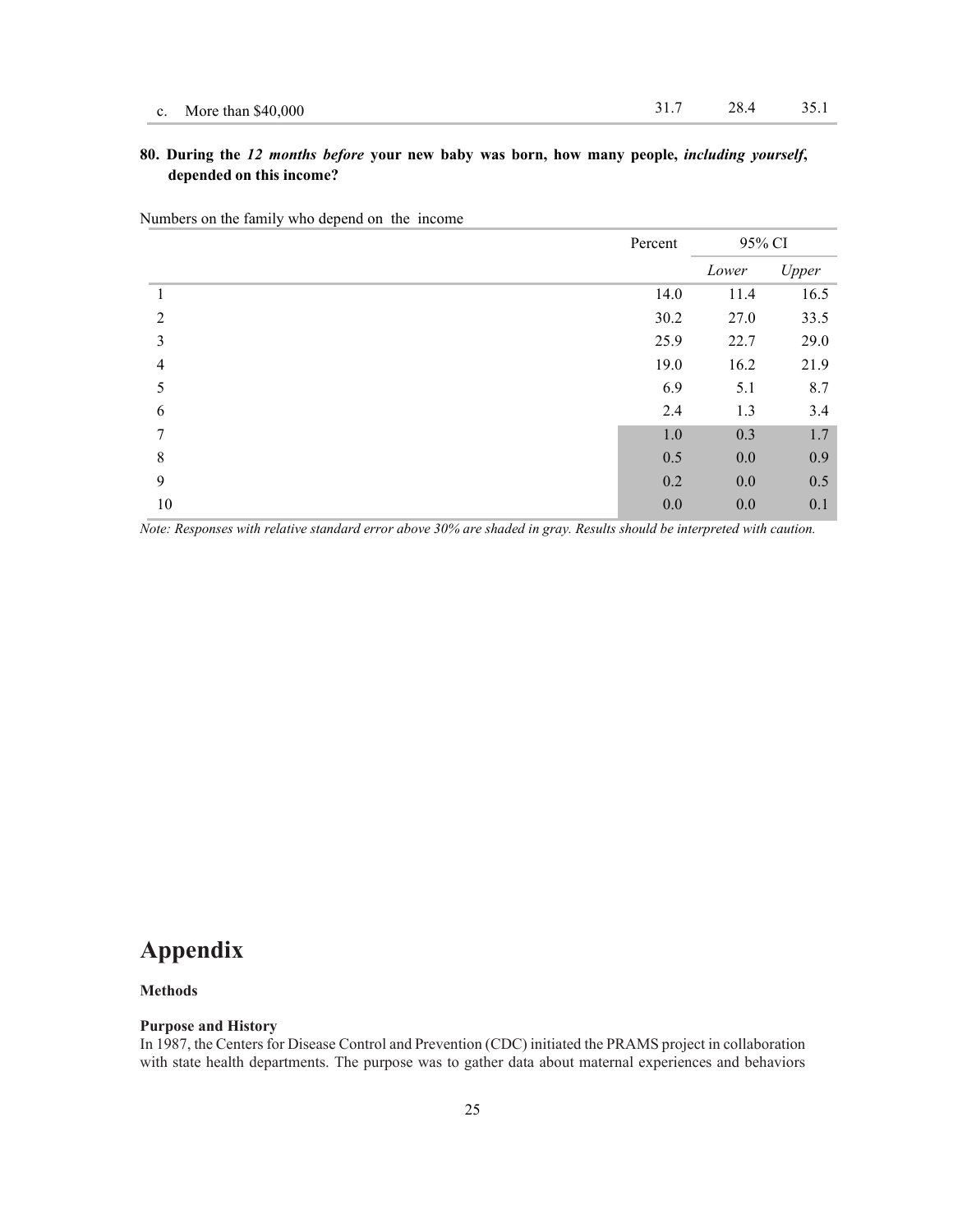relevant to maternal and infant health, especially low birth weight and infant mortality. Thirty-seven states and New York City currently participate in this project.

Findings from PRAMS are used to enhance understanding of maternal behaviors and their relationship with adverse pregnancy outcomes. Data can be used at the state level to plan, implement, monitor and evaluate programs and to inform policymakers and the general public. PRAMS helps to identify families at risk for health problems and to monitor progress over time. At the national level, PRAMS represents 83% of all US births. For year 2018 births, the Phase VIII questionnaire was used.

#### **Sampling**

This description is based on information from the CDC PRAMS website

[http://www.cdc.gov/prams/methodology.htm.](http://www.cdc.gov/prams/methodology.htm) The PRAMS sample of women who have had a recent live birth was drawn from the state's birth certificate file. For birth year 2018, Mississippi PRAMS sampled 2,016 mothers (1,207 respondents generalizing to a PRAMS-eligible population of 34,448). The sample was stratified by birth weight: women with very low birth weight (under 1,500 g) or low birth weight (1,500 to 2,499 g) infants were sampled at a higher rate. Records were excluded from the sample if the mother was a non-resident or gave birth out of state, mother's last name was missing in birth certificates, or the birth certificate process was delayed by more than 6 months.

#### **Data Collection**

Procedures and instruments are standardized to allow comparisons between states. Selected women were first contacted by mail. If there was no response, attempts were made to interview women by telephone.

#### **Weighting and Analysis**

CDC PRAMS weighted the dataset, providing a final analysis weight that was the product of the weights for sampling, non-response, and non-coverage. Estimates for the PRAMS-eligible population were obtained by using the analysis weight and survey design variables. SAS 9.4 software was used for survey analysis.

#### **Variable Definitions**

#### **Birth Certificate Variables**

The mother provided this information for demographics report (maternal age, race, educational level, and marital status). Age and educational level were reported as completed years.

#### **Survey Variables**

#### *Q1, Q2*

Question 1 asks about women's height before pregnancy. Question 2 asks about women's weight before pregnancy. Both were used to measure Body Mass Index (BMI). According to CDC, BMI calculated as weight in kilograms divided by the square of height in meters (kg/m<sup>2</sup>). For all adults 20 years and older, it was categorized as underweight if less than 18.5; normal if 18.5 to 24.9; overweight if 25.0 to 29.9; and obese if 30.0 or more (Body Mass Index: Considerations for Practitioners, Department of Health and Human Services Centers for Disease Controls and Prevention.

Available at [http://www.cdc.gov/obesity/downloads/BMIforPactitioners.pdf,](http://www.cdc.gov/obesity/downloads/BMIforPactitioners.pdf) accessed May 28<sup>th</sup>, 2020).

#### *Q3*

Question 3 asks about the women's birth date. The answer was used to categorize women's age into range group.

#### *Q4*

This report uses survey responses for previous live births. Information on birth certificate can be from maternal self-report or from medical records and the source of data may affect the results. Thus, birth certificate information sometimes differs from the survey response.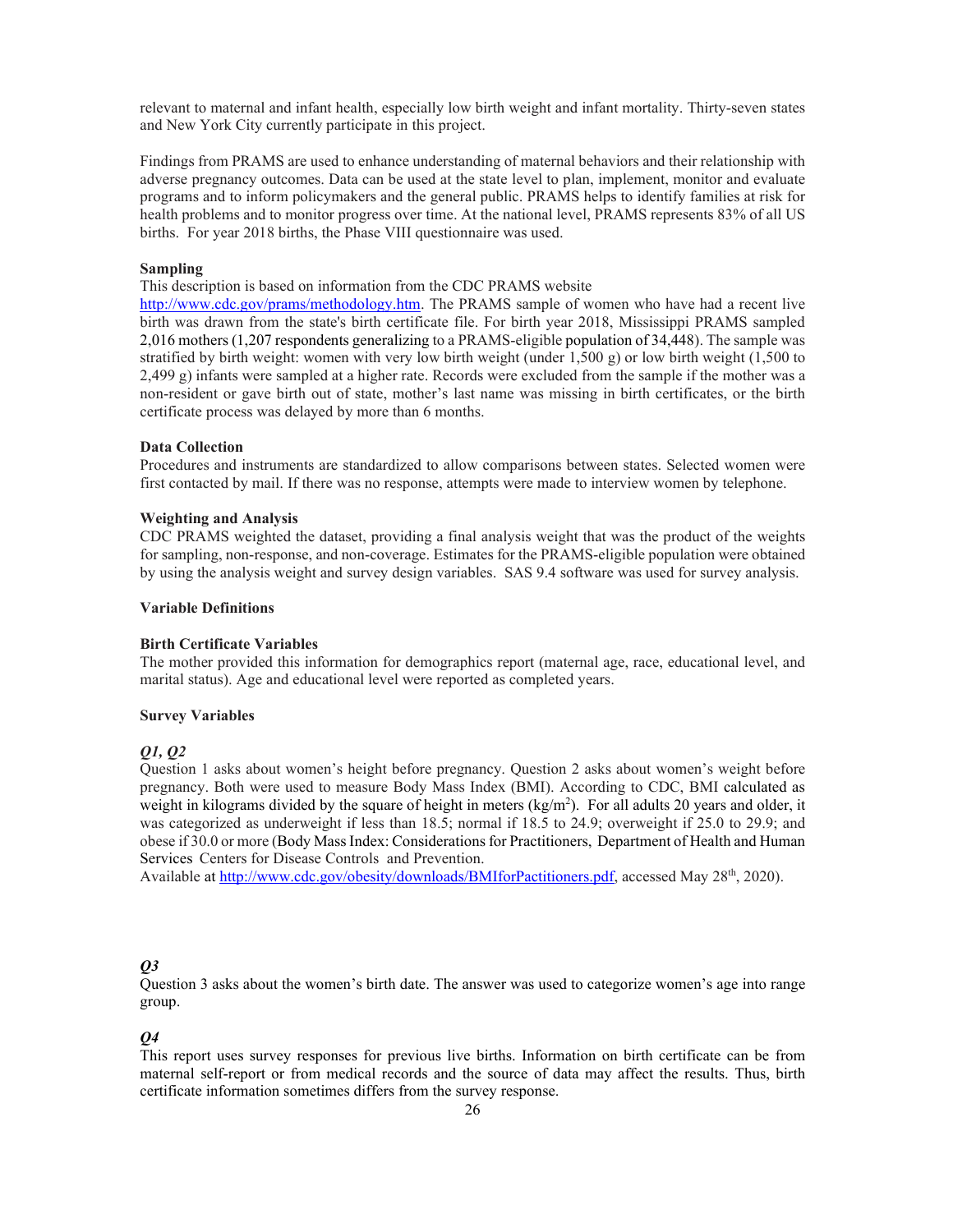#### *Q5*

Question 5 asks about women's previous low birth weight baby. Low birth weight is defined as birth weight less than 2,500 grams (United Nations Fund and World Health Organization.

Low birth weight: country, regional, and global estimates. New York: UNICEF, 2004. Available at [http://www.childinfo.org/files/low\\_birthweight\\_from\\_EY.pdf,](http://www.childinfo.org/files/low_birthweight_from_EY.pdf) accessed May 28<sup>th</sup>, 2020).

#### *Q18*

Question 18 asks about women's initiation of prenatal care. The result was categorized into trimester, those who start on first trimester and number of prenatal care visit. This may inform about how many pregnant women who had first visit of prenatal care accurately and those who delayed it.

#### *Q35, Q36, Q37, Q38*

These questions ask about smoking habit among women. Responses were dichotomized as yes or no. For those women who smoke, it is followed by the smoking habit questions before, during and after pregnant.

#### *Q62, Q64*

Question 62 asks about women's duration of breastfeeding or pumping milk. Question number 64 asks about baby's first time drank liquids other than breast milk. The answers to these questions were categorized into range group.

#### **Statistical Methods**

This brief surveillance report was calculated using the SAS complex sample. The statistical analysis used SAS 9.4 software with a certain SAS command on weighted data. This statistical test was used to obtain percentages from each question and the 95% Confidence Interval. Result was displayed by tables on each number. For tables, categories of maternal characteristics that had non-overlapping 95% confidence intervals were determined to be statistically significant from each other. This statistical test was used to describe findings for all PRAMS items presented in this report. Test of trend was not computed. The approach for presenting point estimates and their variability is adapted from NCHS.

Details of NCHS guidelines are available at

[http://www.cdc.gov/nchs/products/pubs/pubd/hestats/children2005/children2005.htm.](http://www.cdc.gov/nchs/products/pubs/pubd/hestats/children2005/children2005.htm) Accessed May 28<sup>th</sup>, 2020.

#### **Strengths and Limitations**

#### **Strengths:**

PRAMS is a population-based survey allowing generalization to all women with a live birth, with relatively few exclusions. PRAMS data provides overall estimates of prevalence of maternal behaviors or health problems which are useful for monitoring trends and assessing state's need for services. This 2018 birth dataset represents 60% response rates, above the55% response rates required by CDC, so the results can be generalized to all women with a live birth in Mississippi.

#### **Limitations:**

Sample sizes for some subpopulations were too small for precise estimates. Responses with relative standard error above 30% are shaded in gray. Results should be interpreted with caution. PRAMS questionnaire data are self-reported and may be subject to inaccurate reporting. This may lead to recall bias, reporting bias and mode bias. The answer also depends on how respondent interpret the questions. If respondents interpret differently than expected, inaccurate information may result.

#### **Survey Legends**

Survey legends was designed to provide guidance for PRAMS data users on noteworthy topics in the PRAMS survey. A database of topics was developed from the Mississippi maternal and child health (MCH)